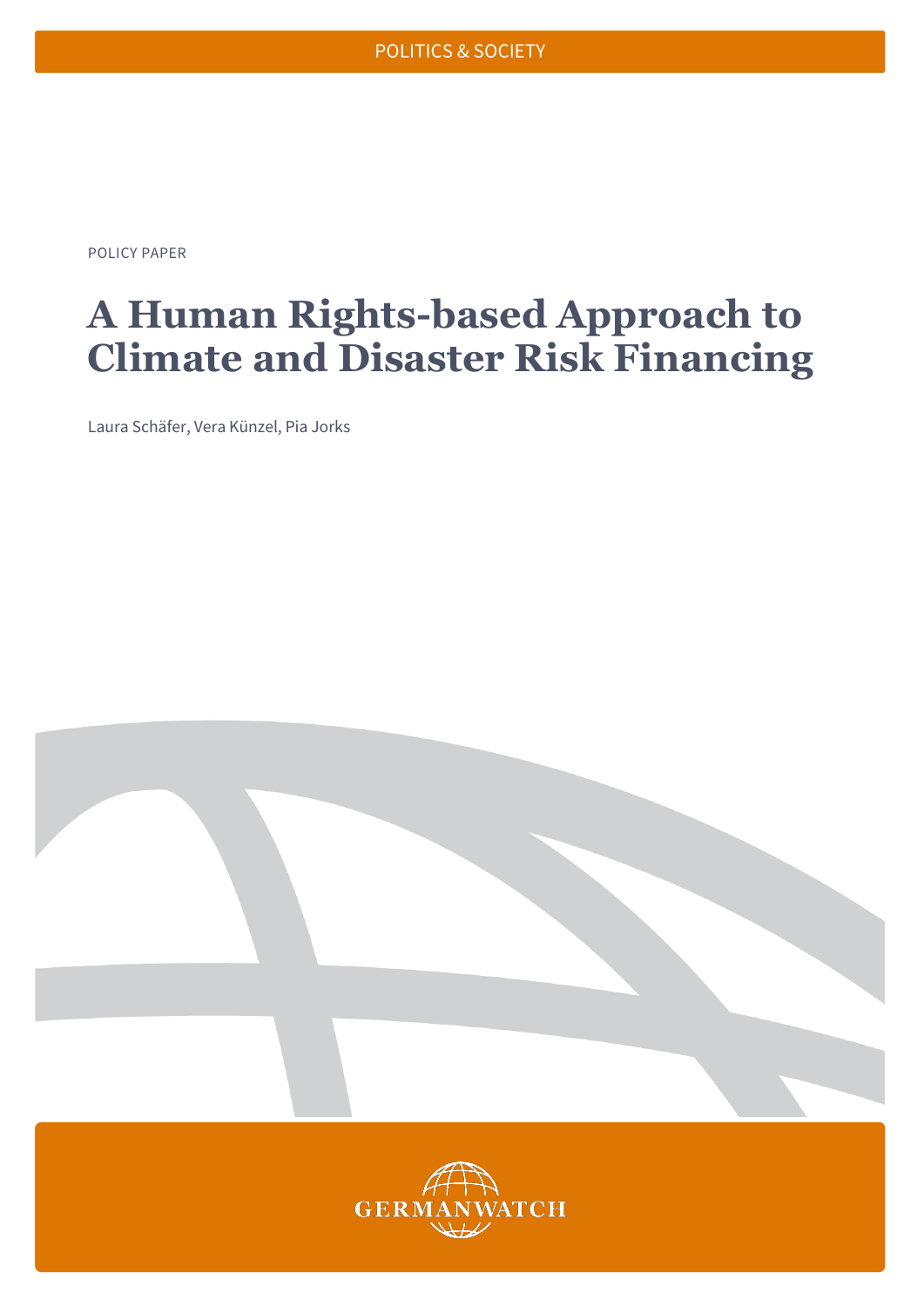### **Brief Summary**

Climate and disaster risk financing (CDRF) measures and activities that governments or other actors carry out can affect the enjoyment of human rights. The Paris Agreement therefore recognises that, "Parties should, when taking action to address climate change, respect, promote and consider their respective obligations on human rights (…)" (Paris Agreement 2015). This paper presents a human rights-based approach to CDRF (HRBA-CDRF). In accordance with the approach, CDRF instruments and activities should be developed, implemented, and evaluated so as to protect and promote enjoyment of human rights to prevent harm to communities and ecosystems, as well as for promoting sustainable development in the context of climate risk management.

The HRBA-CDRF contains four guardrails and five principles, along with comprehensive guidelines including 'necessary measures' for implementing each principle. All actors involved in developing, implementing, and evaluating CDRF instruments and activities should apply the HRBA-CDRF, with the ultimate objectives of promoting and protecting human rights, preventing harm to communities and ecosystems, and promoting sustainable development.

## **Imprint**

#### **Authors:**

Laura Schäfer, Vera Künzel, Pia Jorks

#### **Layout:**

Janina Longwitz, Jolke Mertesacker

Christoph Bals, Rixa Schwarz, Roxana Baldrich, Nina Eschke (DIM)

#### **Publisher:**

Germanwatch e.V. Office Bonn: Office Berlin: Kaiserstr. 201 Stresemannstr. 72 D-53113 Bonn D-10963 Berlin

Internet: www.germanwatch.org E-mail: info@germanwatch.org

Phone +49 (0)228 / 60 492-0, Fax -19 Phone +49 (0)30 / 28 88 356-0, Fax -1

September/2020

Purchase order number: 20-2-06e This publication can be downloaded at: [www.germanwatch.org/en/19280](http://www.germanwatch.org/en/19280)



Supported by Engagement Global with Funding from Federal Ministry for Economic Cooperation and Development. Germanwatch is responsible for the content of this publication.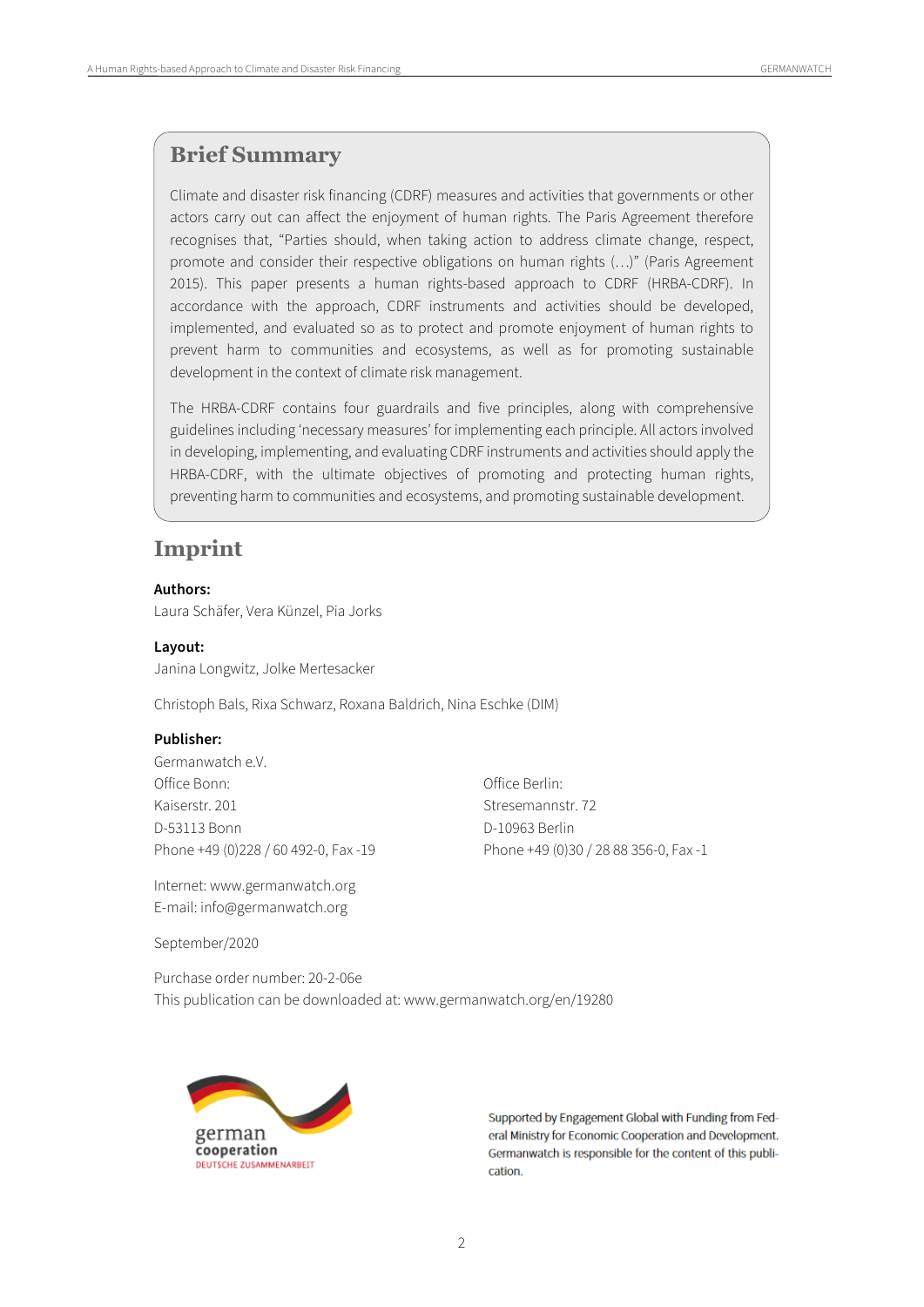# **Contents**

| 1              |                                                                                           |  |
|----------------|-------------------------------------------------------------------------------------------|--|
| $\overline{2}$ | Climate Change, Climate and Disaster Risk Management, and Human Rights 5                  |  |
| 2.1            | The Need for a Human Rights-based Approach for Climate and Disaster Risk Financing        |  |
| 2.2            |                                                                                           |  |
| 2.3            | Human Rights Entitlements and Obligations in the Context of Climate Change: Right Holders |  |
| 3              | A Human Rights-based Approach to Climate and Disaster Risk Financing 12                   |  |
| 4              |                                                                                           |  |
| 4.1            |                                                                                           |  |
| 4.2            |                                                                                           |  |
| 4.3            |                                                                                           |  |
| 4.4            |                                                                                           |  |
| 4.5            |                                                                                           |  |
| 5              | Operationalisation of the HRBA's Principles and Application Guidelines  24                |  |
| 6              |                                                                                           |  |
| $\overline{7}$ |                                                                                           |  |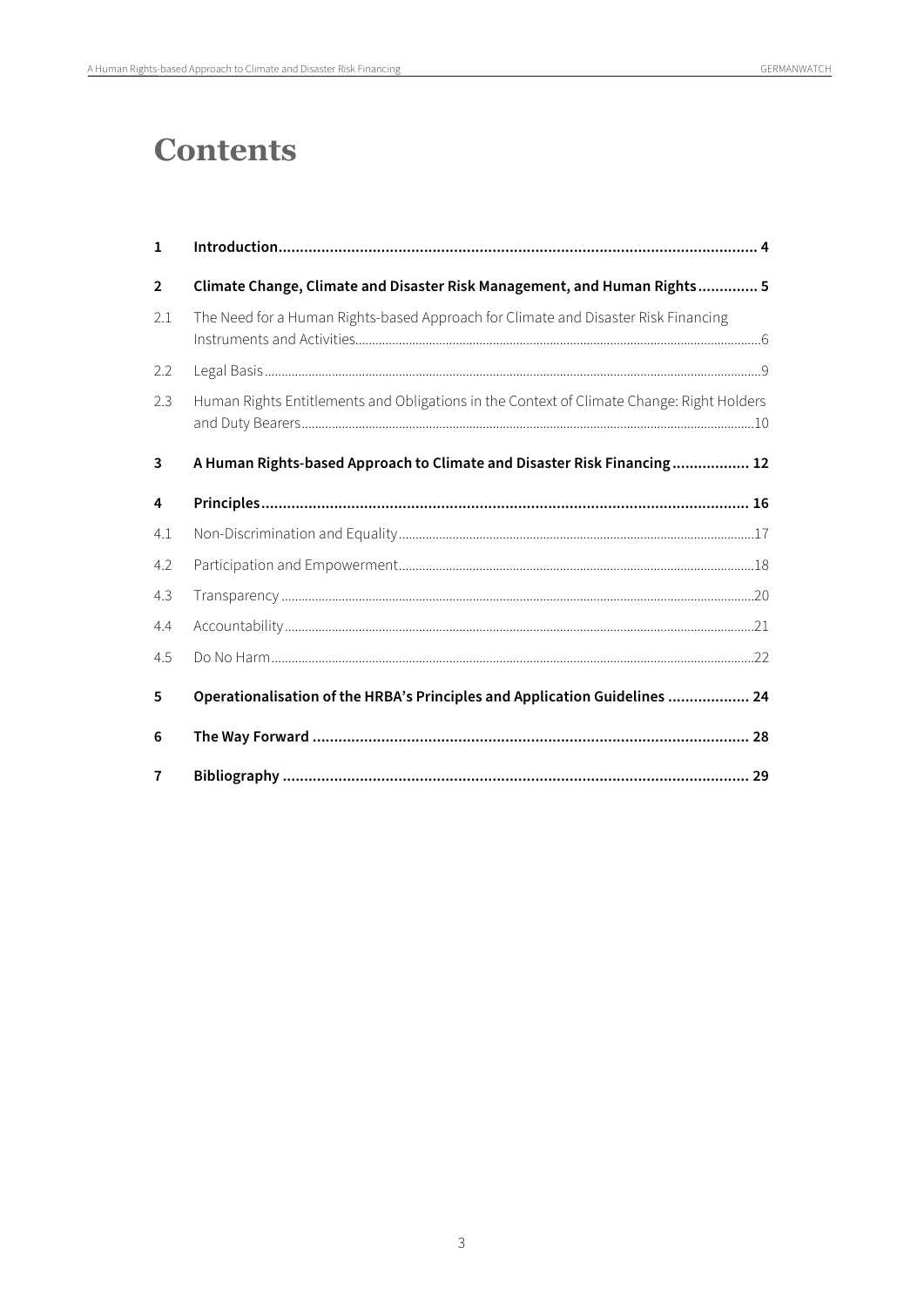# <span id="page-3-0"></span>**1 Introduction**

Climate change impacts have already profoundly affected enjoyment of human rights for people throughout the world, and these impacts are rapidly increasing. They include the growing frequency and severity of cyclones, storms, and heatwaves, as well as slower onset hazards such as sea-level rise. Climate change impacts mostly affect individuals and groups who are already disadvantaged, marginalised, excluded, and vulnerable. United Nations agencies and national governments have long explicitly acknowledged these facts. Measures by governments or other actors to respond to climate change can also have impacts on or neglect urgent needs related to the enjoyment of human rights. This concerns both measures to mitigate greenhouse gas emissions and measures to adapt to and manage climate change impacts. The Paris Agreement in its Preamble thus recognises that "(…) Parties should, when taking action to address climate change, respect, promote and consider their respective obligations on Human Rights (…)" (Paris Agreement 2015).

An increasing number of climate and disaster risk financing (CDRF) instruments and activities have been implemented in developing countries, aiming to protect the poorest and often most vulnerable people. These measures, if well-developed and implemented, can improve resilience, empower right holders, and even provide incentives for risk reduction and prevention activities. Conversely, poorly designed and implemented CDRF can intensify pre-existing inequalities, and create new dependencies or new forms of discrimination, leaving behind the population's already marginalised and most vulnerable parts. To ensure that indeed the poorest and most vulnerable benefit from CDRF schemes and that human rights violations through CDRF are prevented or minimised, the call has been made to follow a human rights-based approach (HRBA) (e.g. Schäfer et al. 2016). International initiatives such as the InsuResilience Global Partnership for Climate and Disaster Risk Finance and Insurance (IGP) highlight that their pro-poor principles "align with, and promote a human rights-based approach to climate and disaster risk finance" (InsuResilience 2019). Still, the details on definition, design, and application of an HRBA-CDRF remain vague. This paper endeavours to answer the following question: How can all relevant phases (development, implementation, and evaluation) of CDRF instruments and activities be aligned with and monitored based on human rights standards and principles? Thus, the paper further develops and expands on the 2018 Germanwatch Human Rights-based Approach to Climate Risk Insurance (Hutfils 2018).

The paper starts with a brief analysis of the interlinkages of climate change, climate risk management, and human rights (Chapter 2). After establishing the need for a HRBA-CDRF (2.1), building on the legal basis (2.2) and a brief explanation to human rights entitlements, and obligations (2.3) it then presents an HRBA-CDRF (Chapter 3), which seeks CDRF instruments and activities to be developed, implemented, and evaluated so as to protect and promote the enjoyment of human rights. Next, it introduces the HRBA-CDRF principles to be applied to CDRF instruments and activities (Chapter 4). Necessary measures for each principle as well as guidelines for their application are subsequently described with regard to the approach's applicability (Chapter 5).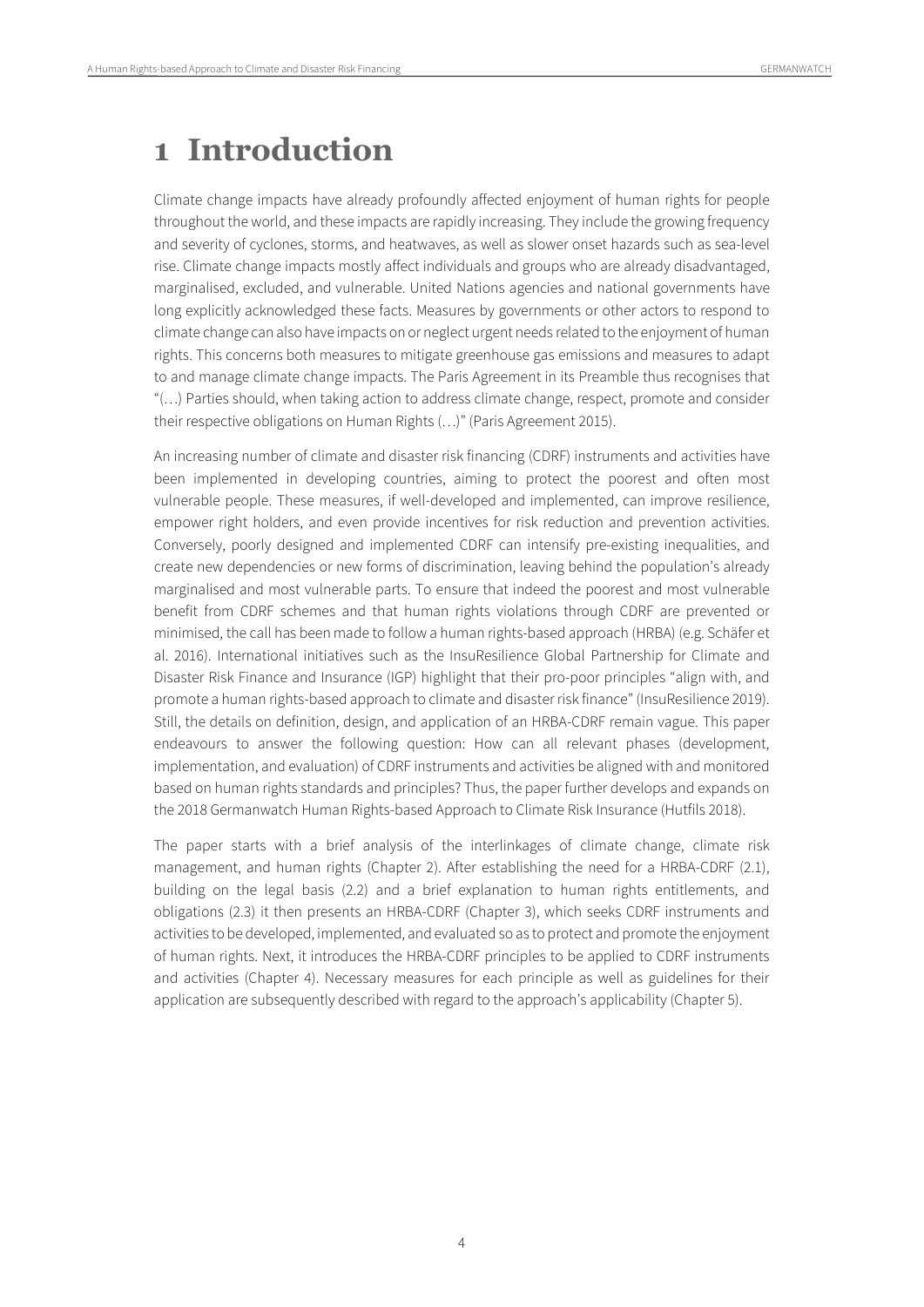# <span id="page-4-0"></span>**2 Climate Change, Climate and Disaster Risk Management, and Human Rights**

Climate change impacts are negatively affecting the realisation and enjoyment of a variety of human rights and they will increasingly do so in the future. United Nations agencies and national governments (e.g. OHCHR 2009a, OHCHR 2009b, OHCHR 2011a, UNFCCC 2011, OHCHR 2013, OHCHR 2016, Paris Agreement 2015) have long explicitly acknowledged this. The extent and nature of these harms are quickly developing and will vary from region to region and from community to community. It is, however, already evident that anthropogenic climate risks are likely to affect the rights to life, adequate food and water, health, and self-determination, among others (Johl & Lador 2012). Anthropogenic climate change impacts on human rights can be divided into two categories. The first is **direct impacts on human rights**, which can result from extreme weather events or slowly evolving events with direct implications on people's human rights; such as the loss of homes and means of subsistence (e.g. right to adequate housing and to self-determination) due to a cyclone or other storm, and the loss of access to drinking and/or irrigation water due to sea-level rise (e.g. rights to adequate food and to safe drinking water, right to return). The second is **indirect impacts on human rights**, which can occur when people, because of climate-induced migration or displacement, lack access to livelihoods, education, and other key elements, or live in conflict in the areas to which they migrated (e.g. right to social security, right to adequate standard of living, right to education).

The effects of climate change on human rights mostly affect those who already find themselves in vulnerable situations due to factors including geography, poverty, gender, age, indigenous or minority status, and disability (OHCHR 2011a). Therefore, the biggest impacts are expected in the least-developed countries, where people are most vulnerable, have the least capacity to adapt, and have least contributed to the causes of climate change (UN DESA 2017). The prevention of human rights-related harms is therefore also especially important for fulfilling the national development agendas and sustainable development goals (SDGs).

Next to the direct and indirect human rights impacts of climate change itself, it has also been recognised that **measures to respond to climate change by governments or other actors can impact the enjoyment of human rights** (e.g. OHCHR 2016; UNEP 2015). This concerns measures to mitigate greenhouse gas emissions, as well as measures to adapt to and manage the climate change impacts. Both can interfere with human rights, particularly with those of the most vulnerable. While, for instance, a large-scale renewable energy project may bring forced evictions, climate risk management measures might benefit one group to the detriment of another. Such might be the case for coastal fortifications that protect one community while exposing another to greater risk of erosion and/or flooding. This might also be the case for a climate risk insurance product only affordable for communities' wealthier members, thereby, for instance, damaging informal risksharing networks that also provide protection for the most vulnerable in times of disaster. From a human rights perspective, potentially affected communities must be able to participate in the planning process and a human rights-based risk assessment must inform the discussion.

Key agreements and UN agencies have acknowledged and highlighted that climate actions must be developed and implemented to avoid threatening or violating human rights (e.g. OHCHR 2016). The Special Rapporteur on human rights and the environment finds in his latest report, that "first, climate change and its impacts threaten a broad range of human rights, and second, as a result, States and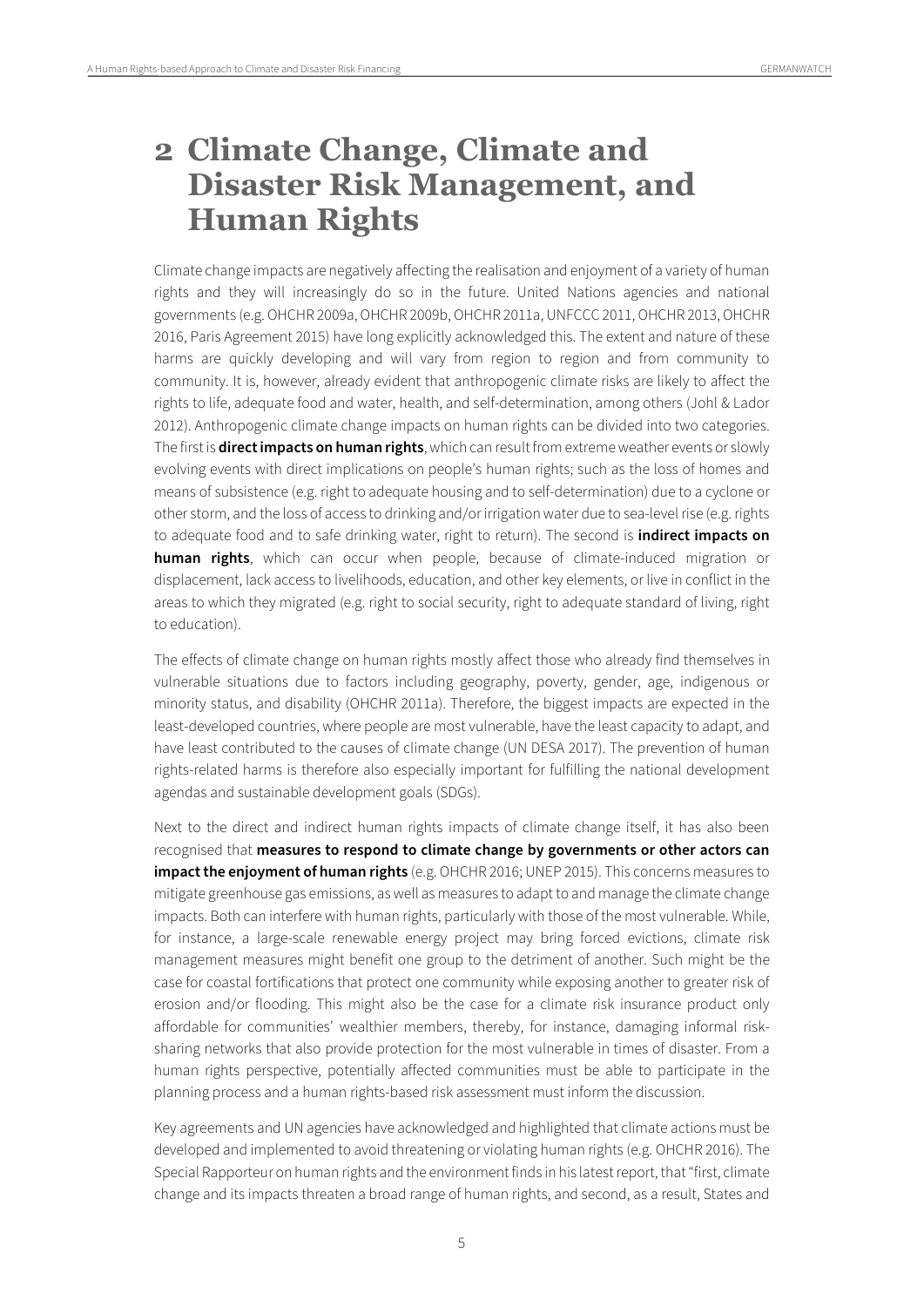private actors have extensive human rights obligations and responsibilities"(OHCHR 2019b). Pursuant to the preamble of the Paris Agreement, "Parties should, when taking action to address climate change, respect, promote and consider their respective obligations on Human Rights, the right to health, the rights of indigenous peoples, local communities, migrants, children, persons with disabilities and people in vulnerable situations and the right to development, as well as gender equality, empowerment of women and intergenerational equity" (Paris Agreement 2015). Moreover, the guidelines for implementation<sup>[1](#page-5-1)</sup> of the Paris Agreement contain references to human rights principles and standards that states can use to enforce such standards in climate protection measures (Eschke 2019). All acts to combat climate change therefore underlie an obligation, hence duty, to respect and promote human rights. Especially relevant in this context is that human rights law not only recognises **substantive rights** such as the rights to life, food, development, and of indigenous people, but also **procedural rights** such as the rights to information, education, and to participate in government decision-making processes (see also Chapter 2.2). Such procedural entitlements and resulting duties have implications for the processes by which governments make decisions about their climate change response strategies, both nationally and internationally, and how they carry out and review such measures.

# <span id="page-5-0"></span>**2.1 The Need for a Human Rights-based Approach for Climate and Disaster Risk Financing Instruments and Activities**

People worldwide are facing the realities of climate change. This is often manifesting at an increased frequency and in the form of severe extreme weather events. Between 1999 and 2018, about 495 000 people died worldwide and losses of US\$3.54 trillion (in Purchasing Power Parities) were incurred as a direct result of such events (Eckstein et al. 2019). Slow-onset processes (such as sea-level rise and desertification) will add an additional burden in the future.<sup>[2](#page-5-2)</sup>

Destruction due to natural disasters (including climate change-fuelled events) means poor people in poor countries that are especially vulnerable to climate impacts face obstructions in their development. In particular, the Least Developed Countries and Small Islands Developing States face a growing risk of declining investments, stranded infrastructure investments, worsening credit ratings, higher debt, and ultimately, lowered adaptive capacity (Bread for the World 2019). Climate risk management is imperative for these countries in order to identify, reduce, and transfer risks, and to respond to events and disasters (IPCC 2012). CDRF, which helps governments or other actors address residual risks—which are impossible or not cost-effective to mitigate or reduce—is one step in this process (World Bank & GFDRR 2012).

<span id="page-5-1"></span><sup>&</sup>lt;sup>1</sup> Human rights are not explicitly enshrined in the implementation guidelines, as Norway, Canada, and the European Union demanded.

<span id="page-5-2"></span><sup>&</sup>lt;sup>2</sup> With increasing reliability, attribution science can show that climate change is a driver for the observed frequency, intensity, and duration of some extreme weather events and slow-onset hazards (Committee on Extreme Weather Events and Climate Change Attribution et al. 2016).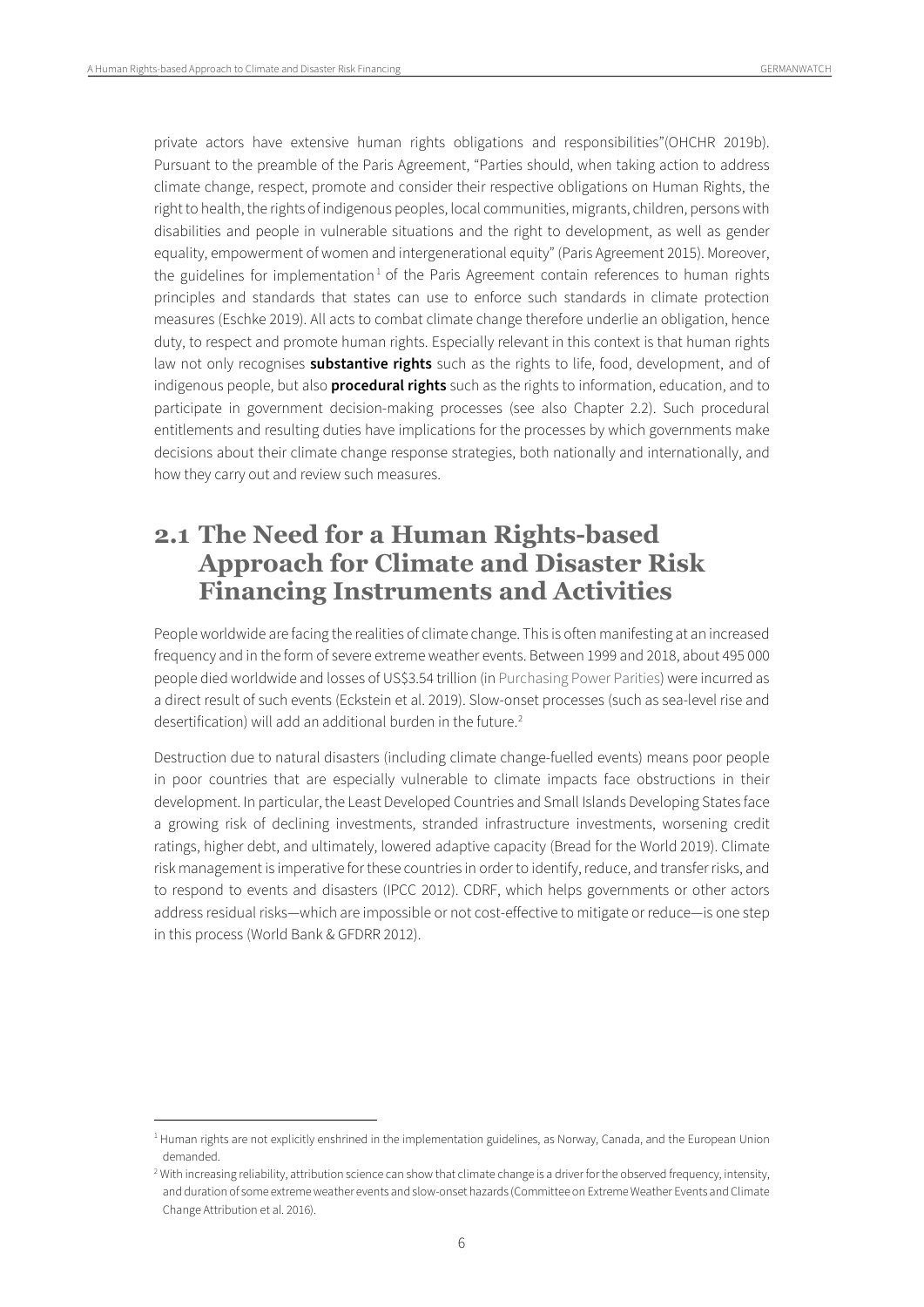#### **Financial risk management instruments and human rights**

Financial risk management instruments aim to build resilience by increasing governments' financial response capacity to be able to meet post-disaster funding needs for response (relief), recovery, and reconstruction without compromising development objectives, fiscal stability, and wellbeing. CDRF instruments and activities can be distinguished at the time of their planning and use (Ghesquiere & Mahul 2010).

- 1. **Ex-ante instruments and activities**, which require proactive planning and allow for quick disbursement after a disaster. These include:
	- reserves or calamity funds
	- budget contingencies
	- contingent credit
	- risk transfer (insurance and catastrophe [CAT] bonds/risk-linked securities)
- 2. **Ex-post disaster instruments and activities**, which are not prepared before a disaster, can take some time to mobilise and are therefore more uncertain. These include:
	- donor assistance (relief)
	- budget reallocation
	- domestic credit
	- external credit
	- donor assistance (reconstruction)
	- tax increases

Based on states' obligations to respect, protect, and fulfil the human rights of their citizens and of any other people in their territory or under their jurisdiction, they have a responsibility to protect their population in the case of disasters or humanitarian crisis. Ensuring the enjoyment of human rights throughout a disaster situation, however, requires finance. Currently, this often represents implicit contingent liabilities for governments, leaving the open question of 'Who has to pay?' (Hallgatte et al. 2017: 13). Setting up CDRF instruments can help cover these liabilities created by natural hazards or other environmental risks to clarify these responsibilities, as well as the question of 'Who is the rights holder?' (e.g. vulnerable people towards their government) to receive support in the form of financial protection (Hallgatte et al. 2017: 160). CDRF instruments can also provide incentives for risk reduction (Hutfils 2018: 3)) by making the costs of liabilities more visible and reducing political economical obstacles for investments (Hallgatte et al. 2017: 61). Introduction and utilisation of CDRF instruments can thereby help to protect and fulfil human rights, particularly for the most vulnerable. At the same time, CDRF instruments and activities should respect and promote human rights principles in their development, implementation, and evaluation as a preventative measure to avoid or minimise ex-post human rights violations that may arise from climate risk financing actions.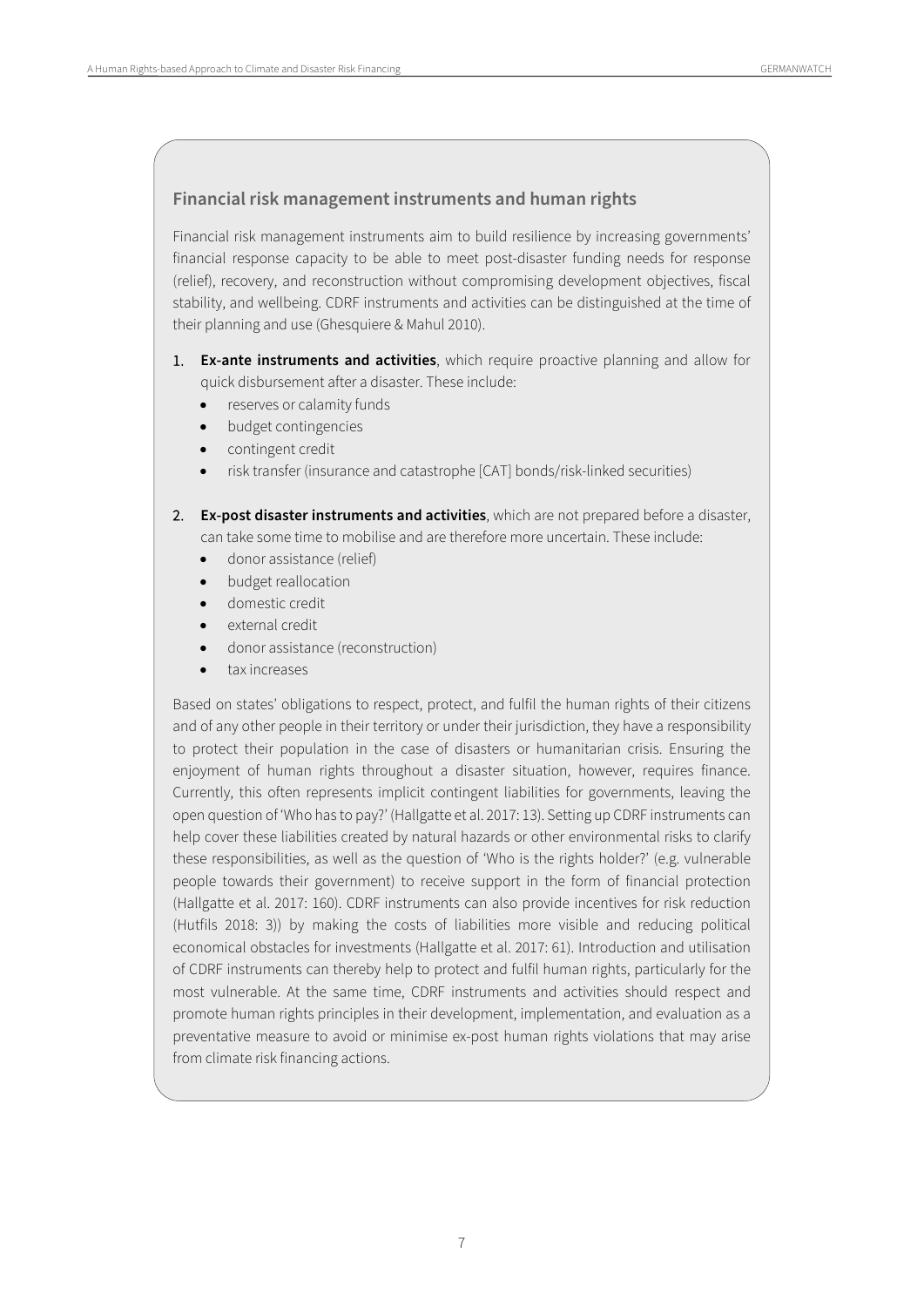With the objective of building resilience by increasing developing countries' financial response capacities, an increasing number of CDRF instruments and activities have been implemented and supported in recent years. The population's most vulnerable $3$  parts are often the activities' key target groups. Large international initiatives, such as the IGP, aim to enable more timely and reliable disaster response using climate and disaster risk finance and insurance solutions to help poor and vulnerable people recover more quickly, and to strengthen local resilience over time (InsuResilience 2018). To make sure that the marginalised and most vulnerable (e.g. the poorest members of communities) do indeed benefit from these schemes, there has been a call to follow an HRBA (e.g. Schäfer et al. 2016). The IGP, for example, has set up Pro-Poor Principles and underscores that these "align with, and promote a human-rights based approach to climate and disaster risk finance (both in terms of their attainment as well as the process requirements indicated by such an approach)" (InsuResilience 2019). *Realize Human Rights* is also one of the Pro-Poor Sub-Principles, with the objective that: "Climate and disaster risk finance and insurance solutions will contribute to ensuring poor and vulnerable people attain and maintain their Human Rights in the aftermath of disasters, or consequent to slow onset events caused by climate change" (ibid.).

Still, details on definition, design, and application of an HRBA-CDRF remain vague. In 2018, Germanwatch outlined the Human Rights-based Approach to Climate Risk Insurance, and thereby developed a framework for setting up climate risk insurance schemes that protect and promote human rights and recognise people as individual holders of human rights, and states and businesses as bearers of duties (Hutfils 2018). It places the principles of common but differentiated responsibilities and respective capacities, do no harm, polluter pays, and international human rights law at its core (ibid.). The approach proposes four basic principles to align the design process of climate risk insurance and related instruments and activities for achieving favourable human rights outcomes: (1) Non-discrimination and active inclusion of marginalised groups; (2) Participation and empowerment of those affected; (3) Transparency, accountability, and mechanisms for complaint; and (4) Respect towards and building on existing structures in the country/region (Hutfils 2018).

We decided to revise and extend the HRBA in order to advance the scope of an HRBA-CDRF to also include other CDRF instruments apart from insurance, and include all relevant related phases (development, implementation, and evaluation) of the respective instruments and activities. The revised HRBA approach, building on and adding to the formerly proposed framework, mainly strives to answer the following question: How must all relevant phases (development, implementation, and evaluation) of CDRF (including insurance instruments) and other financial instruments and activities be aligned, defined, and monitored based on human rights standards and principles? Accordingly, the revised HRBA-CDRF complements, specifies, and defines the principles in the respective phases. It also includes 'necessary measures' for all principles along with the process of implementing an HRBA.

<span id="page-7-0"></span><sup>&</sup>lt;sup>3</sup> The people and groups most vulnerable to climate change impacts have greater exposure to extreme weather events and slow-onset hazards, and are least able to prevent, adapt to and cope with these risks. They lose comparatively more in rapid onset events and have a higher risk of receding into poverty. Many factors can lead to vulnerability. These include economics, education, health and nutrition, housing and environment, social capital, and social inclusion. The climate crisis consequently impacts these people and groups existentially and their human rights are at high risk.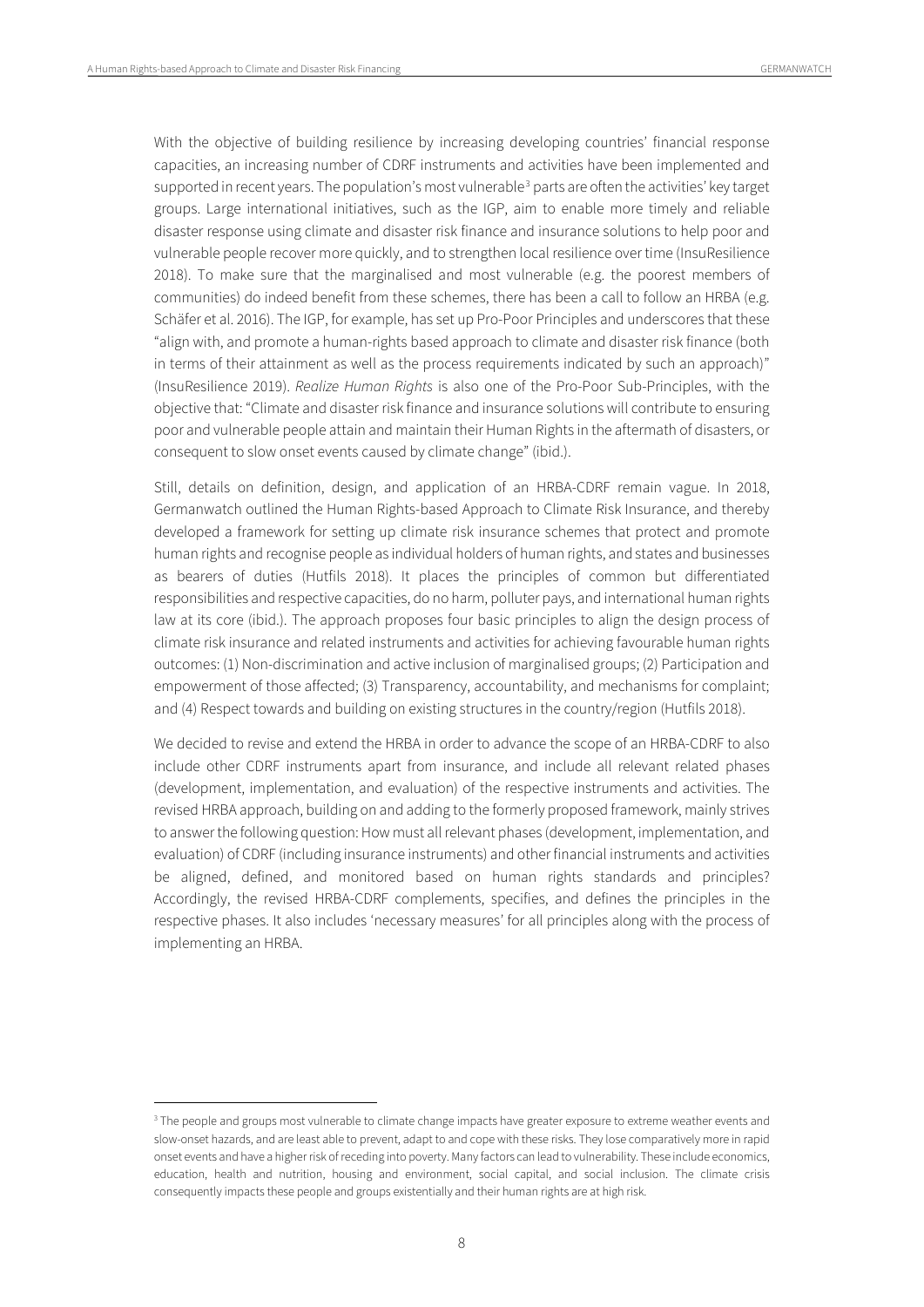CDRF instruments and activities can, if well-developed and implemented, improve resilience, help in establishing planning security for people, empower right holders, and even provide incentives for risk reduction and prevention activities. However, if poorly designed and implemented, they can increase pre-existing inequalities, and create new dependencies or new forms of discrimination that may leave behind the poorest and most vulnerable people. In this light, all CDRF activities must be carried out in conformance with human rights.

## <span id="page-8-0"></span>**2.2 Legal Basis**

The HRBA-CDRF is anchored in a system of rights and corresponding obligations established by international law. Most central are the contents of international human rights law, Universal Declaration of Human Rights (UDHR), International Covenant on Civil and Political Rights (ICCPR) and International Covenant on Economic, Social and Cultural Rights (ICESCR), which together comprise the so-called Bill of Human Rights<sup>[4](#page-8-1)</sup>. Together with the legal grounds of international climate, environmental, and sustainability law, they form the HRBA-CDRF's legal basis. In international climate law, the United Nations Framework Convention on Climate Change (UNFCCC)<sup>[5](#page-8-2)</sup> and the Paris Agreement set out the legal framework. The Paris Agreement was the first climate agreement, and one of the first environmental agreements of any kind, to explicitly recognise the relevance of human rights. Additionally, the UNESCO Declaration of Ethical Principles in relation to Climate Change (2017) sets out a comprehensive set of ethical principles of decision-making, policy formulation, and other actions related to climate change, which should be taken into account internationally, regionally, nationally, sub-nationally, and locally as appropriate.

The Sendai Framework for Disaster Risk Reduction (2015) is central for the context of risk reduction. It acknowledges that "managing the risk of disasters is aimed at protecting persons and their property, health, livelihood and productive assets, while promoting and protecting all Human Rights, including the right to development" (Sendai Framework 2015). In the broader context of environmental protection and sustainable development, a wide-ranging set of legal grounds sets the scene for the HRBA-CDRF, especially under the premises of the rights to development in an environmental context. This includes the Stockholm Declaration (1972), Rio Declaration on Environment and Development (1992), Convention on Access to Information, Public Participation in Decision-Making and Access to Justice in Environmental Matters (Aarhus Convention 1998), and the 2030 Agenda for Sustainable Development (2015). However, in this context, it is important to consider that development cannot compromise other human rights and fundamental freedoms; as Sen states: "The basic idea that the expansion of human freedom is both the principal end and the main means of development" (Sen 1999: 9). This overview of legal grounds does not claim to be exhaustive<sup>[6](#page-8-3)</sup>; however, it displays the broad legitimisation of applying an HRBA-CDRF with the aim of protecting and promoting the enjoyment of human rights for preventing harm to communities and ecosystems, as well as promoting sustainable development in the context of managing climate and disaster risks.

<span id="page-8-1"></span> <sup>4</sup> Bill of Human Rights: https://www.ohchr.org/Documents/Publications/Compilation1.1en.pdf.

<span id="page-8-2"></span><sup>&</sup>lt;sup>5</sup> In 2010, in Cancún, Mexico, the Conference of the Parties to the United Nations Framework Convention on Climate Change adopted Decision 1/CP.16, which noted that climate change's adverse effects have implications for the effective enjoyment of human rights, that population segments already vulnerable will most acutely feel such effects, and that party States should, in all climate change-related actions, fully respect human rights.

<span id="page-8-3"></span><sup>&</sup>lt;sup>6</sup> The Annex gives a more comprehensive overview of conventions, agreements, and treaties from the fields of human rights, climate change, environment, sustainable development, and disaster risk management relevant to the HRBA-CDRF.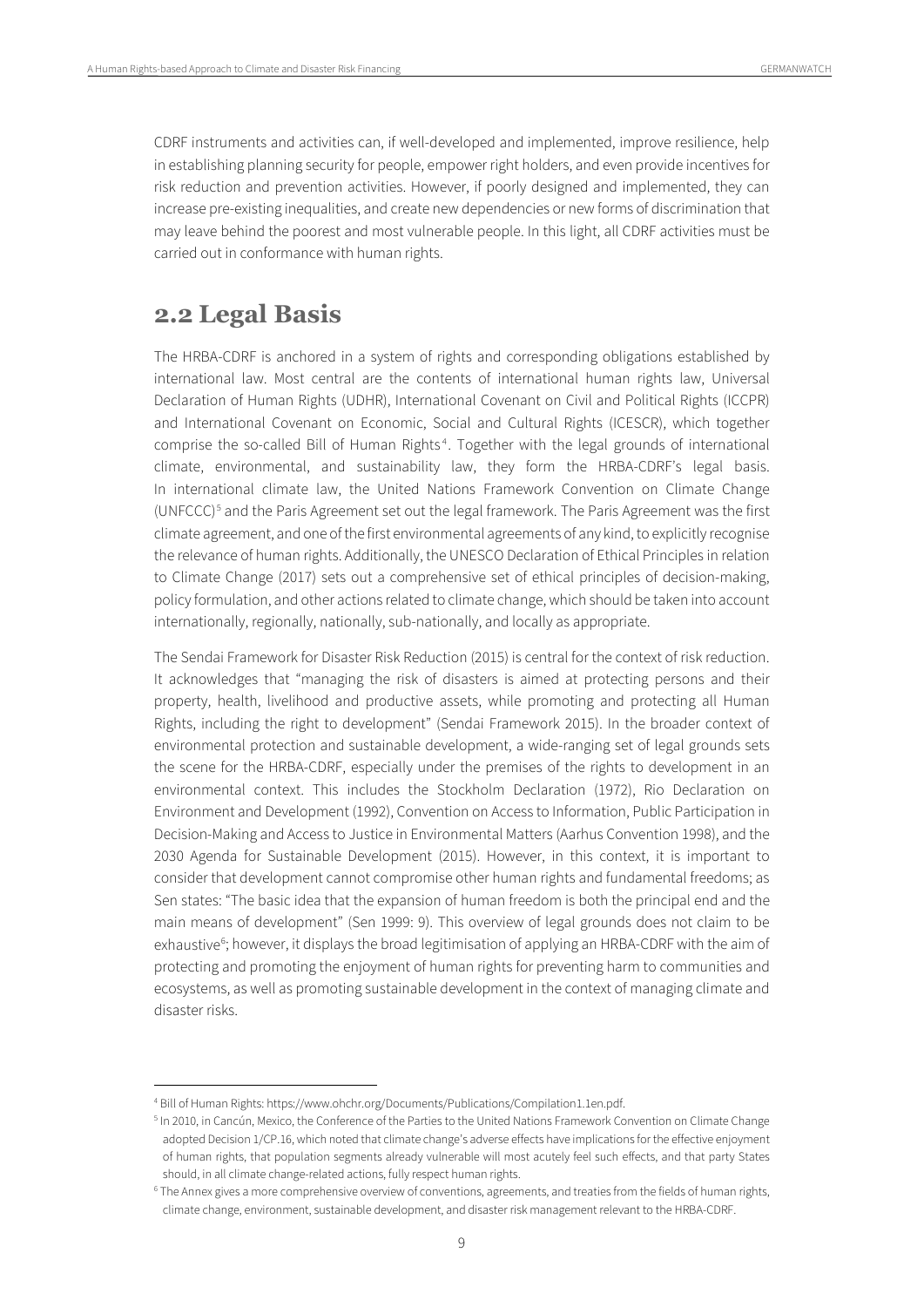# <span id="page-9-0"></span>**2.3 Human Rights Entitlements and Obligations in the Context of Climate Change: Right Holders and Duty Bearers**

A key feature of human rights is the recognition of individual people as **rights holders**, who, by virtue of being human, have a claim to certain entitlements, and states as primary **duty bearers**, who are legally bound to respect, protect, promote, and fulfil the entitlements associated with those claims.<sup>[7](#page-9-1)</sup> Therefore, a focus on rights and obligations helps to identify who is entitled to make claims and who has a duty to take action, empowering those who have legitimate claims to rights.

#### *Human rights entitlements of rights holders*

Rights holders possess entitlements outlined in international human rights law, which provides a foundation for the most vulnerable to claim support. The right to life, for instance, entitles every person to the safety of their own life, free from discrimination. Rights holders can also be seen as beneficiaries of obligations and duties, which in this case would be the protection of right holders' lives by any necessary means. In the context of climate change impacts, rights holders are those affected by the impacts of extreme weather events and slow-onset hazards, which are increasingly frequent and severe. They are also entitled to protection from harm by duty bearers through means such as provision of financial resources.

Rights holders are individuals who can make legitimate claims (UNIRSDSP 2020). In contrast with international environmental law, with its few dispute resolution mechanisms, human rights law has abundant central monitoring mechanisms that verify compliance with numerous human rights conventions and the obligation of states to apply treaties' provisions at the national level; such as treaty body committees and rapporteurs. Such procedures can also give a voice to victims of climate change harm when an HRBA is applied to climate change mitigation or risk management measures. In the context of CDRF, the target group's civil and political rights, their economic, social, and cultural rights, and their collective human rights must be considered in each phase. Adequate accountability mechanisms are imperative for right holders to claim their entitlements or file complaints if harm occurs and rights are violated.

#### *States' and businesses' human rights obligations*

Duty bearers are primarily states<sup>[8](#page-9-2)</sup> that are required to protect everyone within their jurisdiction, and public actors acting on behalf of their governments. Businesses are also duty bearers and must respect human rights and act accordingly.

By becoming parties to international human rights treaties, states assume obligations and duties under international law (human rights conventions and agreements, environmental and disaster risk reduction law, and related normative frameworks) to respect, protect, and fulfil human rights. The obligation to respect means states must refrain from interfering with or curtailing the enjoyment of human rights. The **obligation to protect** requires them to protect individuals and groups against human rights abuses (e.g. by private actors). The **obligation to fulfil** means states must proactively facilitate the enjoyment of basic human rights (OHCHR 2020a).

<span id="page-9-1"></span><sup>&</sup>lt;sup>7</sup> In the human rights literature, these are referred to in the Maastricht Guidelines, which define the scope of State obligations in relation to economic, social, and cultural rights, but are equally relevant to civil and political rights. See Maastricht Guidelines on Violations of Economic, Social and Cultural Rights (Maastricht, Netherlands, 22–26 January 1997).

<span id="page-9-2"></span><sup>&</sup>lt;sup>8</sup> It is important to note that human rights obligations do not depend on reciprocity. One state's respect for human rights does not depend on, and may not be conditioned on, compliance by other states.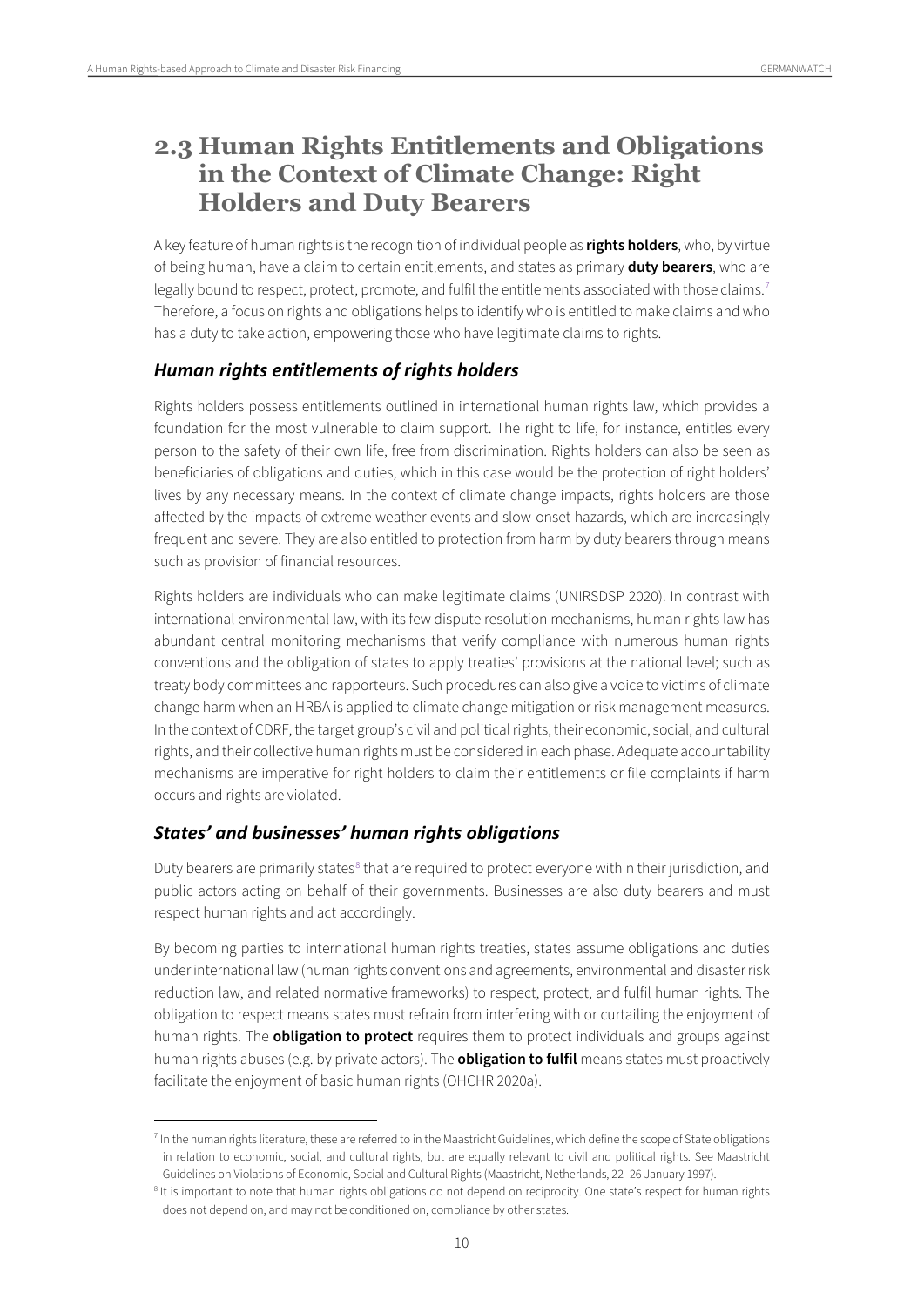The framework principles on human rights and the environment differentiate between three categories of state obligations: procedural, substantive, and special obligations towards those in vulnerable situations (OHCHR 2018a). The principles can be operationalised in the context of climate change impacts to satisfy the duties to respect, protect, and fulfil human rights. These principles should guide all climate actions related to mitigation, adaptation, climate risk management, and climate finance (OHCHR 2019a). Table 1 provides details on respective state obligations as proposed by the Office of the High Commissioner for Human Rights (OHCHR 2013).

| Category    | <b>State obligation</b>                                                                                                                                                                                                                                                                                                                                                                                                                                                                                                         |
|-------------|---------------------------------------------------------------------------------------------------------------------------------------------------------------------------------------------------------------------------------------------------------------------------------------------------------------------------------------------------------------------------------------------------------------------------------------------------------------------------------------------------------------------------------|
| Procedural  | States must provide accessible information (e.g. UDHR 1948; ICESCR 1966);<br>Ensure participation (UDHR 1948; ICCPR 1966); assess human rights impacts of<br>plans and policies (cf. OHCHR 2018b); and respect the rights of indigenous<br>peoples in all climate actions (including CDRF activities), particularly their rights<br>to free, prior, and informed consent (United Nations 2007).                                                                                                                                 |
| Substantive | States committed themselves to a safe climate, referring to a broad range of<br>human rights (OHCHR 2019b); they must protect against third parties, including<br>businesses, violating those rights; and they must establish, implement, and<br>enforce laws, policies, and programmes to fulfil those rights (OHCHR 2011b). <sup>9</sup><br>States also must avoid discrimination and retrogressive measures (ICESCR<br>1966).                                                                                                |
|             | States must take adequate measures to protect all people from human rights-<br>related harms caused by non-state-actors, including businesses (OHCHR 2011b;<br>OHCHR 2011c); must ensure that their own activities-including activities<br>conducted in partnership with the private sector, such as public-private CDRF,<br>market-based approaches, or purely private CDRF-protect and promote<br>human rights; and where such harms do occur, must enable affordable and<br>timely access to justice and effective remedies. |
| Special     | The do no harm rule ensures that polluting activities within a state's jurisdiction<br>or control do not cause serious harm to the environment or people of other<br>states, or to areas beyond the limits of national jurisdiction (CBD 1992; Rio<br>Declaration 1992; UNFCCC 1992).                                                                                                                                                                                                                                           |
|             | In accordance with the principle of common but differentiated responsibilities,<br>wealthy states must contribute their fair share towards the costs of mitigation,<br>adaptation, and climate risk management in low-income countries (UNFCCC<br>1992).                                                                                                                                                                                                                                                                        |

#### **Table 1: Human rights obligations of states; Source: Author's own**

<span id="page-10-0"></span><sup>&</sup>lt;sup>9</sup> Committee on Economic, Social and Cultural Rights, General Comment No. 3 on the nature of States parties' obligations (E/1991/23).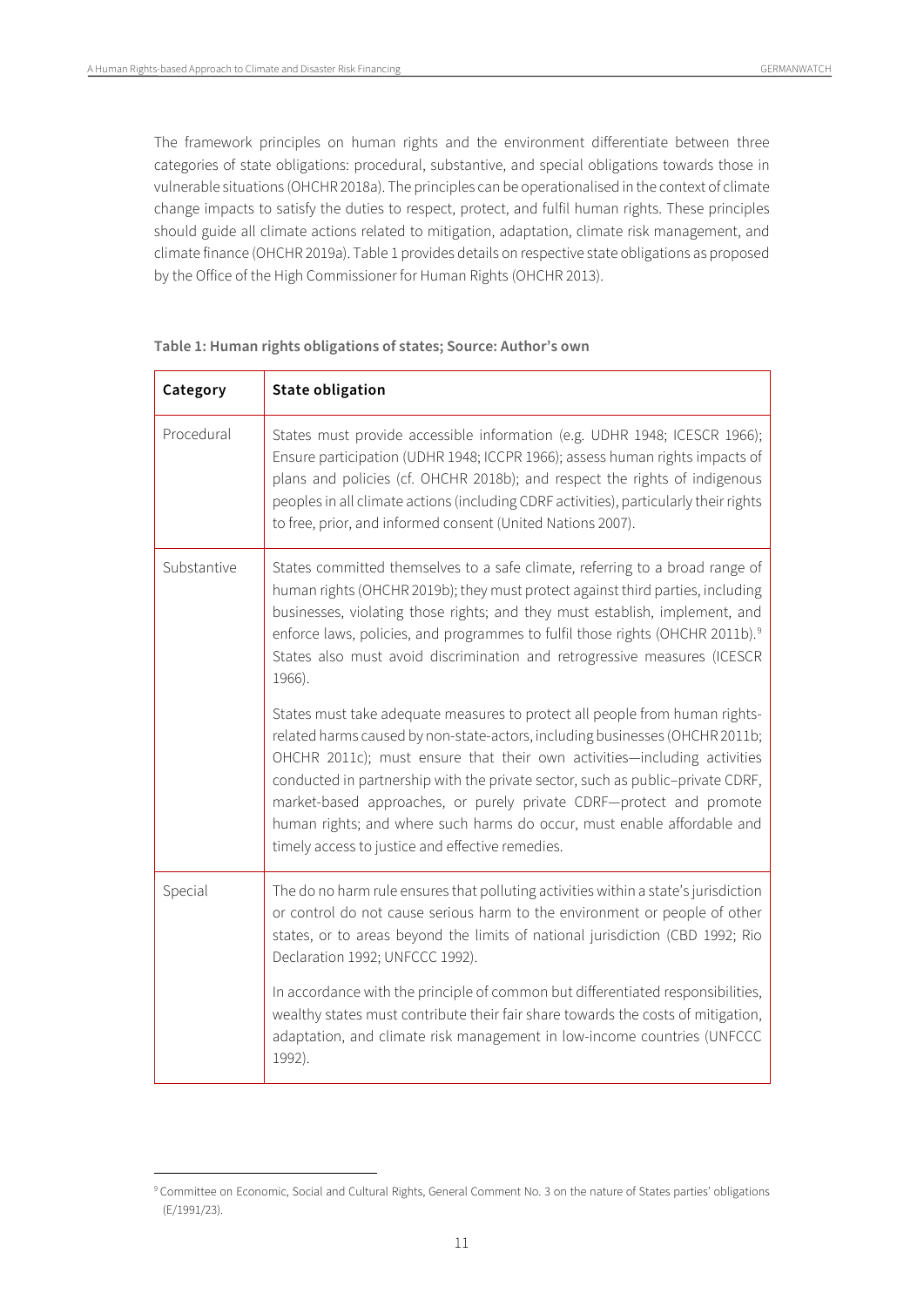While duty bearers are primarily states, the fulfilment of human rights also depends on other entities and actors (German Institute for Human Rights 2014: 13). Private entities often are implementers and service providers to the population, with legal duties under national law and legal responsibilities towards their contractual partners, which often are states. States therefore must regulate and monitor private service providers to enforce conformity with human rights (German Institute for Human Rights 2014: 13). Additionally, private stakeholders—such as private enterprises, armed groups, community leaders, and civil society organisations—must be included in a broad dialogue on the concept of rights and responsibilities (ibid.).

Furthermore, there are accepted standards and principles for non-state actors, enshrined in international law and that are increasingly being incorporated into domestic law (UNEP 2015). Corporations should comply with the United Nations Guiding Principles on Business and human rights as they pertain to human rights and climate change (OHCHR 2011a, OHCHR 2011b). Accordingly, businesses must respect human rights, adopt human rights policies, and conduct human rights due diligence. They must be accountable for their climate impacts, participate responsibly in climate change mitigation and adaptation efforts with full respect for human rights (OHCHR 2015), and remedy human rights violations for which they are directly responsible (Expert Group on Climate Obligations of Enterprises 2018). The Oslo Principles on Global Obligations to Reduce Climate Change (2015) further specify non-state obligations with respect to human rights that explicitly deal with climate change. $10, 11$  $10, 11$  $10, 11$ 

In the context of CDRF instruments and activities, this is especially important because activities often are initiated and carried out by public–private or multi-actor constellations. In the case of the IGP, for example, stakeholders from a wide range of sectors—public and private sector representatives, multilateral development banks, civil society, and academia—are involved. In such a context, states have the duty to demonstrate that all their available resources, including through requests for international assistance, are put towards the protection of human rights (ICESCR 1966), while private sector actors must respect human rights, adopt human rights policies, and conduct human rights due diligence.

# <span id="page-11-0"></span>**3 A Human Rights-based Approach to Climate and Disaster Risk Financing**

As detailed in Chapter 2, instruments and activities that help countries manage climate changerelated risks can also interfere with the enjoyment of human rights. This is based on the observation that not only climate impacts and risks themselves are quickly increasingly, causing unacceptable harm, but also that efforts to address them can cause harm. When poorly designed, implemented or evaluated (e.g. not participative for marginalised groups), these measures could even worsen

<span id="page-11-1"></span><sup>&</sup>lt;sup>10</sup> Luciano Lliuva v. RWE AG is the first climate lawsuit in which a court found that a private company could potentially be held liable for supporting people in (poorer) countries affected by climate damage from its emissions. If corporations do not comply with the above-mentioned international standards and agreements, climate litigation might become a means of enforcing their participation in adaptation or remedial efforts – with important implications for upholding human rights in the context of the climate crisis.

<span id="page-11-2"></span><sup>&</sup>lt;sup>11</sup> Supply chain laws are currently being prepared in Germany and elsewhere in the European Union that are intended to provide for human rights and environment-related reporting obligations, duties of care, and liability. These legal obligations could be implemented by mid-2021 and would be of utmost importance for enhancing the legal basis for businesses as duty bearers. Germanwatch is part of the Supply Chain Law initiative and demands that the German government pass a law on human rights due diligence of companies. See: https://germanwatch.org/de/lieferkettengesetz.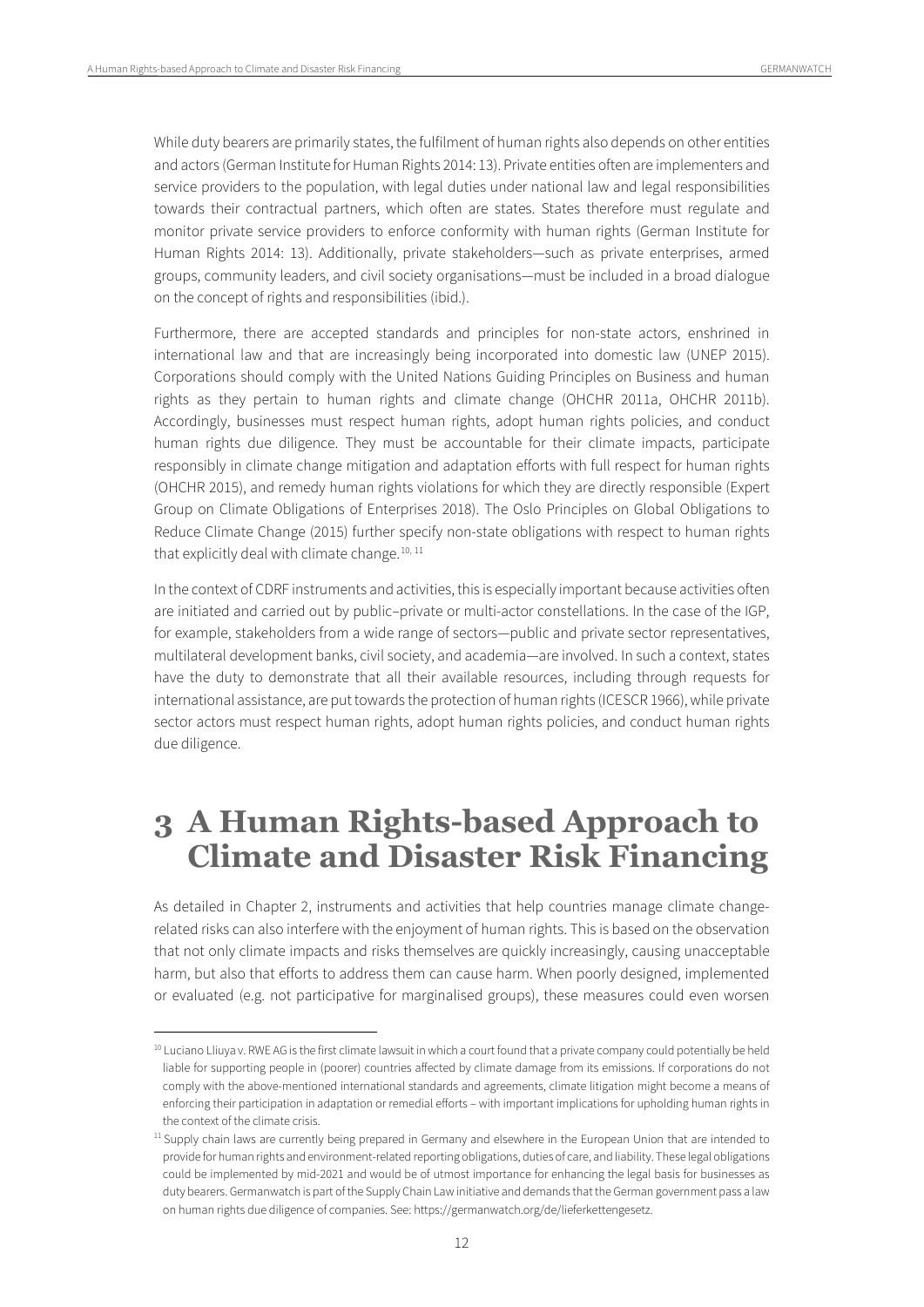adverse pre-existing conditions (such as marginalisation) or create new violations of human rights. It is therefore essential to consider the human rights impacts of climate risk management instruments and activities to ensure that key actors respect and promote existing human rights obligations and principles, thus promoting full enjoyment of human rights. Applying an HRBA can ensure this.

#### *Objective*

The OHCHR defines an HRBA as a "conceptual framework for the process of human development that is normatively based on international human rights standards and operationally directed to promoting and protecting human rights" (OHCHR 2006). In the context of CDRF, an applied HRBA can be understood as an approach for analysing obligations and inequalities related to the development and implementation of CDRF instruments and activities so that any practices or power relations that impede progress towards sustainable development are redressed (see OHCHR 2006). The HRBA-CDRF aims at **guiding CDRF by human rights principles anchored in and established by international law and corresponding obligations** (OHCHR 2006). According to an HRBA, **CDRF instruments and activities should be developed, implemented, and evaluated in a way that protects and promotes (OHCRH 2020) the enjoyment of human rights to prevent harm to communities and ecosystems, and promotes sustainable development** in the context of climate risk management (Johl & Lador 2012).

The objective is not to address ex-post human rights violations that may arise from CDRF actions. An HRBA-CDRF aims to function as a preventive measure in aligning the development, but also the implementation and evaluation phases, of CDRF instruments and activities with standards and principles of international law (Toussaint & Blanco 2019). As highlighted in the literature, an HRBA has the potential to "strengthen the effectiveness, long-term success, and sustainability of climate finance policies and measures at both the national and international levels" (Johl & Lador 2012) and "provides new avenues for providing help to vulnerable groups" (Broberg & Sano 2018).

#### *Guardrails*

Based on the above-listed set of conventions, agreements, and treaties, and corresponding obligations established by international law (Chapter 2), the HRBA recognises people as individual holders of human rights, and states and businesses as bearers of duties. On the same basis, four elements form the HRBA-CDRF's guardrails: (1) the prevention of social or environmental harm, (2) the precautionary approach, (3) the promotion of sustainable development, and (4) the principles of common but differentiated responsibilities. These span a frame in which the HRBA principles for CDRF are operating.

**Do no harm approach:** The principle of do no harm emphasises that states are duty-bound to prevent, reduce, and control the risk to communities and ecosystems of other states, as well as of areas beyond national jurisdiction (Brownlie 2008; Legal Response Initiative 2012; Rio Declaration 1992). This principle represents the general objective that efforts to address one problem (such as climate risk) should not lead to new problems and harms. Following international law principles as proposed by an HRBA is one, but not the only, means of striving to prevent harm. At the same time, every HRBA-CDRF must acknowledge, at every step of its process, that an HRBA and CDRF, both independently and jointly, if not adequately applied, can in fact be sources of conflict and harm. The HRBA-CDRF for this reason views the do no harm approach as both a guardrail and a principle to be applied to CDRF instruments and activities, and should also guide application of an HRBA towards the context of CDRF.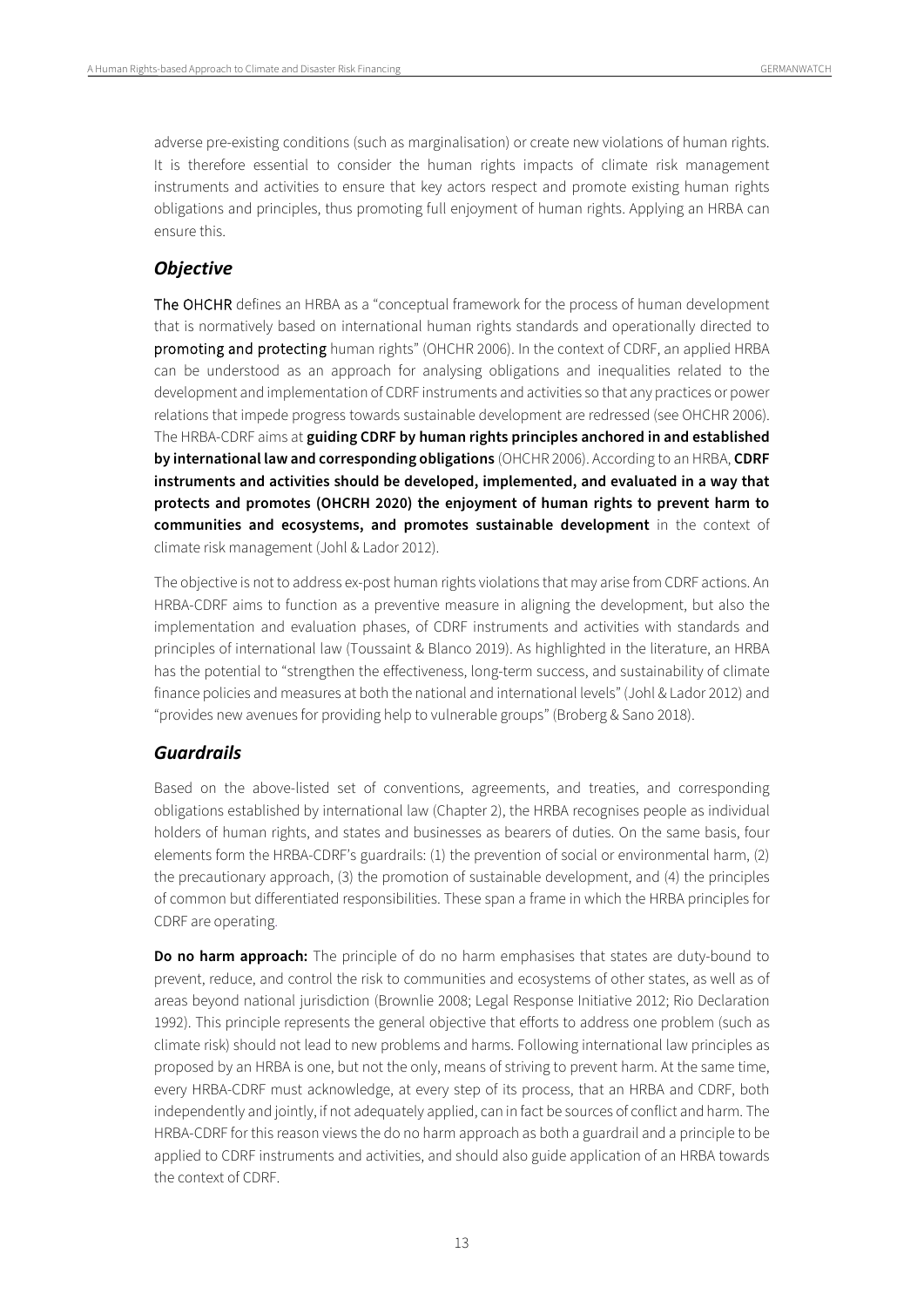The HRBA-CDRF promotes a **precautionary approach** to avoid or minimise environmental and societal impacts that interfere with full enjoyment of human rights, even in situations of scientific uncertainty (UNFCCC 1992). A huge gap presently exists here. The suggested instruments and financing to address climate change-related risks are not even at the scale of the needs to address the likely, and even the less possible, risks. Now is the time to take measures such as preparing the necessary instruments, organising participation of people at risk, and organising the necessary financial sources. At the same time, the approach sets out a guideline for duty bearers to use adequate available resources to minimise uncertainty to the extent possible in regard to negative effects before implementing CDRF instruments and activities themselves, and to take respective precautionary measures. Therefore, the HRBA-CDRF aims to ensure that addressing the problem of climate risk through financing tools, by trying to anticipate, avoid, or minimise harm, does not result in new or worse problems and harms for people or the environment (UNESCO 2017).

**Promote sustainable development:** Development, implementation, and evaluation of CDRF instruments and activities need to aim at ensuring that all human beings are able to fulfil their potential with dignity and equality, and in a healthy environment. They also should aim at ensuring that all human beings can enjoy prosperous and fulfilling lives and that economic, social, and technological progress occurs in harmony with nature, as well as protecting and promoting human rights (United Nations 2015).

**Common but differentiated responsibilities and respective capabilities (CBDRRC):** While all duty bearers have a common responsibility in endeavouring to protect and promote human rights, prevent harm, and promote sustainable development, two aspects differ in this regard. First, duty bearers' degree of responsibility in the context of CDRF depends on their different contributions to the risks posed or the harm CDRF aims to prevent or minimise, as well as on their different abilities to reduce those risks. Richer and highly polluting countries should therefore take the lead in assisting and supporting countries highly affected by climate risks in the conduct of CDRF activities. Before the adoption of the Paris Agreement, the main focus here was on developed countries. The Paris Agreement has inherently taken a dynamic interpretation of CBDRRC, owing to the shift of emissions and of capabilities to emerging countries.

The notion of responsibility (UNFCCC) in international environmental law is also often mirrored in the **Polluters Pay Principle**, anchored in the Rio Declaration (UNCED 1992). Accordingly, in cases in which attribution to human-made climate change can be shown, responsibility should increasingly shift to those who have contributed to the anthropogenic climate change. Large-scale emitters such as companies and states should bear, at the least, substantial parts of the costs of managing the related risks. In the case of, for instance, insurance-related instruments, this could mean measures such as providing premium support, as well as financial and technical support for setting up schemes.

The CBDRRC's second pillar refers to the differing capabilities, and national and regional priorities, objectives, and circumstances (UNFCCC 1992), among any kind of duty bearers to contribute to fulfilment of the outlined responsibilities. For example, ex-ante CDRF requires proactive advance planning and upfront investments. Some duty bearers are more capable than others in these areas. Thus far and in most cases, high responsibility and high capabilities go hand in hand, but this would shift in the context of a successful transformation.

The HRBA-CDRF aims to protect individuals and groups through its seeking to prevent actions and omissions that interfere with fundamental freedoms, entitlements, human dignity, and values common to all cultures and civilisations (OHCHR 2006). Despite this, the instruments and activities analysed with the approach itself can, without additional structural changes, scarcely improve pre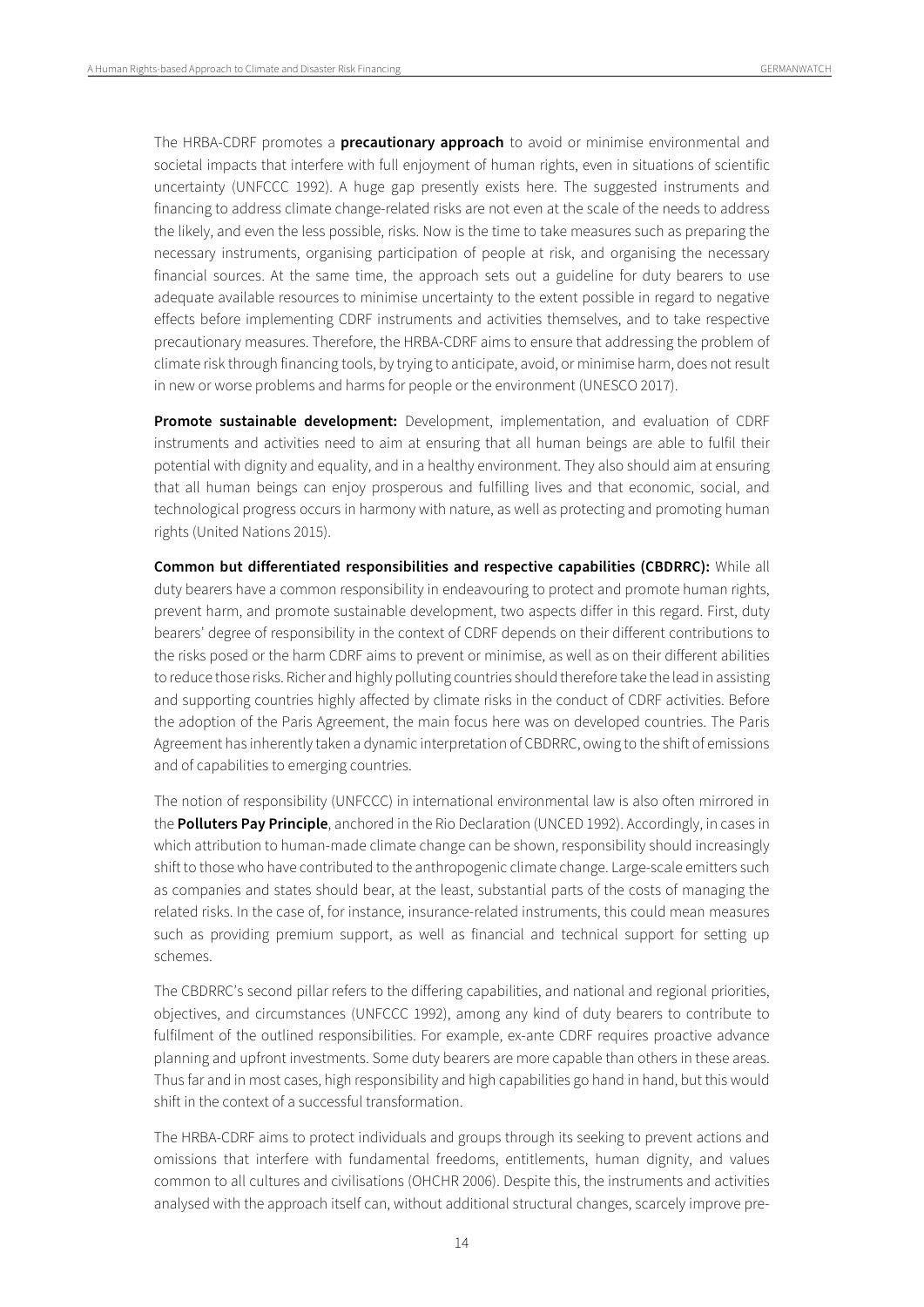existing societal and environmental conditions of human rights oppression or violation, inequalities, or discrimination. The HRBA ensures that CDRF instruments and activities processes consider—and seek to prevent or address, rather than further exacerbate—existing inequalities and discriminatory practices. Therefore, an HRBA-CDRF aims to place particularly strong emphasis on the needs, risks, and capacities of these marginalised segments of the population that are already in vulnerable situations owing to factors such as geography, poverty, gender, age, indigenous or minority status and disability, national or social origin, birth, or other status (e.g. Committee on Economic, Social and Cultural Rights 2009).

**Figure 1: The HRBA to Climate and Disaster Risk Finance; Source: Author's own**

## **The GW HRBA to**

## **Climate and Disaster Risk Financing**

#### **Objective:**

Guiding climate risk financing by Human Rights principles and corresponding obligations established by international law. Seeks for climate risk financing instruments and activities to be developed, implemented and evaluated in a way to protect and promote the enjoyment of Human Rights to prevent harm to communities and ecosystems as well as to promote sustainable development.

#### **Legal background:**

Anchored in a system of rights and corresponding obligations established by international law (Human Rightsconventions and agreements, environmental and disaster risk reduction law and related normative frameworks).

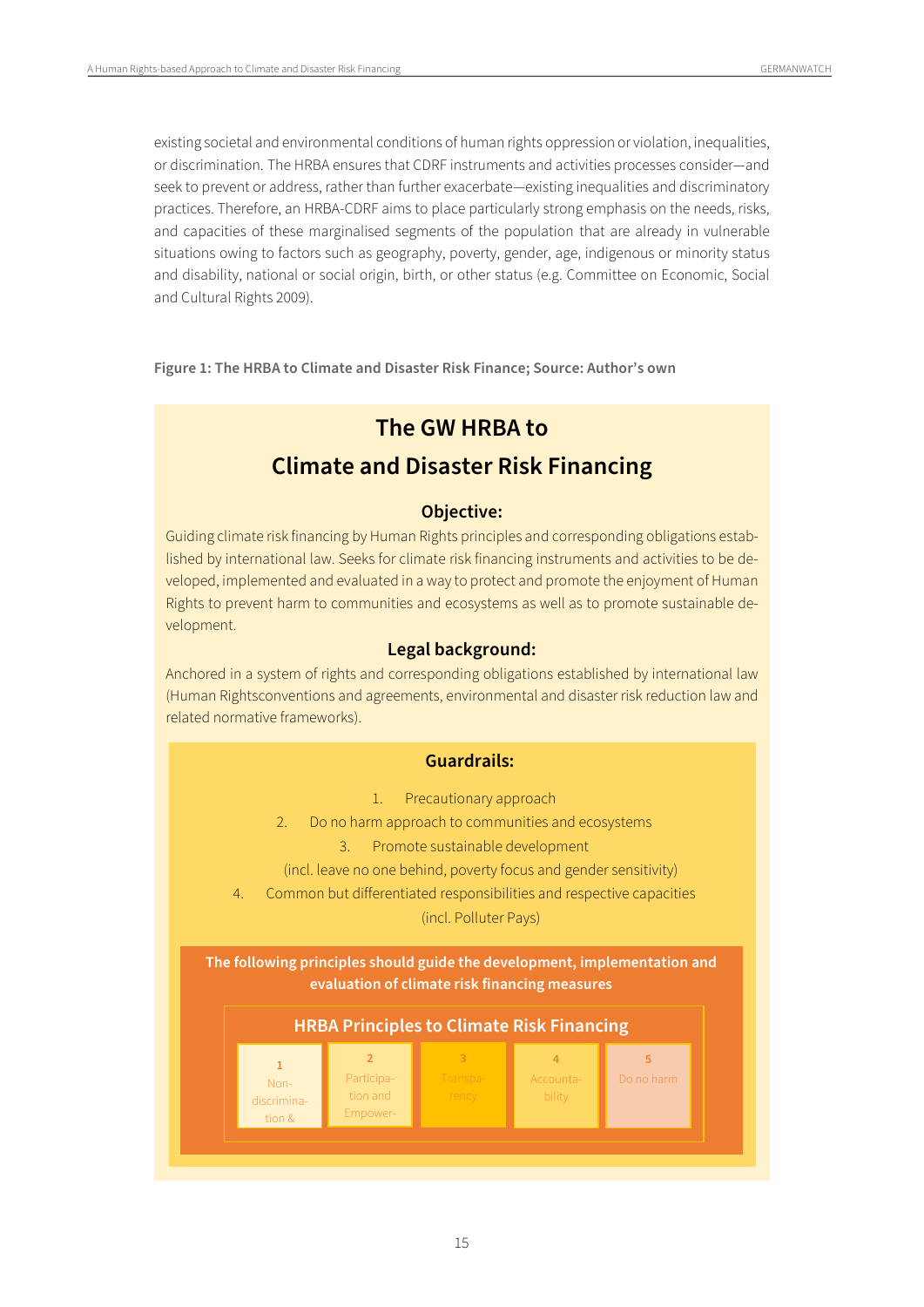# <span id="page-15-0"></span>**4 Principles**

At the core of the HRBA-CDRF are five principles derived from existing international law (human rights conventions and agreements, environmental and disaster risk reduction law, and related normative frameworks) that should guide all phases of the process (OHCRH 2015). They should serve as a reminder that climate policy has the target of protecting humans and their ecological co-world; it does not exist in a vacuum or in isolation from general obligations of international law, particularly in human rights law (Burkett 2009). The development, implementation, and evaluation of all CDRF instruments and activities should be guided by five principles to protect and promote the enjoyment of human rights and prevent harm to communities and ecosystems, as well as to promote sustainable development in the context of managing climate and disaster risks. They are derived from international and human rights and environmental law, and are as follows: (1) nondiscrimination and equality, (2) participation and empowerment, (3) transparency, (4) accountability, and (5) do no harm. For each principle we subsequently present a definition, a detailed explanation for the context of CDRF, the legal background, and linkages to other principles.<sup>[12](#page-15-1)</sup>

#### **Figure 2: Guiding principles for the HRBA to climate and disaster risk financing; Source: Author's own**



<span id="page-15-1"></span><sup>&</sup>lt;sup>12</sup> Just as with the preceding GW HRBA approach, this new enhanced approach establishes a set of guiding principles. To further build on the pre-existing set of principles, a review of various frameworks of HRBAs to climate issues and climate finance was conducted. The lessons learnt from this review are that there are various constellations of principles in place; some are more overarching and broader, some are more applicable to be operationalised for the context of developing, implementing, and evaluating CDRF instruments and activities in a human rights-conforming manner. Amongst the various frameworks of HRBAs to climate issues and climate finance, we found the greatest compliance with the Guiding Principles in Applying a Rights-based approach to climate finance proposed by Johl & Lador (2012).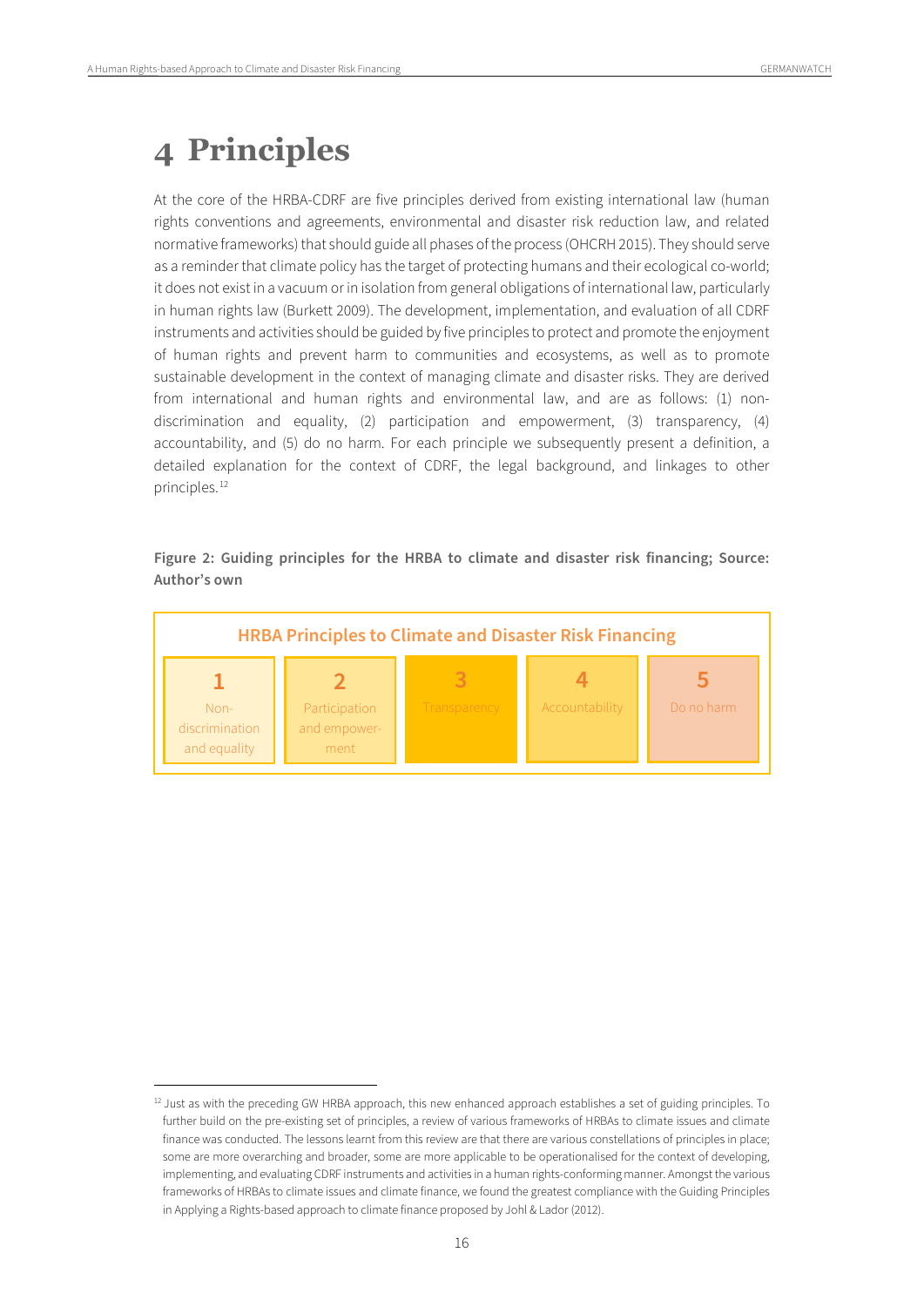# <span id="page-16-0"></span>**4.1 Non-Discrimination and Equality**

**1** Nondiscrimination and equality

Climate risk financing instruments and activities seek to protect and promote the rights of all people, regardless of origin, age, sex, mental or physical health, ethnic or religious affiliation, sexual orientation, or any other such status. Pre-existing inequalities, exclusion, and discriminatory practices are analysed and taken into account during the development, implementation, and evaluation of such instruments and activities. Equal access to the development, implementation, and evaluation process of the instruments and activities is ensured for all rights holders.

In the climate debate, the principle of non-discrimination and equality is based on the notion that "the groups of the population that have contributed the least to climate change are often the most vulnerable to its impacts" (Johl & Lador 2012). Certain vulnerable groups such as poor parts of the population, women, children, older people, indigenous peoples and other minorities, persons with disabilities, migrant workers, and seasonal workers, even if equally exposed to risks regarding reduced production and income, are often more vulnerable and have less adaptive capacity to climate change-related risks (Thomas et al. 2018). Additionally, exclusion from land tenure, property rights, and education are inconsistent with non-discrimination and equality. The *principle of nondiscrimination and equality* obliges all duty bearers to protect and promote the rights of all people, regardless of their origin, age, sex, mental or physical health, ethnic or religious affiliation, sexual orientation, or any other such status (United Nations 1984). An HRBA-CDRF seeks to foster that preexisting inequalities and discriminatory practices are analysed and taken into account during the development, implementation, and evaluation of instruments and activities. It aims to address, rather than further aggravate, the situations of the most vulnerable and marginalised groups. It seeks to ensure inclusion and equal access to the development, implementation, and evaluation process of CDRF instruments and activities for all rights holders. The principle also entails identifying and prioritising in a participative way groups for which both the risk of harm and the barriers to realising rights are particularly high. These are usually "populations already marginalised or in vulnerable situations or that, due to discrimination and pre-existing inequalities, have limited access to decision-making or resources, such as women, children, persons with disabilities, indigenous peoples and persons living in rural areas" (OHCHR 2019b).<sup>[13](#page-16-1)</sup> For example, women, even if equally exposed to risks regarding reduced production and income, are often more vulnerable and have less adaptive capacity to climate change-related risks (Akter et al. 2016). CDRF instruments should take into account that women's ability to recover from disasters is lower in the face of fewer economic options and limited access to resources, services, and decision-making processes.

#### *Legal background and linkages to other principles*

The notion of non-discrimination is included in all core human rights agreements. The UDHR sets out that "the equal and inalienable rights of all members of the human family is the foundation of

<span id="page-16-1"></span><sup>&</sup>lt;sup>13</sup> Discrimination can be direct, for example taking the form of apartheid laws or regulations barring women from judicial or presidential office. It can also be indirect, creating inequalities if, for example, school education is provided in a language that a linguistic minority does not understand. Discrimination becomes systemic when it is evident in individual behaviour patterns, social rules and institutional procedures, and policies and legislation. Such systemic discrimination often affects vulnerable groups, and can lead to social exclusion of entire sections of the population, such as women or indigenous communities. A particular challenge is posed by multidimensional discrimination, wherein people or groups are discriminated against based on a number of grounds; e.g. sex and ethnicity.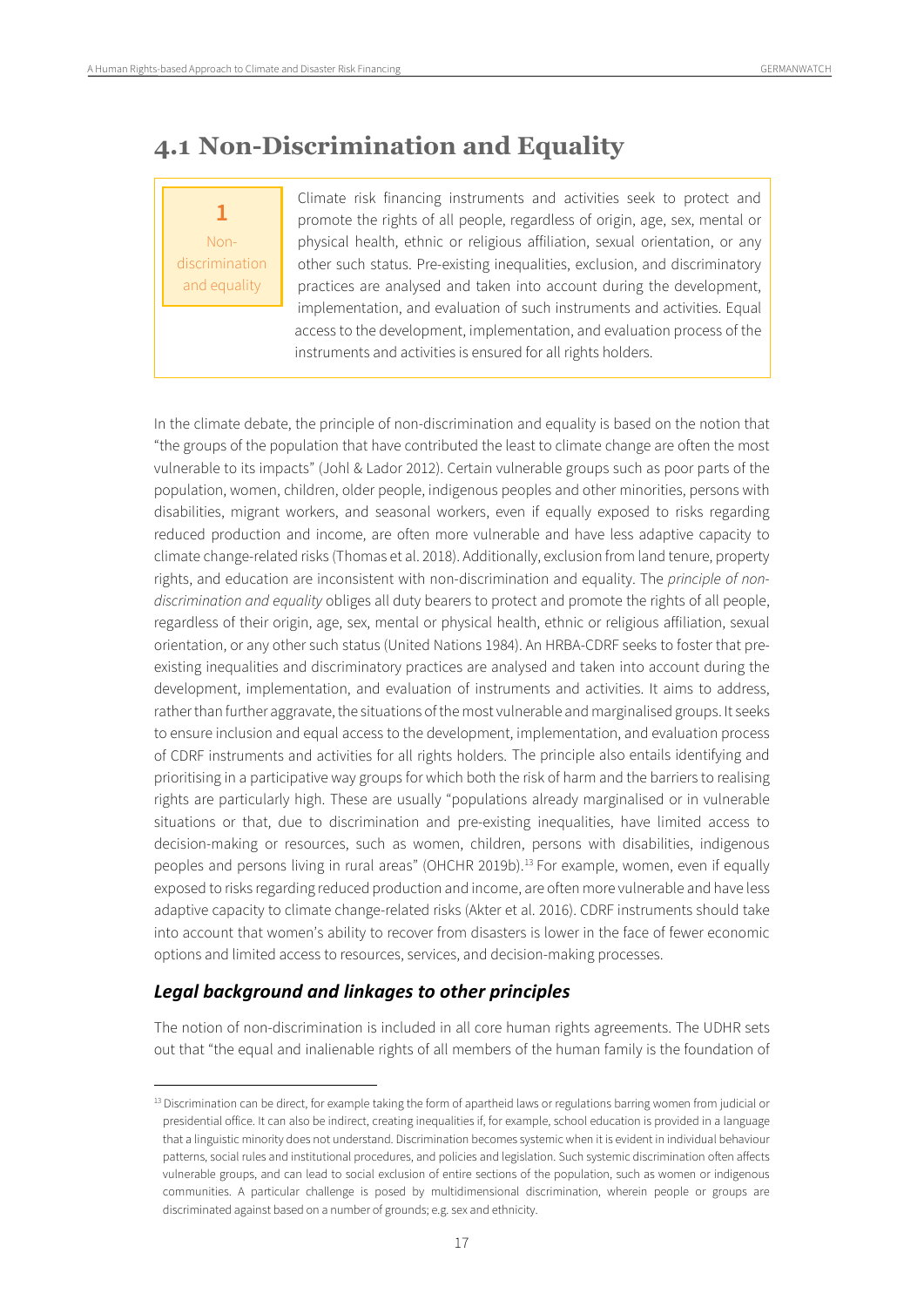freedom, justice and peace in the world." It declares that "all human beings are born free and equal in dignity and rights" and states that, "All are equal before the law and are entitled without any discrimination to equal protection of the law. All are entitled to equal protection against any discrimination in violation of this Declaration and against any incitement to such discrimination." (ibid.). Finally, it notes that, "Everyone has the right to equal access to public service in his country." (ibid.). The rights of specific marginalised groups are further specified within the International Covenants (see Annex).

# <span id="page-17-0"></span>**4.2 Participation and Empowerment**

## **2** Participation and empowerment

Active, informed, meaningful, and inclusive participation of all rights holders and empowerment of the affected people is ensured during development, implementation, and evaluation of any CDRF instrument and activity.

The UNFCCC outlines that "public participation in addressing climate change and its effects and developing adequate responses" must be promoted and facilitated by Parties to the convention (UNFCCC 1992). This is especially important regarding thus far marginalised, vulnerable parts of the population. The UNFCCC further adopted the term Action for Climate Empowerment (ACE) in Article 12 of the Paris Agreement, which also refers to Article 6 of the convention. ACE focuses on six priority areas: education, training, public awareness, public participation, public access to information, and international cooperation on these issues. The implementation of all six areas has been identified as the pivotal factor for everyone to understand and participate in solving the complex challenges climate change presents (UNESCO & UNFCCC 2016). This applies not only as a strong incentive for strong climate and resilience activities, but equally to all actions and response measures, including CDRF, in addressing climate change and its effects. First, at-risk people need to be identified and formats of participation need to be made available at all phases of the development, implementation, and evaluation of CDRF instruments and activities. Even more so, these opportunities for participation need to be accessible, acceptable, adequate, and adaptable for all relevant groups. Providing a safe and enabling environment, transparency, and accessibility of information on the possibilities of participation builds another prerequisite forrealising the principle of participation in this context. This encompasses i.a. providing customised information on CDRF instruments for different stakeholders and contexts (including in different languages), as well as using different communication platforms. In this regard, identification of people at risk, educational efforts, training, and capacity building are crucial for successfully applying an HRBA-CDRF. This is because the people climate and disaster risks most affect should possess sufficient knowledge on the risks, processes, and instruments, as well as the implications so they can personally participate actively, freely, and meaningfully. Beyond accumulating their influence and power to participate, public awareness should also be raised.

Participation and empowerment of the most vulnerable groups in the development, implementation, and evaluation of CDRF is recognised in international law generally and climate law specifically. For example, the Rio Declaration, Agenda 21, and the Aarhus Convention affirm that the best environmental decisions are made when civil society participates. Meaningful participation,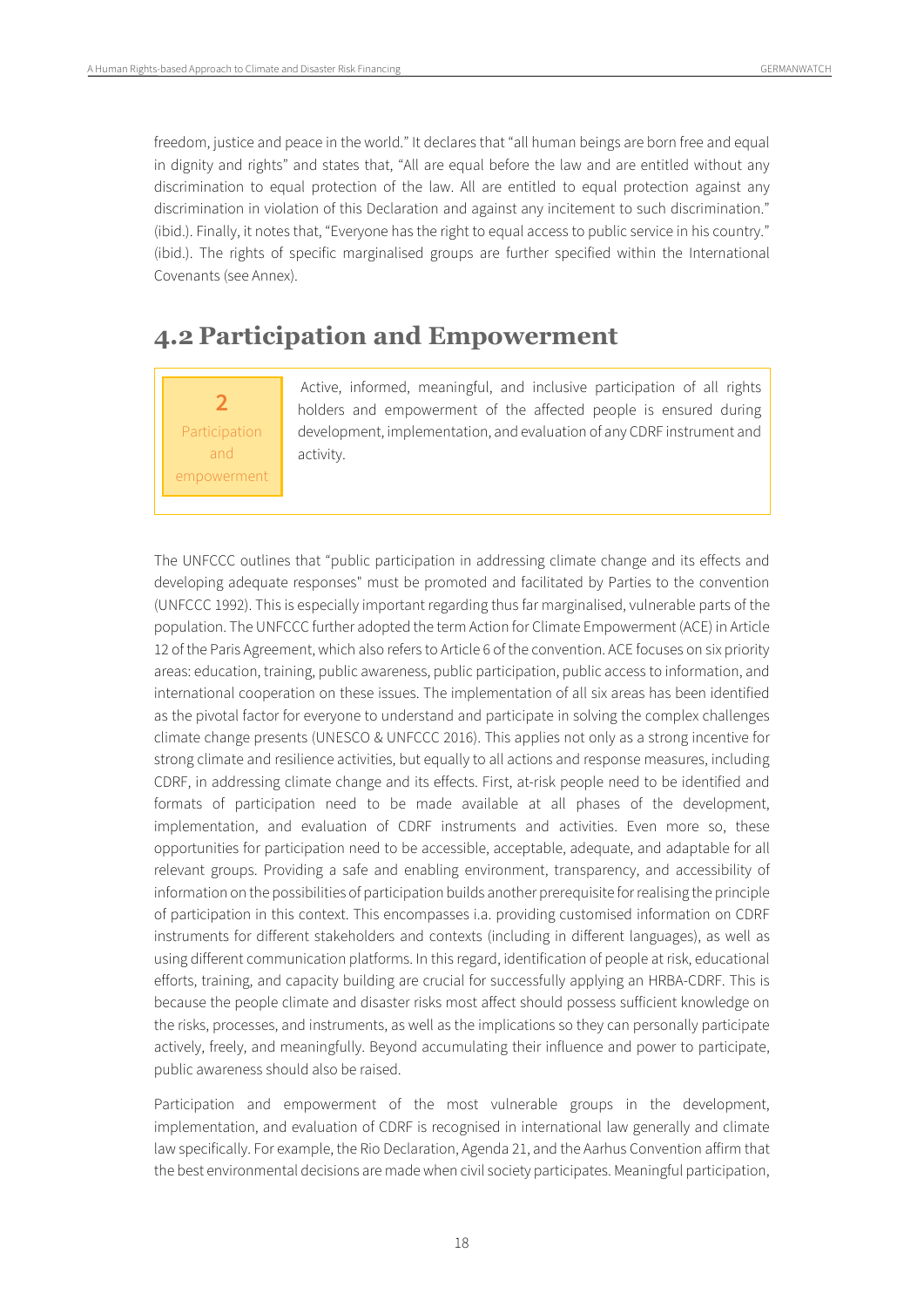partnership, and collaboration can ensure a wider reach, innovative ideas, and quicker responses to development challenges such as disaster situations (DFID 2016).

#### *Legal background and interlinkages with other principles*

Article 25 of the ICCPR and General Comment 25 of the Human Rights Committee defines duty bearers' obligations in connection with "the right to take part in the conduct of public affairs", as do a large number of human rights instruments (OHCHR 2020b). More broadly,"Participation is the right held by all people to engage in society and in the decisions that impact their lives" (IDS 2020). The principle of participation and empowerment emphasises the importance of ensuring all rights holders' active, informed, meaningful, and inclusive participation. The spectrum of participation spans from 'informing' the public to 'consulting,' 'involving,' 'collaborating with,' and finally culminating in 'empowering,' the public (Oswald et al. n.d.). Additionally, the implementing guidelines of the Paris Agreement supporting the participation of "non-Party stakeholders and UNFCCC observer organizations" (UNFCCC 2019b), such as inputting to the 'global stocktake' that aims at an increase of states' levels of ambition on the one hand and the need for action and support on the other.

Empowerment and participation are deeply complementary. Without genuine empowerment, participation can quickly become a token exercise or even a means of maintaining power relations. Additionally, without meaningful participation, empowerment can remain an empty, unfulfilled promise (Cornwall & Brock 2005). Rights holders' capacities must be strengthened for people to actively engage in the process as well as to gain decision-making power and competence (Hutfils 2018). In terms of actors and processes, action must be taken to enhance vulnerable and marginalised people's 'power to' and 'power with,' and to build influence and participation in decision-making processes, such as in finding ways to ensure marginalised and vulnerable groups, and their issues, are represented and have influence in decision-making spaces (Pettit 2012).

Article 25 (1) of the ICCPR explicitly indicates the importance of non-discriminatory practices in the context of the right to participate in public affairs; therefore, the principle of participation and empowerment is strongly interlinked with the principles of non-discrimination and equality (TCC & OHCHR 2017). Issues such as access to education and labour conditions may affect the right to participate in public affairs, especially for marginalised groups. Duty bearers are therefore called upon to take special measures to ensure equal participation of women, ethnic and minority groups, youth, indigenous persons, persons with disabilities, and any other vulnerable and/or marginalised group or individual. As in other areas, women, minorities, indigenous peoples, and those living in extreme poverty may experience greater or additional barriers (e.g. lack of digital and physical infrastructure) to accessing information. These inhibit their ability to fully participate in public affairs. Truly effective and inclusive participation therefore very much depends on fulfilment of the HRBA principle of transparency.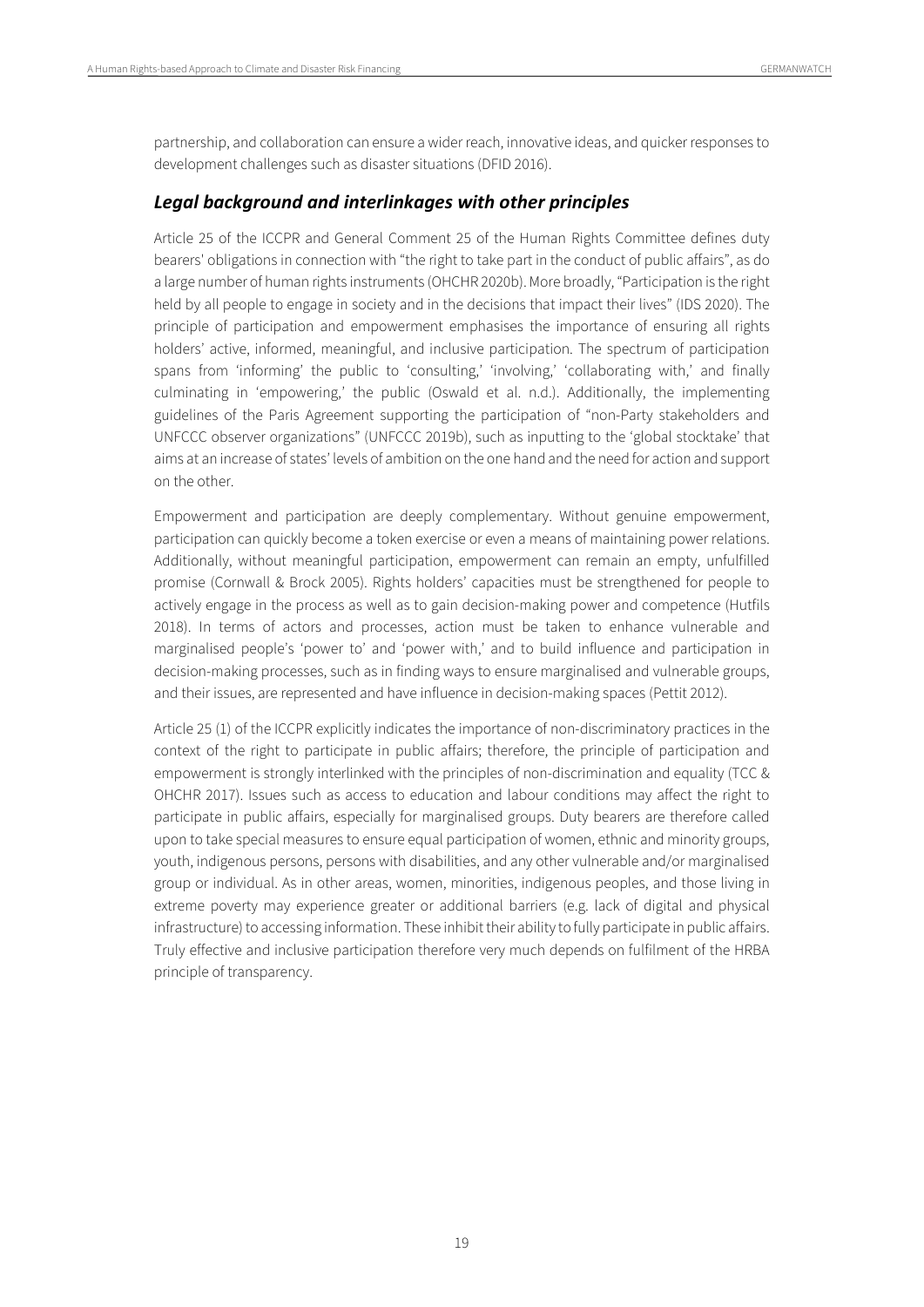## <span id="page-19-0"></span>**4.3 Transparency**

# **3**

Individuals and communities are adequately informed about CDRF instruments and activities and their potential impacts. They are informed of meaningful and effective opportunities to participate in decisions on how these activities will be developed, implemented, and evaluated.

The principle of transparency sets out that individuals and communities are informed about climate and disaster risks, and CDRF instruments and activities, as well as development, implementation, and evaluation phases. Rights holders in this context are entitled to receive transparent information on potential impacts, whether positive and negative, of implementation of CDRF instruments and activities, and should also be informed about alternatives to CDRF. Moreover, rights holders should be informed of how to take up and use CDRF instruments and activities so that they benefit their needs in the most effective way possible.

Rights holders need to be informed of meaningful and effective opportunities to participate in decisions on how these instruments and activities will be developed, implemented, and evaluated. It is imperative to make information on CDRF instruments and activities as accessible and adequate as possible, so that the most vulnerable and marginalised groups in particular can participate in the development, implementation, and evaluation processes inclusively and meaningfully. It especially important to create transparency of decision-making processes at all stages.

The Sendai Framework for Disaster Risk Reduction notes that to strengthen disaster risk governance it is important to "enhance[e] relevant mechanisms and initiatives for disaster risk transparency, which may include financial incentives, public awareness-raising and training initiatives, reporting requirements and legal and administrative measures" (Sendai Framework 2015). In this context, it is also essential to conduct a transparent monitoring and evaluation process to assess the success or failure of existing (or missing) CDRF instruments and activities as a pre-condition. This is so duty bearers can be held accountable for their obligations. Appropriate institutional and processual arrangements are to be installed in a participatory manner for this purpose. To guarantee transparency in visibility, predictability, and understandability over the course of the entire cycle of developing, implementing, and evaluating CDRF instruments and activities, and to avoid corruption, detailed plans of action—including timeframes, targets, and benchmarks—should be set out.

#### *Legal background and interlinkages with other principles*

The principle of transparency is enshrined in Articles 19 of both the UDHR and ICCPR. The procedural right of access to information enables citizens to understand policies, help determine public priorities, and use information to ensure the exercise of their other human rights, including the right to education and rights supporting a safe environment (TCC & OHCHR 2017). The principle itself describes the "characteristic of governments, companies, organizations and individuals of being open in the clear disclosure of information, rules, plans, processes and actions" (Transparency International 2009). It emphasises the "duty to act visibly, predictably and understandably to promote participation and accountability" (ibid.). The Paris Agreement's implementation guidelines also refers to the principle of transparency, such as when member states are asked to provide information on "stakeholder involvement, including subnational, communitylevel and private sector plans, priorities, actions and programmes" for national adaptation measures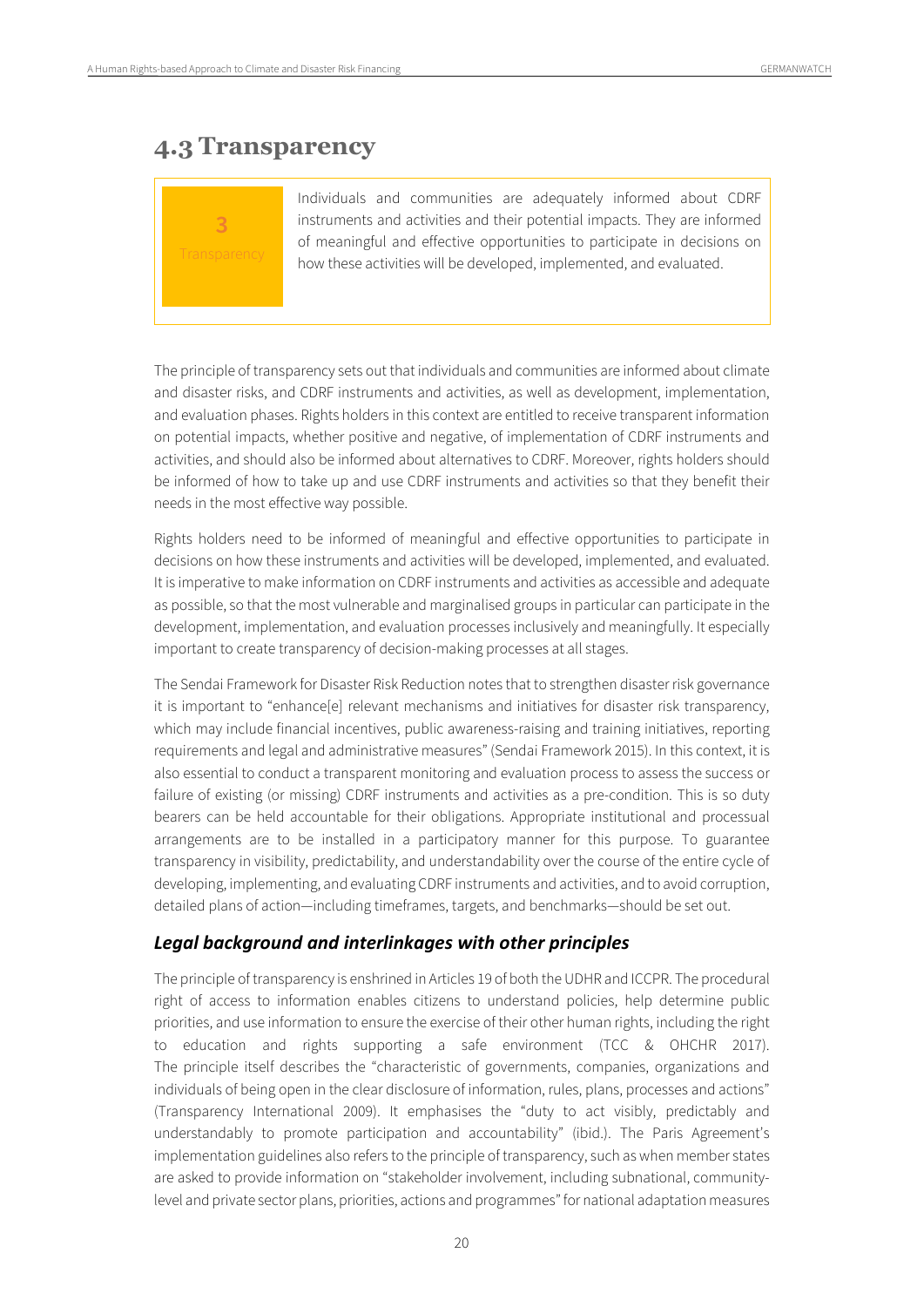(UNFCCC 2019a+b). Transparency is closely linked to the principles of participation and empowerment, yet it also supports fulfilment of the principle of accountability. High degrees of availability, accessibility, and adequacy of information contribute to making governance, public administration, and general actions of duty bearers more transparent – the very foundation to hold them accountable. Improved transparency has the potential to lead to better outcomes and increased institutional effectiveness. It can also build trust and confidence in institutions and their activities. Transparency has its own intrinsic value additional to these instrumental benefits (McGee & Gaventa 2010).

# <span id="page-20-0"></span>**4.4 Accountability**

**4** Accountability Climate risk financing instruments and activities incorporate accessible and adequate compliance mechanisms and procedures for rights holders should the instruments and activities cause social or environmental harm.

According to the principle of accountability, CDRF instruments and activities should provide effective access to judicial and administrative proceedings, including redress and remedy (UNESCO 2017). Vulnerable and marginalised groups often lack sufficient resources and means to utilise legal advice services. All types of complaint and redress mechanisms in the context of climate risks or CDRF mechanisms therefore must not only be available, but also accessible and set up adequately, which includes providing comprehensive and adequate information on procedures in a timely manner. Another requirement for fulfilling the principle of accountability in the context of applying an HRBA-CDRF is to install specific regulations and policies to make the elements of the CDRF instruments and activities recognisable and enforceable by law. In the case of climate risk insurance this includes, for example, setting up specific insurance regulations that facilitate claims on insurance contracts in the event of loss (CISL 2015). It is also crucial that the monitoring and evaluation process is closely linked to the aim of enabling effective and accessible accountability. Minimum standards for evaluating missing or existing CDRF instruments and activities, and their development and implementation, should therefore explicitly address accountability and grievance systems.

#### *Legal background and interlinkages with other principles*

ICCPR article 2 (3) establishes that the right to remedy is essential towards the enjoyment of all rights. The procedural rights of access to justice and redress are well-established under both human rights and international environmental law. As emphasised multiple times, rights and entitlement imply duties and obligations, whereas the fulfilment of duties demands accountability. The principle of accountability as the concept that duty bearers are held responsible for properly executing their powers is, therefore, a central element of an HRBA (Transparency International 2009). While duty bearers themselves determine which accountability mechanisms are most appropriate in the specific context, all mechanisms must be accessible, transparent, and effective (OHCHR 2012). Accountability essentially aims at the 'answerability' of decision makers and the 'enforceability' of these, although the majority of accountability initiatives focus on the former (McGee & Gaventa 2010). This both entails making "claims and demand a response" and being involved "in ensuring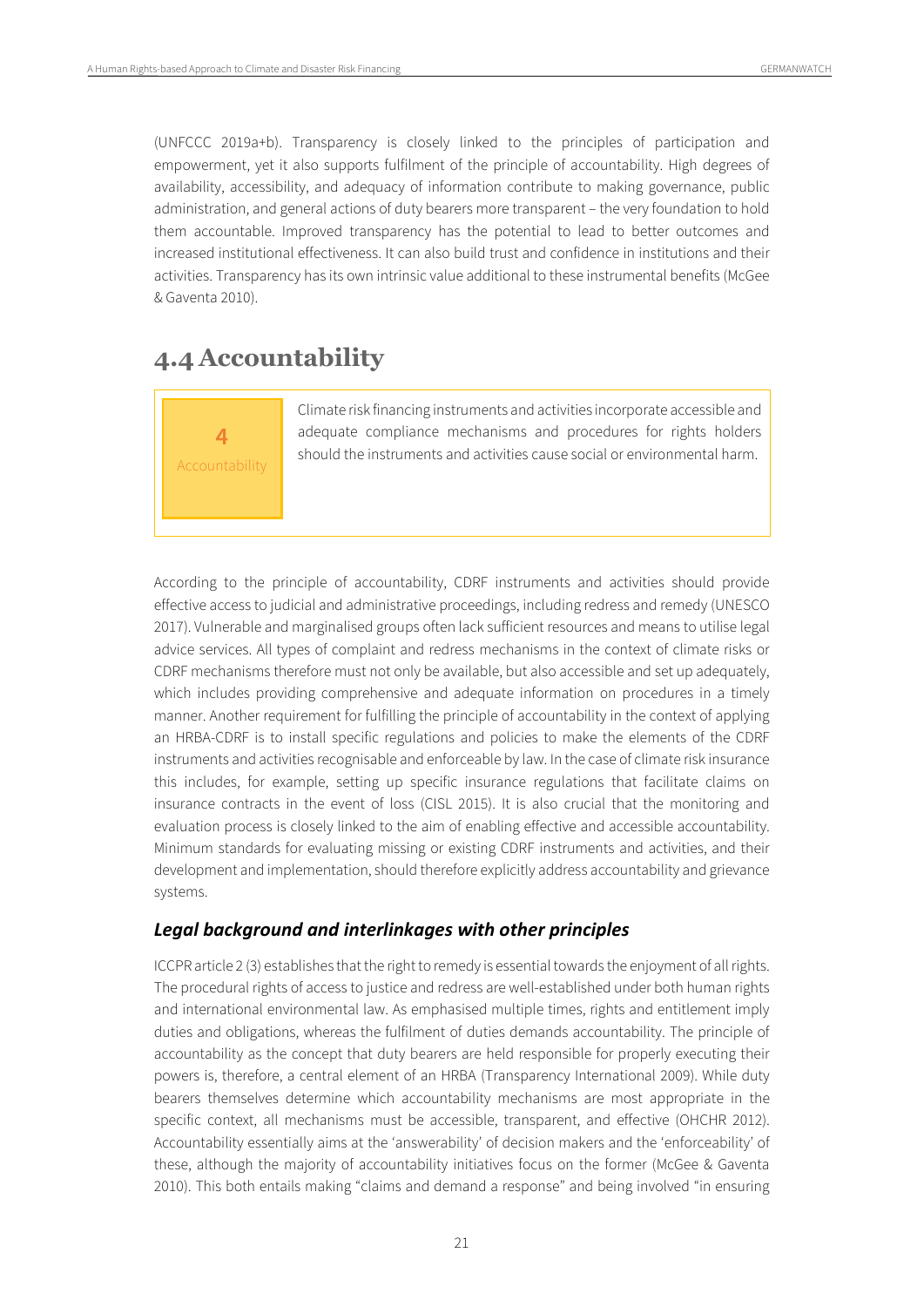that related action is taken" (Shahrokh & Lopez-Franco 2015). In this context, accountability again is closely interlinked with the HRBA principles of transparency and participation.

## <span id="page-21-0"></span>**4.5 Do No Harm**

**5** Do no harm

Climate risk financing instruments and activities should include mechanisms to anticipate, avoid, or minimise unacceptable harm to communities or ecosystems. The development, implementation, and evaluation processes of such instruments and activities need to respect and build on existing structures and knowledge, such as traditional risk management and indigenous and local knowledge.

The do no harm principle is based on the concept that "international development interventions or activities should not cause unacceptable harm to communities or ecosystems" (Johl & Lador 2012). Preventing and minimising the severest social and economic impacts of climate hazards on individuals and communities and their respective human rights, especially those in vulnerable and marginalised situations, are the basic intents of developing and implementing CDRF instruments and activities. Nevertheless, CDRF instruments and activities themselves are a potential source of harm. Applying an HRBA-CDRF therefore means following the notion that efforts to address one problem (such as climate risk) should not result in new problems and harm (e.g. additional dependencies, trade-offs, and subsequent problems). According to an HRBA-CDRF, 'doing no harm' comprises anticipating, avoiding, or minimising harm, including the creation of additional dependencies, trade-offs, and subsequent problems in social, ecological, and economical dimensions, which might emerge from CDRF instruments and activities (UNESCO 2017). Human rights impact and risk assessments of these instruments and activities are a prerequisite for achieving this. Article 7 of the Paris Agreement comprises specific principles that adaptation actions should be aligned with. Those actions (such as in potential CDRF instruments and activities) should be, inter alia, gender-responsive, participatory, fully transparent, and based on traditional and indigenous knowledge. The Paris Agreement's implementation guidelines also refer to these principles in relation to the "adaptation communications," and involve respective aspects in their reporting structure (Eschke 2019), and thus provide an incentive to carefully design respective measures and avoid harm.

For climate risk insurance, research identified potential adverse effects on ecological and social systems. For the former, some climate risk insurance schemes bundle the insurance product with other services, such as agricultural advisory services. In this context, studies have shown an increased use of hybrid seeds and cash crops that replaced drought-resistant subsistence plants (Cole et al. 2017), or increased use of fertilizers by farmers (Karlan et al. 2014). For the latter, in the absence of CDRF instruments and activities, people and communities have traditionally developed coping mechanisms for dealing with weather-related risks, such as informal risk-sharing arrangements (Germanwatch 2020). These traditional coping strategies were often constantly developed over long periods of time following deep-seated cultural risk awareness, and show evidence of early climate risk management approaches (Ngwese et al. 2018). Informal risk-sharing arrangements are often inclusive, providing protection for the most vulnerable members of a community in the case of disaster. Research could show that, for example, farmers with climate risk insurance may change (i.e. reduce) their involvement in informal risk-sharing arrangements (Müller et al. 2017) to the detriment of the most vulnerable community members, who cannot afford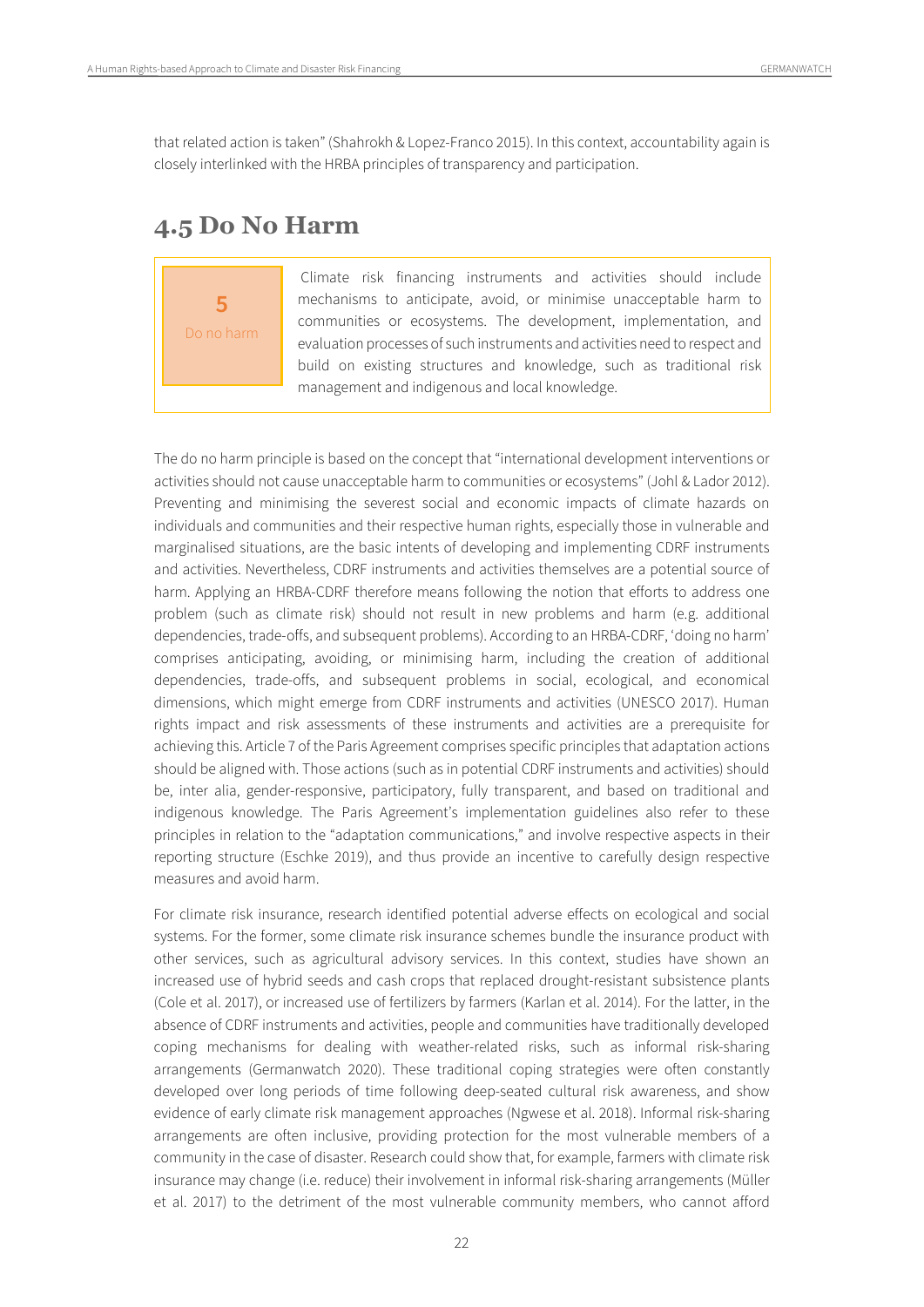insurance products. CDRF instruments and activities should therefore be carefully integrated within the local context and existing coping strategies to further strengthen them and ensure that the most vulnerable community members are also covered. Otherwise, as Müller et al. (2017) concluded, the instruments could "create long-term maladaptive outcomes and undermine the ability of these systems to reduce vulnerability." A key point for compliance with the do no harm principle for CDRF instruments and activities is, thus, to **respect and build on existing structures and knowledge** such as traditional risk management and indigenous and local knowledge. Before putting, for example, an insurance scheme in place, this requires a thorough and participative assessment of existing structures. This means also investigating the community's views and choices, and giving them a voice. Insurance then might become a complementary part to broader climate risk management that integrates both traditional and formal approaches (Germanwatch 2020). Here, the do no harm principle must go hand in hand with the principles of participation and empowerment, because traditional, local, and indigenous knowledge can be appropriately considered only through participatory and empowering processes. CDRF instruments and activities should, moreover, be accompanied by comprehensive policies to safeguard the environment and communities, especially those most affected and in marginalised situations.

#### *Legal background and interlinkages with other principles*

The do no harm approach is widely recognised in international environmental law and serves as a principle for several international declarations. [14](#page-22-0) The principle emphasises that states are dutybound to prevent, reduce, and control the risk to communities and ecosystems of other states, as well as of areas beyond national jurisdiction (Brownlie 2008; Legal Response Initiative 2012; Rio Declaration 1992). This principle represents the general objective that efforts to address one problem (such as climate risk) should not result in new problems and harms. This very much interlinks with the notion of sustainability to take into account long-term positive and negative impacts for people and their social equity, and the planet and its environmental integrity, as well as prosperity in terms of economic and financial considerations (cost–benefit for duty bearer and rights holder). Consequently, the principle of do no harm sets out to not worsen the status quo, or create additional dependencies, trade-offs, and subsequent problems in social, ecological, and economical dimensions. The principle is complementary with the "precautionary principle" set out in the 1992 Rio Declaration, which notes that "where there are threats of serious or irreversible damage, lack of full scientific certainty shall not be used as a reason for postponing cost-effective measures to prevent environmental degradation" (Rio Declaration 1992).

<span id="page-22-0"></span><sup>&</sup>lt;sup>14</sup> Principle 21 of the 1972 Stockholm Declaration; 1992 Rio Declaration on Environment and Development (Principle 2), Convention on Biological Diversity (Article 3) and UNFCCC (in recital 8 of its preamble)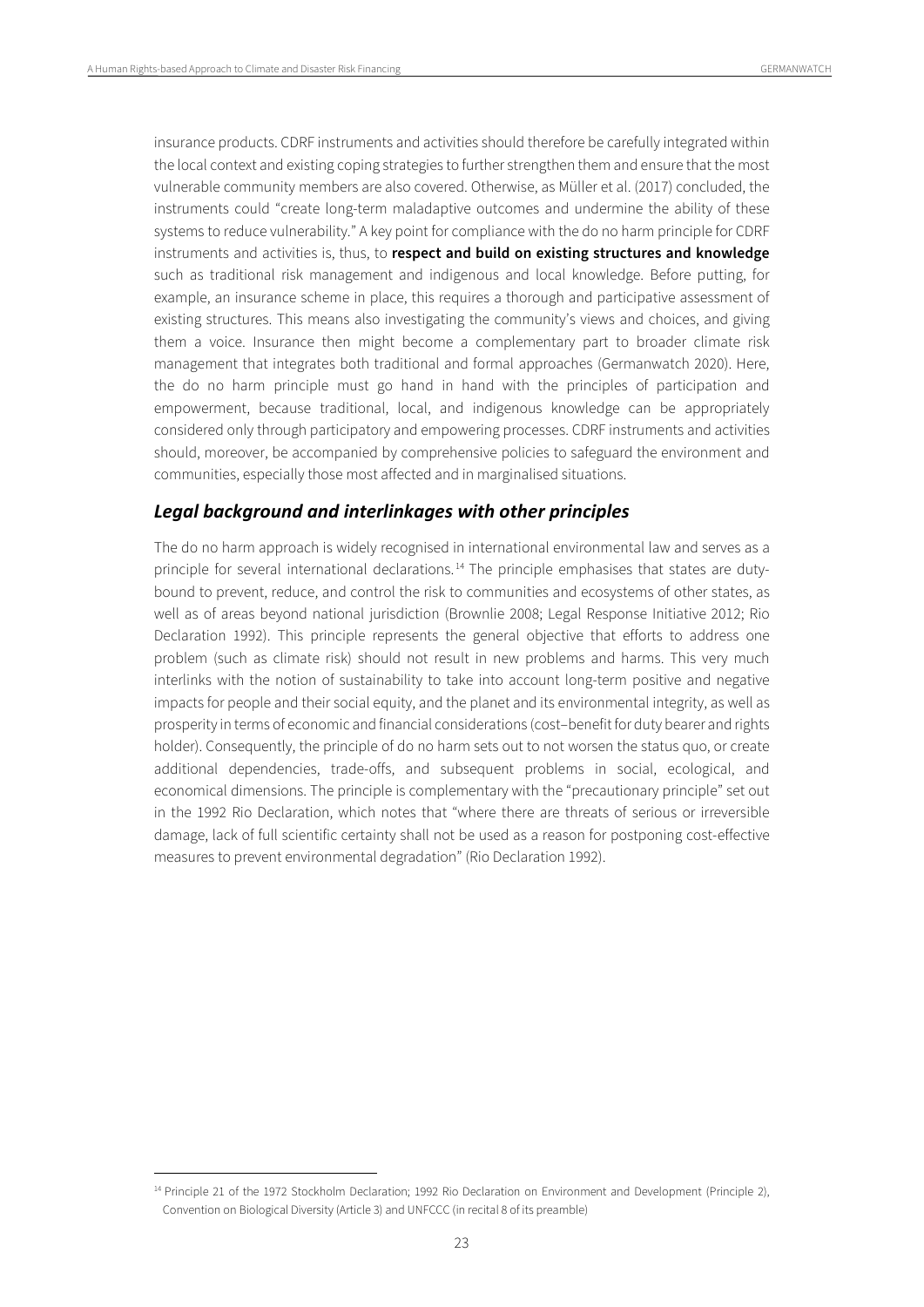# <span id="page-23-0"></span>**5 Operationalisation of the HRBA's Principles and Application Guidelines**

With the ultimate objective of promoting and protecting human rights, preventing harm to communities and ecosystems, as well as promoting sustainable development, all actors involved in developing, implementing, and evaluating CDRF instruments and activities should apply the HRBA-CDRF. For all these instruments and activities, the HRBA principles of non-discrimination and equality, participation and empowerment, transparency, accountability, and do no harm should guide their development, implementation, and evaluation. In the following, the principles are operationalised for each phase using 'necessary measures' to implement each principle in the process of developing, implementing, and evaluating CDRF instruments and activities. These necessary measures serve two purposes: (1) guide all actors in the process of developing, implementing, and designing CDRF instruments and activities that protect and promote the enjoyment of human rights, and (2) assess whether the HRBA principles were complied with, or to what extent they were fulfilled. Identification of relevant necessary measures was guided by five normative contents which were defined in the general comments of the Committee on Economic, Social and Cultural Rights: adequacy, accessibility, availability, adaptability, and acceptability (OHCHR 2012). Adequacy entails, for example, that benefits must have adequate amount and duration so duty bearers can realise their rights, it also entails that information must be provided so that it is usable for all rights holders (ECOSOC 2008). Accessibility incorporates that all steps of an HRBA-CDRF must follow the dimensions of non-discrimination, physical, economic, and informational accessibility in terms of, for example, coverage, eligibility, affordability, participation in, and information about CDRF (ECOSOC 2008). Availability means that facilities, goods, and services, as well as programs, must be available in sufficient quantity (and quality) to ensure that financial resources are provided for the relevant climate risks and contingencies (ECOSOC 2000). Adaptability refers to the retention of a certain degree of flexibility in CDRF instruments and activities so they can adapt to newly available information regarding climate risks, as well as the needs of changing societies and right holders within their diverse social and cultural settings (ECOSOC 1999). Acceptability incorporates the dimensions of relevance, cultural appropriateness, and good quality (ECOSOC 1999). CDRF instruments and activities should, for example, be respectful of the culture of individuals, minorities, people, and communities, be sensitive to gender and life cycle requirements, and be designed to respect confidentiality and improve the status of those concerned (ECOSOC 2000). Through these normative contents, the HRBA-CDRF principles were and can further be operationalised.

The identified necessary measures and respective normative contents can be understood as proxy indicators. Notable here is that necessary measures very much depend on the specific context of application, and the type of instrument or activity. A one-size-fits-all approach is therefore inadequate. The following table describes the necessary measures for each of the five principles' operationalisation. Measures' numbering does not imply priority or importance; the implementation of the different measures is equally relevant.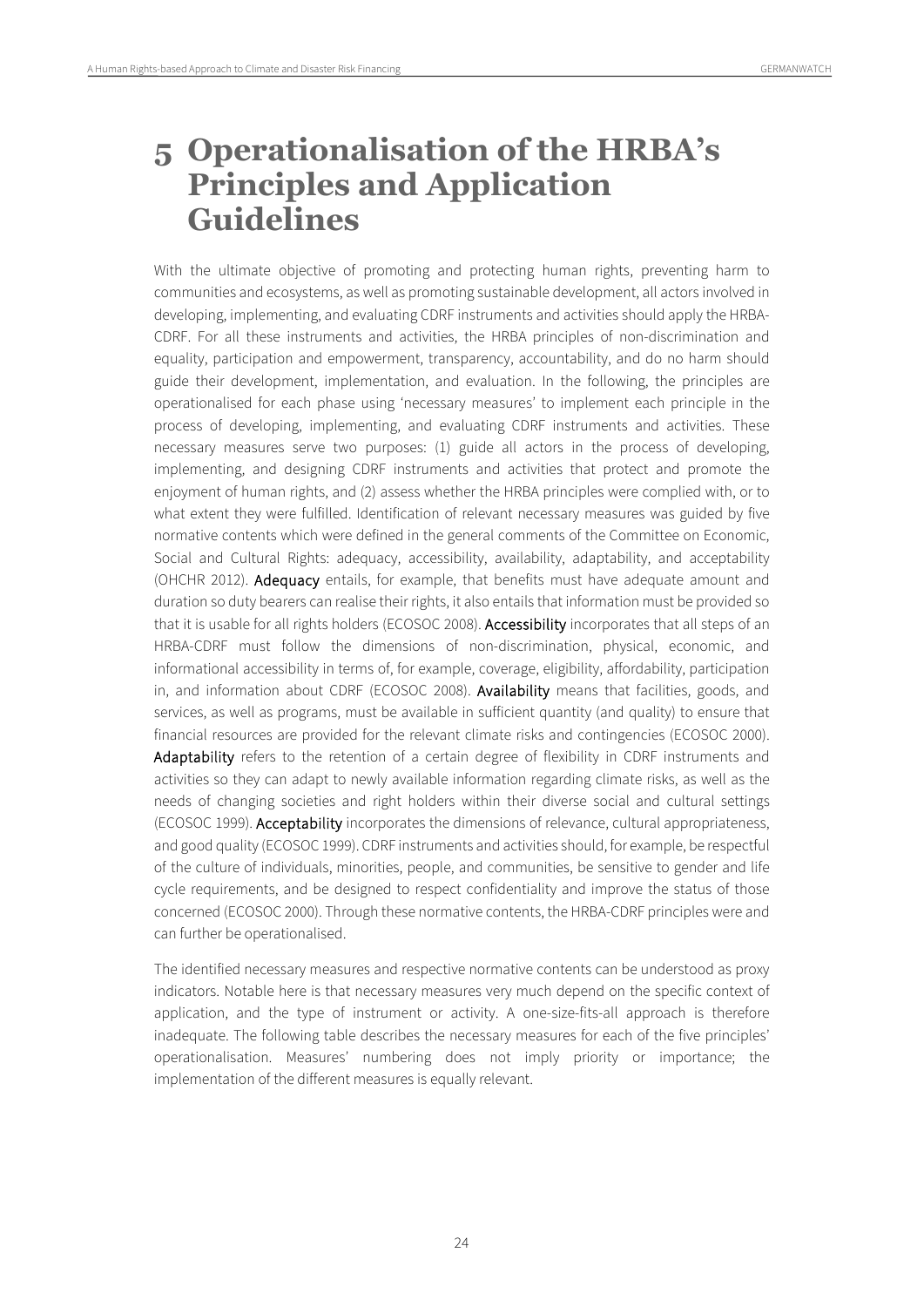**Table 2: Necessary measures for operationalising the HRBA principles**

| Application guidelines for the HRBA principles                                                                                        |                                                                                                                                                                                                                                                                                                                                                                                                                                                                                                                                                                                                                                                    |  |  |  |  |
|---------------------------------------------------------------------------------------------------------------------------------------|----------------------------------------------------------------------------------------------------------------------------------------------------------------------------------------------------------------------------------------------------------------------------------------------------------------------------------------------------------------------------------------------------------------------------------------------------------------------------------------------------------------------------------------------------------------------------------------------------------------------------------------------------|--|--|--|--|
| Principle 1: Non-discrimination and equality                                                                                          |                                                                                                                                                                                                                                                                                                                                                                                                                                                                                                                                                                                                                                                    |  |  |  |  |
| Measure 1:<br>Identify and take<br>into account in<br>every further step<br>of the process:                                           | All rights holders.<br>$\equiv$<br>Pre-existing inequalities, discrimination, marginalisation, and<br>vulnerabilities; or established practices to overcome these kinds of<br>obstacles.<br>Specific needs of all rights holders.<br>$\overline{\phantom{0}}$                                                                                                                                                                                                                                                                                                                                                                                      |  |  |  |  |
| Measure 2:<br>Establish an<br>enabling<br>environment for<br>and<br>implementation<br>of:                                             | Conditions that ensure all rights holders equal access by considering<br>criteria of accessibility: inclusion, coverage, eligibility, economic and<br>physical accessibility<br>Policies that ensure that projects are developed and implemented so<br>rights holders receive culturally compatible social and economic<br>benefits and suffer no adverse effects during the development and<br>implementation process of CDRF instruments and activities.<br>Adaptability of the CDRF instruments and related processes if the<br>monitoring and evaluation process reveals any negative impacts in<br>exacerbated discrimination and inequality. |  |  |  |  |
| <b>Principle 2: Participation and empowerment</b>                                                                                     |                                                                                                                                                                                                                                                                                                                                                                                                                                                                                                                                                                                                                                                    |  |  |  |  |
| Measure 3:<br>Create<br>fundamental<br>conditions for<br>participation of<br>all rights holders                                       | Provide a safe and enabling environment for meaningful participation,<br>especially for vulnerable and marginalised groups and/or individuals.<br>Identify capacity gaps of marginalised and vulnerable groups, and<br>undertake specific action for education, training, and public<br>awareness on climate risks and financial instruments.<br>Ensure access to relevant information to enable effective and inclusive<br>$\qquad \qquad \blacksquare$<br>participation.                                                                                                                                                                         |  |  |  |  |
| Measure 4:<br>Establish active,<br>informed,<br>meaningful, and<br>inclusive formats<br>of participation<br>for all rights<br>holders | Establish decision-making processes, in which marginalised and<br>vulnerable groups, and their issues, are represented and have<br>influence.<br>Take specific measures to actively involve marginalised groups and<br>people affected by climate-induced risks and harm.<br>Make participation formats available, accessible, acceptable,<br>adequate, and adaptable along all phases of developing,<br>implementing, and evaluating CDRF instruments and activities for all<br>relevant actors.                                                                                                                                                  |  |  |  |  |
| Principle 3: Transparency                                                                                                             |                                                                                                                                                                                                                                                                                                                                                                                                                                                                                                                                                                                                                                                    |  |  |  |  |
| Measure 5:<br>Transparency                                                                                                            | Ensure and regularly review the availability, accessibility, and<br>adequacy of information on:<br>Existence of CDRF options.                                                                                                                                                                                                                                                                                                                                                                                                                                                                                                                      |  |  |  |  |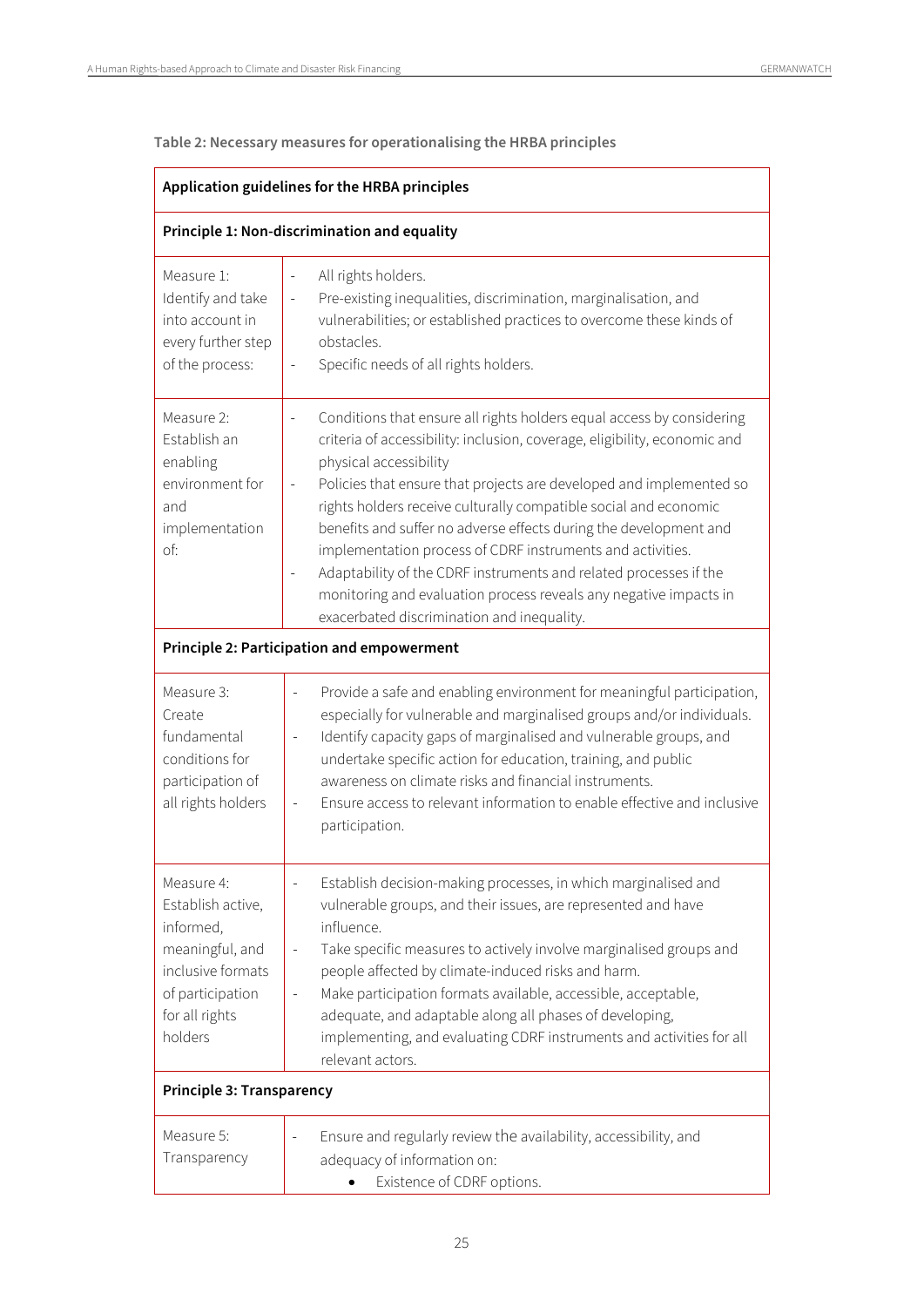| through<br>information                                                         | Costs-benefits and risks of CDRF instruments for specific<br>situations and needs.<br>How to take up and use CDRF products so they most<br>effectively benefit needs.                                                                                                                                                                                                                                                                                                                                                                                                                                                                                                                                                                                                                                                                                                                                                                                                                       |  |  |  |  |
|--------------------------------------------------------------------------------|---------------------------------------------------------------------------------------------------------------------------------------------------------------------------------------------------------------------------------------------------------------------------------------------------------------------------------------------------------------------------------------------------------------------------------------------------------------------------------------------------------------------------------------------------------------------------------------------------------------------------------------------------------------------------------------------------------------------------------------------------------------------------------------------------------------------------------------------------------------------------------------------------------------------------------------------------------------------------------------------|--|--|--|--|
| Measure 6:<br>Transparency of<br>processes,<br>structures, and<br>institutions | Establish a transparent system of governance over financial<br>mechanisms through reporting and information disclosure<br>requirements.<br>Establish a time-bound plan of action, including benchmarks and<br>ultimate targets in development, implementation, and evaluation of<br>CDRF instruments and activities to guarantee transparency in visibility,<br>predictability, and understandability.<br>Set up monitoring and evaluation systems in a participatory manner<br>with minimum standards and indicators that contain information, that<br>is as disaggregated as possible, on CDRF instruments' and activities'<br>impacts on various groups within populations.<br>Set up appropriate institutional and processual arrangements to<br>enable people who are affected by policies to participate in<br>monitoring and assessing their success or failure.                                                                                                                     |  |  |  |  |
| <b>Principle 4: Accountability</b>                                             |                                                                                                                                                                                                                                                                                                                                                                                                                                                                                                                                                                                                                                                                                                                                                                                                                                                                                                                                                                                             |  |  |  |  |
| Measure 7:<br>Provide adequate<br>pre-conditions for<br>accountability         | Conduct mapping of duty bearers.<br>Formulate TORs with duty bearers to facilitate accountability.                                                                                                                                                                                                                                                                                                                                                                                                                                                                                                                                                                                                                                                                                                                                                                                                                                                                                          |  |  |  |  |
| Measure 8:<br>Accountability in<br>regard to<br>processes                      | Jointly design and mutually agree on social and environmental impact<br>assessments, and ensure enforcement of environmental and social<br>safeguard policies, including a means to determine whether CDRF<br>financing instruments and activities, in their implementation, are<br>complying with their own policies.<br>Establish complaints mechanisms to address potential violations of<br>policies and procedures. Ensure that the independence,<br>transparency, accessibility, adequacy, and effectiveness of complaints<br>further reinforce the mechanisms' support of affected people in<br>enforcing their entitlements. This includes providing information on<br>procedures in a timely manner and via different means of access<br>(offline, online, telephone) so that mechanisms are accessible.<br>Establish monitoring and evaluation with minimum standards that<br>explicitly address accountability and grievance systems, including<br>adequate follow-up processes. |  |  |  |  |
| Measure 9:<br>Accountability in<br>regard to legal<br>frameworks               | Make CDRF instruments' and activities' elements recognizable and<br>enforceable by law.                                                                                                                                                                                                                                                                                                                                                                                                                                                                                                                                                                                                                                                                                                                                                                                                                                                                                                     |  |  |  |  |
| Principle 5: Do no harm                                                        |                                                                                                                                                                                                                                                                                                                                                                                                                                                                                                                                                                                                                                                                                                                                                                                                                                                                                                                                                                                             |  |  |  |  |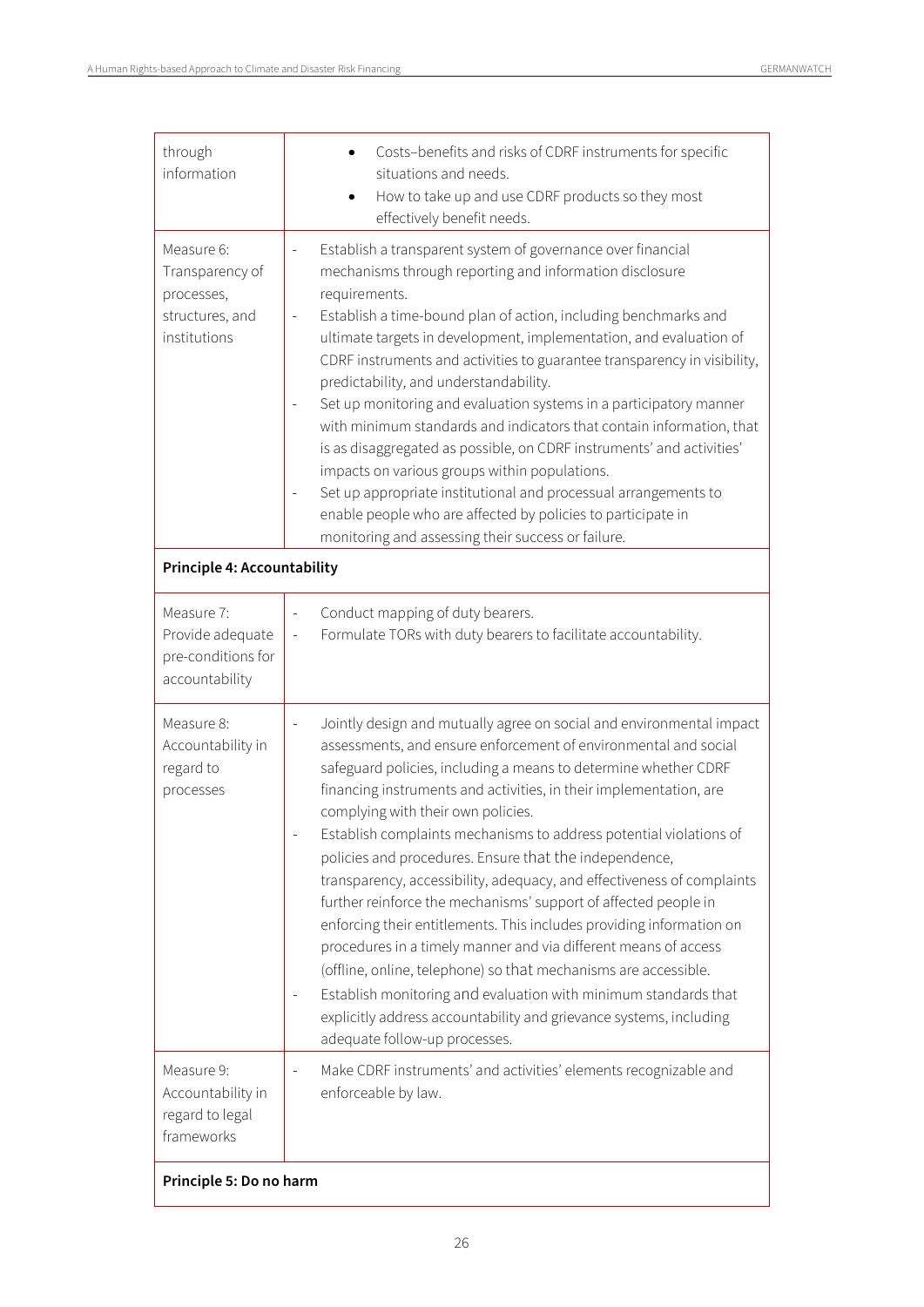| Measure 10:<br>Anticipate harm            | Building on Measures 1 and 9: Apply preventive and precautionary<br>approaches in development and implementation, including prior<br>assessment and systematic observation of CDRF instruments' and<br>activities' impacts on the enjoyment of human rights.<br>Continuously assess CDRF instruments' and activities' impacts, and<br>impacts of related processes and policies, on rights holders.<br>Assess the existence of traditional, indigenous, and local framework<br>conditions and take them into account in the process of developing<br>CDRF instruments and activities.             |
|-------------------------------------------|---------------------------------------------------------------------------------------------------------------------------------------------------------------------------------------------------------------------------------------------------------------------------------------------------------------------------------------------------------------------------------------------------------------------------------------------------------------------------------------------------------------------------------------------------------------------------------------------------|
| Measure 11:<br>Minimise and<br>avoid harm | Set up social and environmental impact assessments (step 9) as well<br>as additional policies to protect and promote human rights, especially<br>of the most vulnerable and groups in marginalised situations.<br>Ensure integration of safeguards with robust accountability<br>mechanisms and appropriate contingency plans to address harm<br>should it occur.<br>Continuously adapt instruments, policies, and processes to changing<br>needs and circumstances while ensuring a minimum level of stability.<br>Respect traditional, indigenous, and local knowledge and useful<br>practices. |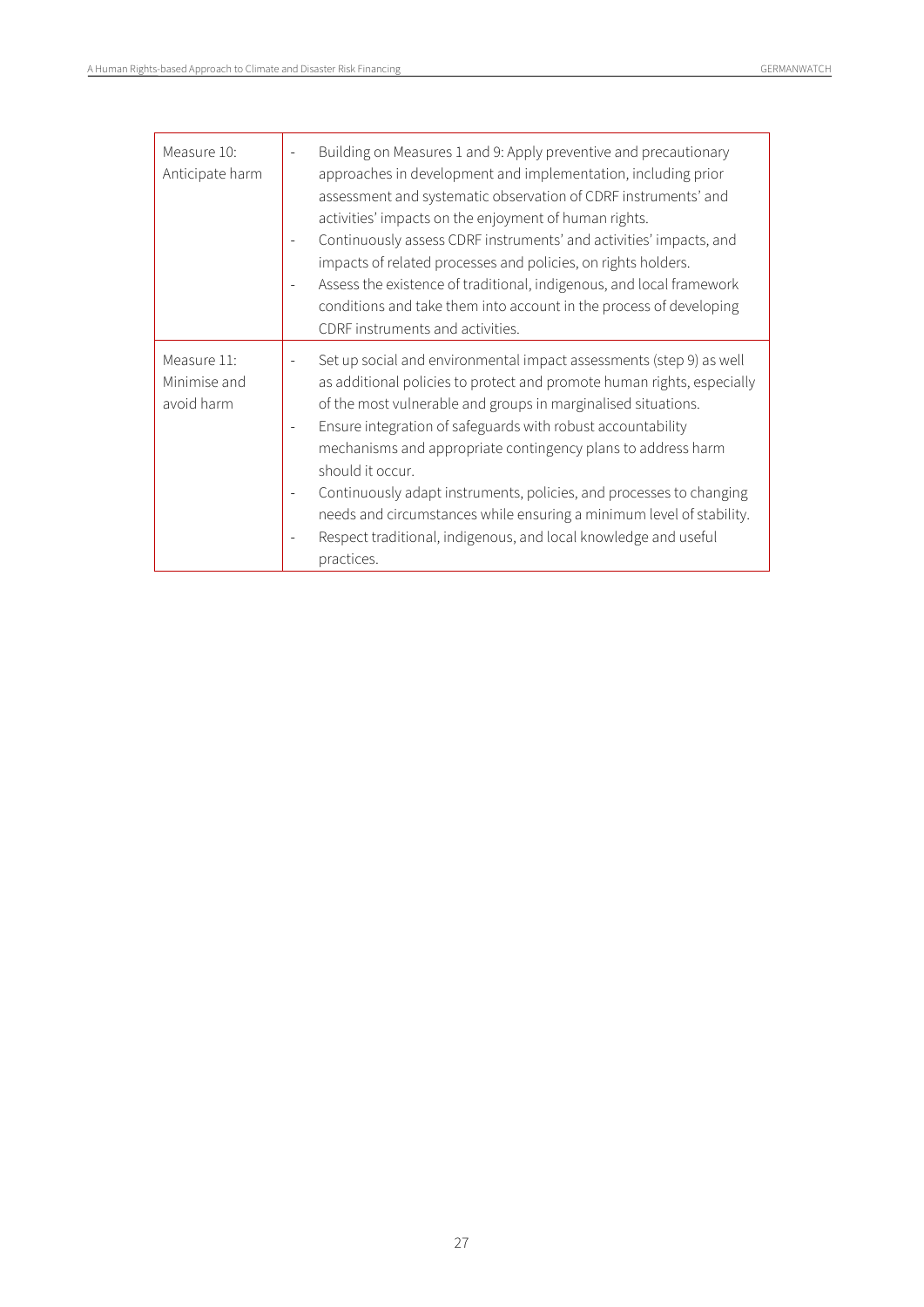# <span id="page-27-0"></span>**6 The Way Forward**

Promoting and protecting human rights in the context of managing climate and disaster risks requires a combined effort. Based on the system of rights and corresponding obligations established by international law, the HRBA-CDRF should be considered and implemented by a variety of actors (rights holders and duty bearers) who are equally involved. This should be done in respectful cooperation for the development, implementation, and evaluation of instruments and activities related to CDRF, which should apply the HRBA. International decision makers and initiatives such as the IGP also need to lead the way by providing guidance and support through international policy frameworks, backed by financial and technical means. The 11 proposed measures can be used to (1) guide all actors and initiatives in the process of developing, implementing, and designing CDRF instruments and activities that protect and promote the enjoyment of human rights, and (2) assess whether the HRBA principles were complied with, or to what extent they were fulfilled, such as for the IGP Monitoring and Evaluation Framework. Application of the HRBA-CDRF must be specified in the form of concrete recommendations and measures for each individual CDRF instrument, and equally for international initiatives in the context of CDRF. Schäfer, Jorks, and Künzel (2020), for example, developed a set of recommendations for the IGP. Künzel (2020) also applied the approach in assessing the contingency plan of African Risk Capacity. These two cases, only showcase two possibilities for the HRBA-CDRF's application. The approach establishes a framework that is applicable to a wider range of different types of CDRF instruments, initiatives, and also government programmes in many different ways. It can be used to review and optimize existing instrument or programmes that already contain elements of human rights conformity, it can serve to set up new initiatives based on HRBA principles, and/or it can support the integration of HRBA principles in processes of an existing scheme which did not pay respect to human rights before. Furthermore, the HRBA-CDRF can be used in a broad variety of regional contexts. This underlines that the HRBA-CDRF does not strive for a one-size fits all approach, but that there is a large variety of possibilities to achieve the aim of guiding climate risk financing by human rights principles and corresponding obligations established under international law, and seeking for climate risk financing instruments and activities to be developed, implemented, and evaluated so as to protect and promote the enjoyment of human rights, prevent harm to communities and ecosystems, and also promote sustainable development.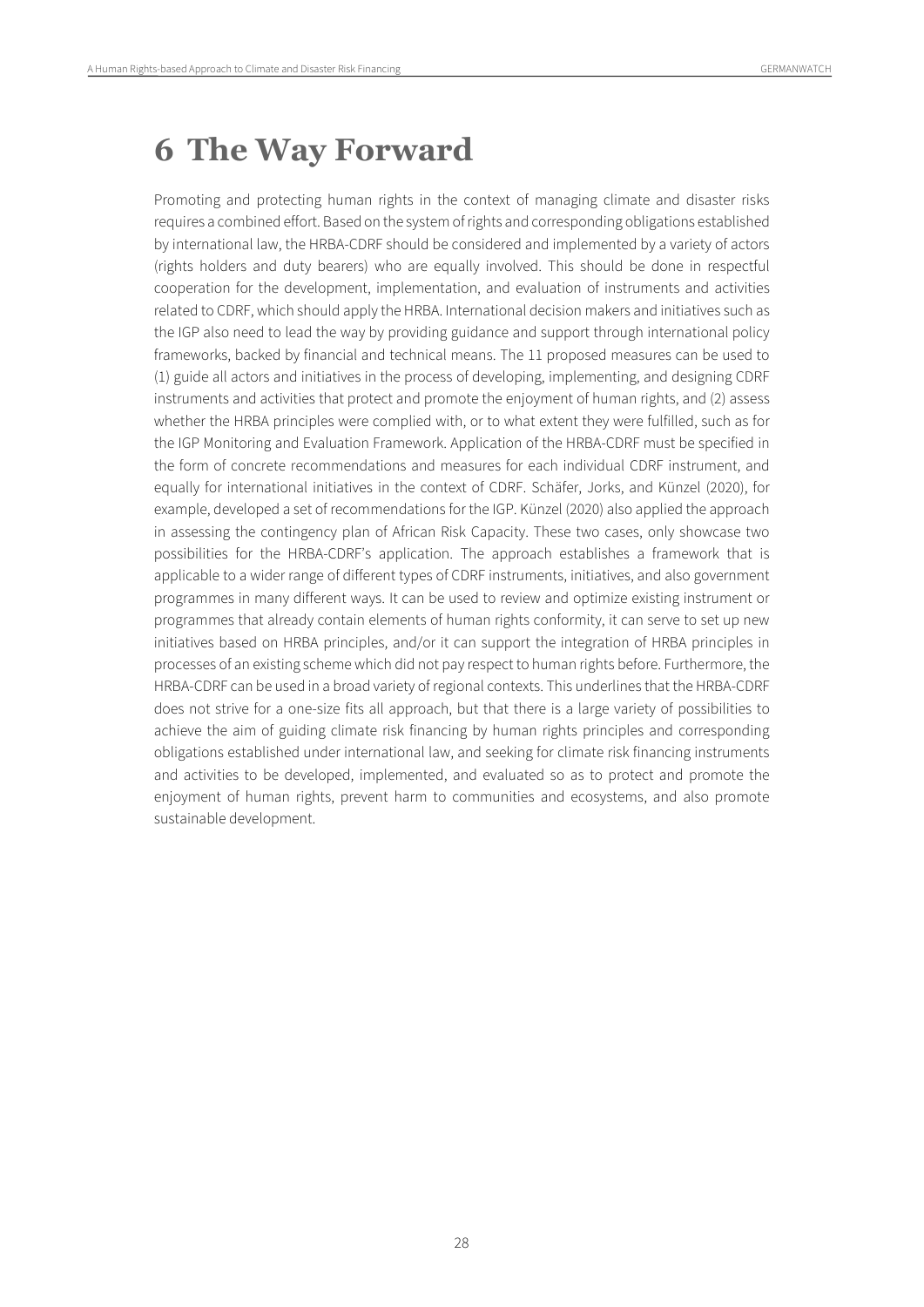# <span id="page-28-0"></span>**7 Bibliography**

2030 Agenda 2015: United Nations: Transforming Our World: The Agenda 2030 For Sustainable Development:  $A/RES/70/1.$  Available at: https://www.un.org/en/development/desa/population/migration/generalassembly/docs/globalc ompact/A\_RES\_70\_1\_E.pdf 14.07.2020).

Akter, Krupnik, Rossi & Khanam 2016: Akter S., Krupnik T. J., Rossi F., Khanam, F.: The influence of gender and product design on farmers' preferences for weather-indexed crop insurance. Global Environmental Change, 38, 217-229.

Arhus Convention 1998: United Nations Economic Commission for Europe: Convention on Access to Information, Public Participation in Decision-Making and Access to Justice in Environmental Matters. Available at: <http://www.unece.org/fileadmin/DAM/env/pp/documents/cep43e.pdf> (14.07.2020).

Bread for the World 2019: Climate Risk Financing: A Brief Analysis of Financial Coping Instruments and Approaches to Close the Protection Gap. Available at: [https://www.brot-fuer-die](https://www.brot-fuer-die-welt.de/fileadmin/mediapool/2_Downloads/Fachinformationen/Analyse/Analysis_87_Climate_Risk_Financing.pdf)[welt.de/fileadmin/mediapool/2\\_Downloads/Fachinformationen/Analyse/Analysis\\_87\\_Climate\\_Ris](https://www.brot-fuer-die-welt.de/fileadmin/mediapool/2_Downloads/Fachinformationen/Analyse/Analysis_87_Climate_Risk_Financing.pdf) [k\\_Financing.pdf](https://www.brot-fuer-die-welt.de/fileadmin/mediapool/2_Downloads/Fachinformationen/Analyse/Analysis_87_Climate_Risk_Financing.pdf) (13.07.2020).

Broberg & Sano 2018: Strengths and weaknesses in a human rights-based approach to international development – an analysis of a rights-based approach to development assistance based on practical experiences, The International Journal of Human Rights, 22:5, 664-680, DOI: 10.1080/13642987.2017.1408591. Available at: <https://www.tandfonline.com/doi/pdf/10.1080/13642987.2017.1408591?needAccess=true>

(14.07.2020).

Brownlie 2008: Brownli I.: in: Principles of Public International Law, 7th ed., 2008, pp.275-285. Available at: [https://files.pca-cpa.org/pcadocs/bi-c/2.%20Canada/4.%20Legal%20Authorities/RA-](https://files.pca-cpa.org/pcadocs/bi-c/2.%20Canada/4.%20Legal%20Authorities/RA-58%20-%20Principles%20of%20Public%20International%20Law,%20Brownlie,%207th%20edition,%20Sources%20of%20Law.pdf)[58%20-](https://files.pca-cpa.org/pcadocs/bi-c/2.%20Canada/4.%20Legal%20Authorities/RA-58%20-%20Principles%20of%20Public%20International%20Law,%20Brownlie,%207th%20edition,%20Sources%20of%20Law.pdf)

[%20Principles%20of%20Public%20International%20Law,%20Brownlie,%207th%20edition,%20So](https://files.pca-cpa.org/pcadocs/bi-c/2.%20Canada/4.%20Legal%20Authorities/RA-58%20-%20Principles%20of%20Public%20International%20Law,%20Brownlie,%207th%20edition,%20Sources%20of%20Law.pdf) [urces%20of%20Law.pdf](https://files.pca-cpa.org/pcadocs/bi-c/2.%20Canada/4.%20Legal%20Authorities/RA-58%20-%20Principles%20of%20Public%20International%20Law,%20Brownlie,%207th%20edition,%20Sources%20of%20Law.pdf) (14.07.2020).

Burkett 2009: Burkett M.: Climate reparations. Melbourne Journal of International Law, 10, 509–542.

CBD 1992: United Nations: The Convention on Biological Diversity. Available at: <https://www.cbd.int/doc/legal/cbd-en.pdf> (14.07.2020).

CISL 2015: Insurance Regulation for Sustainable Development: Protecting Human Rights against Climate Risk and Natural Hazards. Available a[t www.cisl.cam.ac.uk/resources/sustainable-finance](http://www.cisl.cam.ac.uk/resources/sustainable-finance-publications/insurance-regulation-for-sustainable-development)[publications/insurance-regulation-for-sustainable-development](http://www.cisl.cam.ac.uk/resources/sustainable-finance-publications/insurance-regulation-for-sustainable-development) (14.07.2020).

Cornwall & Brock 2005: Cornwell A., Brock K.: Beyond Buzzwords: "Poverty Reduction", "Participation" and "Empowerment" in Development Policy. Available at: [http://www.unrisd.org/80256B3C005BCCF9/\(httpAuxPages\)/F25D3D6D27E2A1ACC12570CB002FFA](http://www.unrisd.org/80256B3C005BCCF9/(httpAuxPages)/F25D3D6D27E2A1ACC12570CB002FFA9A/$file/cornwall.pdf) [9A/\\$file/cornwall.pdf](http://www.unrisd.org/80256B3C005BCCF9/(httpAuxPages)/F25D3D6D27E2A1ACC12570CB002FFA9A/$file/cornwall.pdf) (14.07.2020).

DFID 2016: Civil Society Partnership Review. Available at: [https://assets.publishing.service.gov.uk/government/uploads/system/uploads/attachment\\_data/f](https://assets.publishing.service.gov.uk/government/uploads/system/uploads/attachment_data/file/565368/Civil-SocietyPartnership-Review-3Nov2016.pdf) [ile/565368/Civil-SocietyPartnership-Review-3Nov2016.pdf](https://assets.publishing.service.gov.uk/government/uploads/system/uploads/attachment_data/file/565368/Civil-SocietyPartnership-Review-3Nov2016.pdf) (14.07.2020).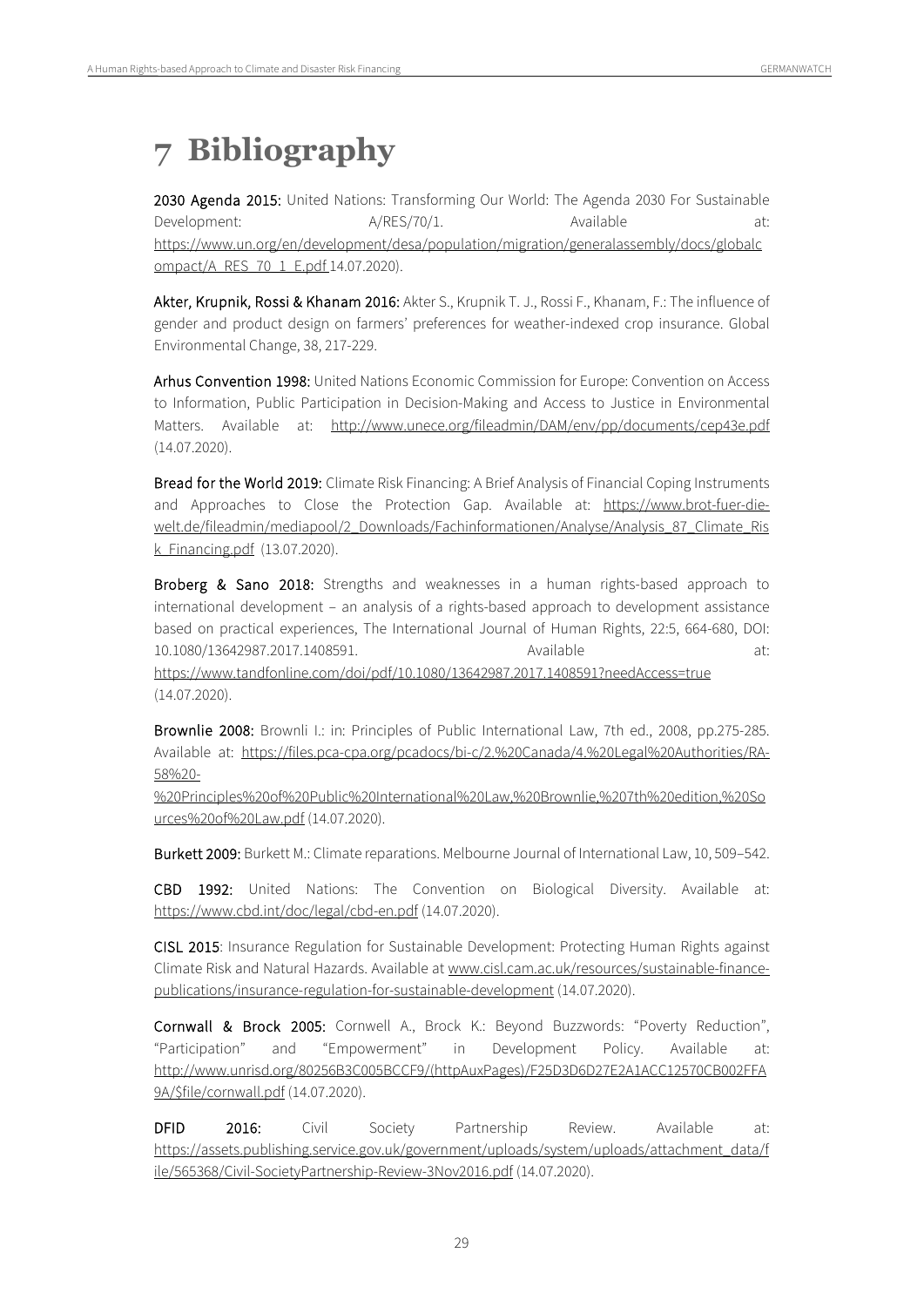Eckstein, Künzel, Schäfer, Winges 2019: Germanwatch: Eckstein D., Künzel V., Schäfer L., Winges M.: Global Climate Risk Index 2020. Available at: [https://germanwatch.org/sites/germanwatch.org/files/20-2-](https://germanwatch.org/sites/germanwatch.org/files/20-2-01e%20Global%20Climate%20Risk%20Index%202020_10.pdf) [01e%20Global%20Climate%20Risk%20Index%202020\\_10.pdf](https://germanwatch.org/sites/germanwatch.org/files/20-2-01e%20Global%20Climate%20Risk%20Index%202020_10.pdf) (13.07.2020).

ECOSOC 2008: United Nations Economic and Social Council: Implementation of the International Covenant on Economic, Social and Cultural Rights: General Comment No. 19: The right to social security (art. 9 of the Covenant). Available at:

http://docstore.ohchr.org/SelfServices/FilesHandler.ashx?enc=4slQ6QSmlBEDzFEovLCuW1a0Szab 0oXTdImnsJZZVQdrCvvLm0yy7YCiVA9YY61Z8YHJWla0qOfZ9fbBAjHL%2flLI5gllsqSBbczFKYlRCH3h0 ggclCkMPkxlTz7NI9wE (14.08.2020).

ECOSOC 2000: United Nations Economic and Social Council: Implementation of the International Covenant on Economic, Social and Cultural Rights: General Comment No. 14: The right to the highest attainable standard of health (article 12 of the Covenant). Available at: http://docstore.ohchr.org/SelfServices/FilesHandler.ashx?enc=4slQ6QSmlBEDzFEovLCuW1AVC1N kPsgUedPlF1vfPMJ2c7ey6PAz2qaojTzDJmC0y%2B9t%2BsAtGDNzdEqA6SuP2r0w%2F6sVBGTpvTS CbiOr4XVFTqhQY65auTFbQRPWNDxL (14.08.2020).

ECOSOC 1999: United Nations Economic and Social Council: Implementation of the International Covenant on Economic, Social and Cultural Rights: General Comment No. 13: The right to education (article 13 of the Covenant). Available at:

http://docstore.ohchr.org/SelfServices/FilesHandler.ashx?enc=4slQ6QSmlBEDzFEovLCuW%2bKyH %2bnXprasyMzd2e8mx4cYlD1VMUKXaG3Jw9bomilLKS84HB8c9nIHQ9mUemvt0Fbz%2f0SS7kENyD v5%2fbYPWAxMw47K5jTga59puHtt3NZr (14.08.2020).

Eschke 2019: Eschke N.: Deutsches Institut für Menschenrechte: Menschenrechtsbasierte Klimapo-litik Empfehlungen für die Umsetzung des Pariser Klimaabkommens. Available at[: https://www.in](https://www.institut-fuer-menschenrechte.de/fileadmin/user_upload/Publikationen/POSITION/Position_Menschenrechtsbasierte_Klimapolitik.pdf)[stitut-fuer-menschenrechte.de/fileadmin/user\\_upload/Publikationen/POSITION/Posi](https://www.institut-fuer-menschenrechte.de/fileadmin/user_upload/Publikationen/POSITION/Position_Menschenrechtsbasierte_Klimapolitik.pdf)[tion\\_Menschenrechtsbasierte\\_Klimapolitik.pdf](https://www.institut-fuer-menschenrechte.de/fileadmin/user_upload/Publikationen/POSITION/Position_Menschenrechtsbasierte_Klimapolitik.pdf) (17.08.2020).

Expert Group on Climate Obligations of Enterprises 2018: Principles on Climate Obligations of Enterprises: Legal Perspectives for Global Challenges. Available at: [https://climateprinciplesforenterprises.files.wordpress.com/2017/12/enterprisesprincipleswebpdf.](https://climateprinciplesforenterprises.files.wordpress.com/2017/12/enterprisesprincipleswebpdf.pdf) [pdf](https://climateprinciplesforenterprises.files.wordpress.com/2017/12/enterprisesprincipleswebpdf.pdf) (13.07.2020).

Expert Group on Global Climate Obligations 2015: Oslo Principles on Global Climate Change Obligations. Available at: <http://globaljustice.yale.edu/sites/default/files/files/OsloPrinciples.pdf>  $(14.07.2020)$ .

Germanwatch 2020: Climate Risk Insurance and Informal-Risk Sharing. A Critical Literature Appraisal. MCII Discussion Paper Series. Available at: [https://climate-insurance.org/wp](https://climate-insurance.org/wp-content/uploads/2020/05/Climate_risk_insurance_and_ISRA_Discussion_Paper_No_4_FINAL-2.pdf)[content/uploads/2020/05/Climate\\_risk\\_insurance\\_and\\_ISRA\\_Discussion\\_Paper\\_No\\_4\\_FINAL-](https://climate-insurance.org/wp-content/uploads/2020/05/Climate_risk_insurance_and_ISRA_Discussion_Paper_No_4_FINAL-2.pdf)[2.pdf](https://climate-insurance.org/wp-content/uploads/2020/05/Climate_risk_insurance_and_ISRA_Discussion_Paper_No_4_FINAL-2.pdf) (14.07.2020) .

Ghesquiere & Mahul 2010: Ghesquiere F, Mahul O.: Financial Protection of the State against Natural Disasters: World Bank Policy Research Working Paper 5429. Available at: <http://documents1.worldbank.org/curated/en/227011468175734792/pdf/WPS5429.pdf>  $(14.07.2020)$ .

Hutfils 2018: Germanwatch: Hutfils L.: A Human Rights-based Approach to Climate Risk Insurance: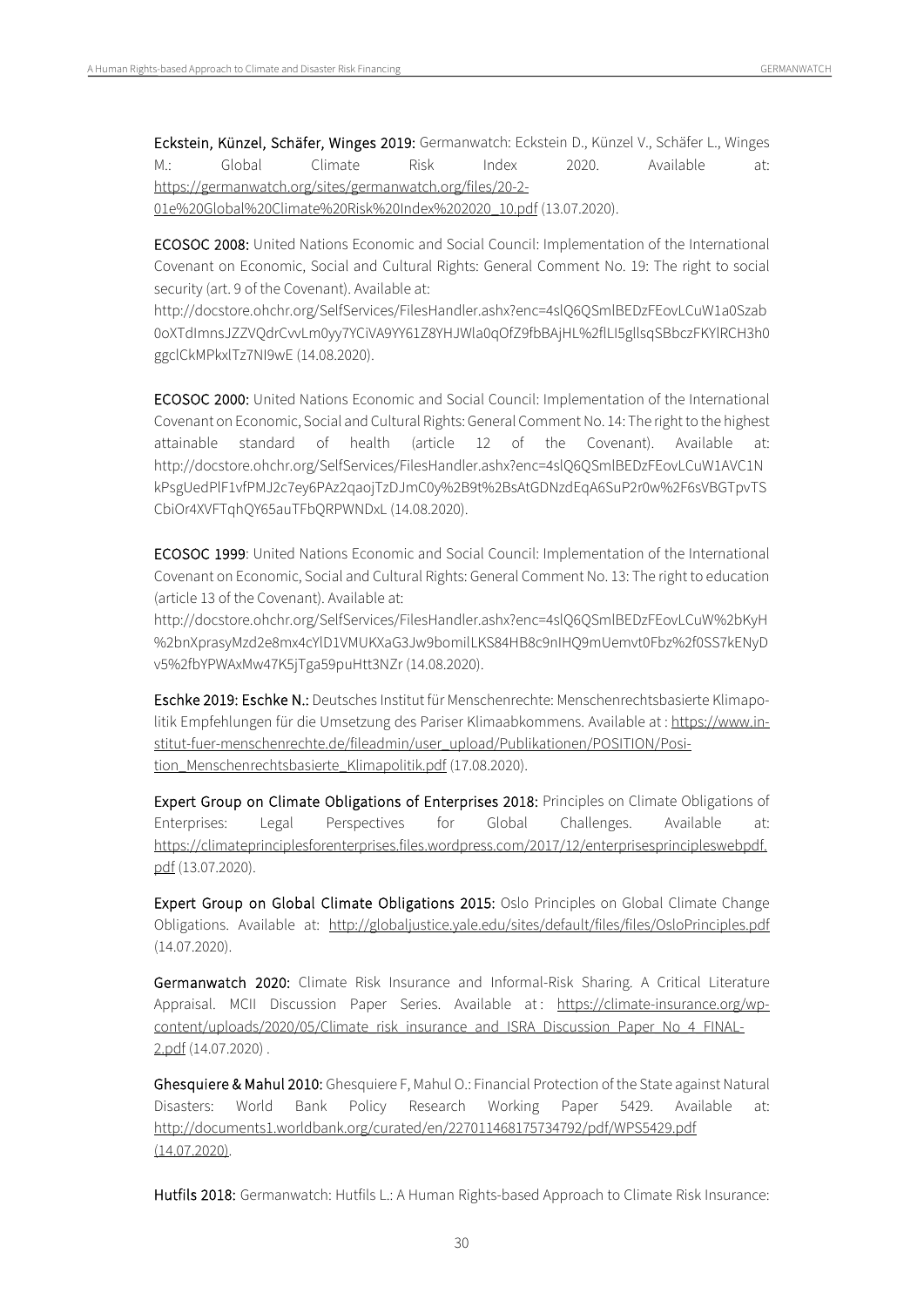Making Insurance-related Instruments for Climate Risk Management Beneficial to the Poor and Vulnerable. Available at: [https://germanwatch.org/sites/germanwatch.org/files/Human%20Rights](https://germanwatch.org/sites/germanwatch.org/files/Human%20Rights-based%20Approach%20to%20Climate%20Risk%20Insurance_0.pdf)[based%20Approach%20to%20Climate%20Risk%20Insurance\\_0.pdf](https://germanwatch.org/sites/germanwatch.org/files/Human%20Rights-based%20Approach%20to%20Climate%20Risk%20Insurance_0.pdf) (14.07.2020).

ICESCR 1966: International Covenant on Economic, Social and Cultural Rights. Available at: <https://www.ohchr.org/Documents/ProfessionalInterest/cescr.pdf> (14.07.2020).

IDS 2020: International Development Institute: Participation, Inclusion and Social Change. Available at[: https://www.ids.ac.uk/clusters-and-teams/participation/](https://www.ids.ac.uk/clusters-and-teams/participation/) (14.07.2020) .

InsuResilience 2018: The InsuResilience Global Partnership. Available at: [https://www.insuresilience.org/wp-](https://www.insuresilience.org/wp-content/uploads/2018/11/Flyer_InsuResilienceGlobalPartnership_2018.pdf)

[content/uploads/2018/11/Flyer\\_InsuResilienceGlobalPartnership\\_2018.pdf](https://www.insuresilience.org/wp-content/uploads/2018/11/Flyer_InsuResilienceGlobalPartnership_2018.pdf) (14.07.2020).

InsuResilience 2019: InsuResilience Global Partnership: Pro-Poor Principles of the InsuResilience Global Partnership. Available at: [https://www.insuresilience-solutions-fund.org/content/6](https://www.insuresilience-solutions-fund.org/content/6-downloads/annex-5-pro-poor-principles.pdf) [downloads/annex-5-pro-poor-principles.pdf](https://www.insuresilience-solutions-fund.org/content/6-downloads/annex-5-pro-poor-principles.pdf) (13.07.2020).

IPCC 2012: Intergovernmental Panel on Climate Change: Summary for Policymakers. In: Managing the Risks of Extreme Events and Disasters to Advance Climate Change Adaptation[Field, C.B., V. Barros, T.F. Stocker, D. Qin, D.J. Dokken, K.L. Ebi, M.D. Mastrandrea, K.J. Mach, G.-K. Plattner, S.K. Allen, M. Tignor, and P.M. Midgley (eds.)]. A Special Report of Working GroupsI and II of the Intergovernmental Panel on Climate Change. Cambridge University Press, Cambridge, UK, and New York, NY, USA, pp. 1-19.

IPCC 2019: Hurlbert M., Krishnaswamy J. et al.: Risk Management and Decision making in Relation to Sustainable Development. In: Climate Change and Land: an IPCC special report on climate change, desertification, land degradation, sustainable land management, food security, and greenhouse gas fluxes in terrestrial ecosystems. In press. Available at: [https://www.ipcc.ch/site/assets/uploads/sites/4/2019/11/10\\_Chapter-7.pdf](https://www.ipcc.ch/site/assets/uploads/sites/4/2019/11/10_Chapter-7.pdf) (14.07.2020).

Johl & Lador 2012: Johl A., Lador Y.: CIEL: A Human Rights-based Approach to Climate Finance. International Policy Analysis | FES Geneva. Available at: [http://www.ciel.org/Publications/ClimateFinance\\_Feb2012.pdf](http://www.ciel.org/Publications/ClimateFinance_Feb2012.pdf) (14.07.2020).

Karlan, Osei, Osei-Akoto, Udry 2014: Agricultural decisions after relaxing credit and risk constraints. The Quarterly Journal of Economics, 129, 597-652.

Legal Response Initiative 2012: 'No-harm rule' and climate change. Available at: [https://legalresponse.org/wp-content/uploads/2013/07/BP42E-Briefing-Paper-No-Harm-Rule](https://legalresponse.org/wp-content/uploads/2013/07/BP42E-Briefing-Paper-No-Harm-Rule-and-Climate-Change-24-July-2012.pdf)[and-Climate-Change-24-July-2012.pdf](https://legalresponse.org/wp-content/uploads/2013/07/BP42E-Briefing-Paper-No-Harm-Rule-and-Climate-Change-24-July-2012.pdf) (14.07.2020).

McGee & Gaventa 2010: McGee R., Gaventa J.: Review of impact and effectiveness of transparency and accountability initiatives: synthesis report. Brighton: IDS. Available at: <http://www.ids.ac.uk/files/dmfile/IETASynthesisReportMcGeeGaventaFinal28Oct2010.pdf> (14.07.2020).

Müller, Johnson & Kreuzer 2017: Müller B., Johnson L., Kreuer D.: Maladaptive outcomes of climate insurance in agriculture. Global Environmental Change, 46, 23-33.

Ngwese et al. 2018: Ngwese M.N., Saito O., Sato A., Boafo A.Y., & Jasaw G.: Traditional and Local Knowledge Practices for Disaster Risk Reduction in Northern Ghana. Sustainability, 10(3), 825. Available at: [https://collections.unu.edu/eserv/UNU:6456/n2018-03\\_MacNight\\_sustainability-10-](https://collections.unu.edu/eserv/UNU:6456/n2018-03_MacNight_sustainability-10-00825.pdf) [00825.pdf](https://collections.unu.edu/eserv/UNU:6456/n2018-03_MacNight_sustainability-10-00825.pdf) (14.07.2020).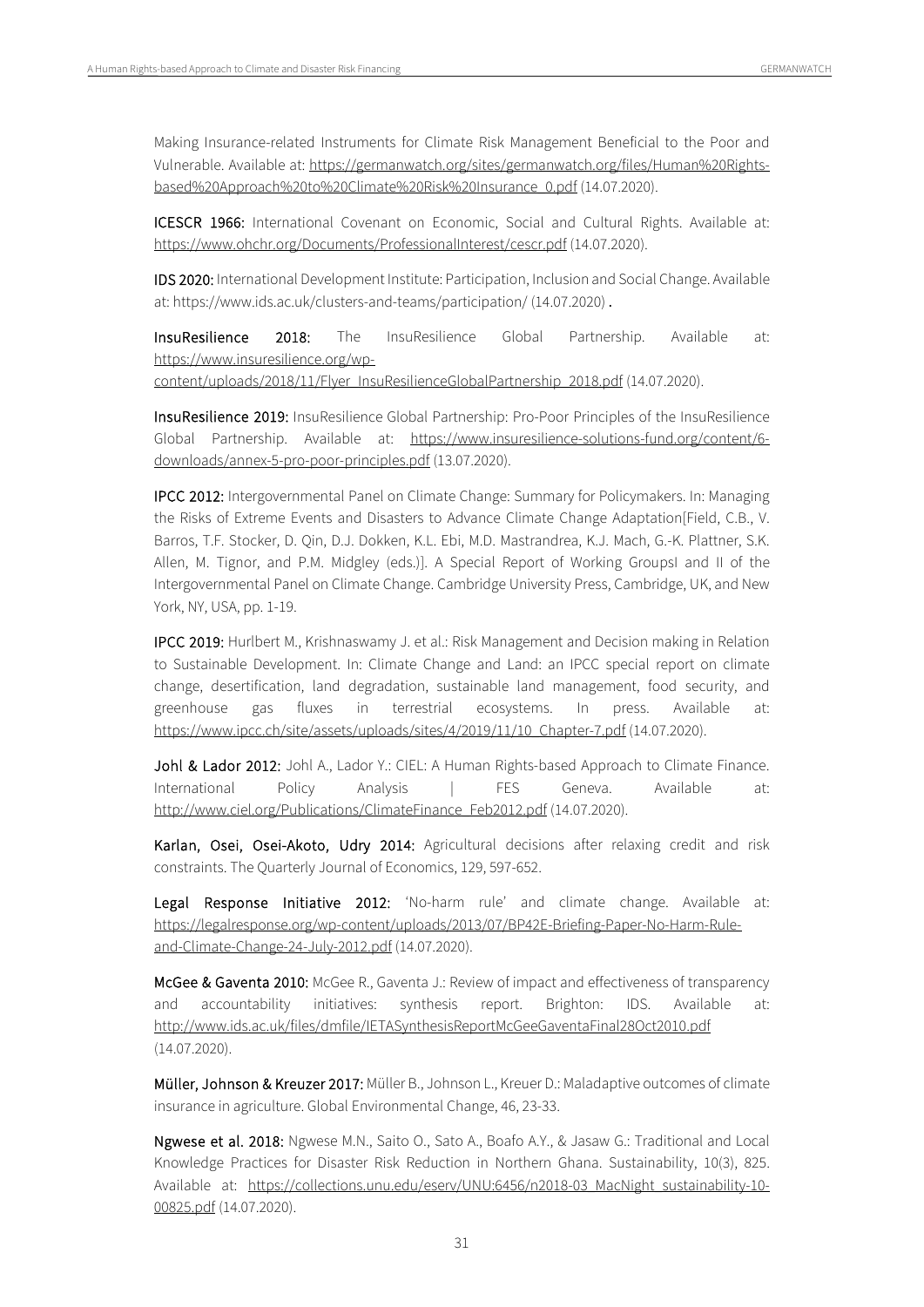OHCHR 2006: United Nations: Office of the United Nations High Commissioner for Human Rights: Frequently asked questions on a Human Rights-based approach to development cooperation. Available at[: http://www.ohchr.org/Documents/Publications/FAQen.pdf](http://www.ohchr.org/Documents/Publications/FAQen.pdf) (13.07.2020).

OHCHR 2009a: United Nations Human Rights Council, A/HRC/10/61, Report of the Office of the United Nations High Commissioner for Human Rights on the relationship between climate change and Human Rights. Available at[: https://www.refworld.org/docid/498811532.html](https://www.refworld.org/docid/498811532.html) (13.07. 2020).

OHCHR 2009b: United Nations Human Rights Council: Resolution 10/4, Human Rights and Climate Change. Available at: [https://ap.ohchr.org/documents/E/HRC/resolutions/A\\_HRC\\_RES\\_10\\_4.pdf](https://ap.ohchr.org/documents/E/HRC/resolutions/A_HRC_RES_10_4.pdf) (13.07.2020).

OHCHR 2011a: United Nations General Assembly. Resolution adopted by the Human Rights Council\* 16/11. Human rights and the environment. A/HRC/RES/16/11. Available at: [https://www2.ohchr.org/english/bodies/hrcouncil/docs/16session/A.HRC.RES.16.11\\_en.pdf](https://www2.ohchr.org/english/bodies/hrcouncil/docs/16session/A.HRC.RES.16.11_en.pdf) (13.07.2020).

OHCHR 2011b: United Nations Human Rights: Office of the High Commissioner: Guiding Principles on Business and Human Rights, Part II: The Corporate Responsibility to Respect Human Rights. Available at: [https://www.ohchr.org/documents/publications/guidingprinciplesbusinesshr\\_en.pdf](https://www.ohchr.org/documents/publications/guidingprinciplesbusinesshr_en.pdf) (13.07.2020).

OHCHR 2011c: United Nations Human Rights Council: Res. 17/4, Human Rights and Transnational Corporations and Other Business Enterprises. Available at: [https://www.business](https://www.business-humanrights.org/sites/default/files/media/documents/un-human-rights-council-resolution-re-human-rights-transnational-corps-eng-6-jul-2011.pdf)[humanrights.org/sites/default/files/media/documents/un-human-rights-council-resolution-re](https://www.business-humanrights.org/sites/default/files/media/documents/un-human-rights-council-resolution-re-human-rights-transnational-corps-eng-6-jul-2011.pdf)[human-rights-transnational-corps-eng-6-jul-2011.pdf](https://www.business-humanrights.org/sites/default/files/media/documents/un-human-rights-council-resolution-re-human-rights-transnational-corps-eng-6-jul-2011.pdf) (13.07.2020).

OHCHR 2012: HUMAN RIGHTS INDICATORS. A Guide to Measurement and Implementation. New York and Geneva. Available at: [https://www.ohchr.org/documents/publications/human\\_rights\\_indicators\\_en.pdf](https://www.ohchr.org/documents/publications/human_rights_indicators_en.pdf) (14.07.2020).

OHCHR 2013: Knox J.H.: United Nations: General Assembly: Human Rights Council: Report of the Independent Expert on the issue of Human Rights obligations relating to the enjoyment of a safe, clean, healthy and sustainable environment, John H. Knox. Available at: <https://undocs.org/en/A/HRC/25/53> (14.07.2020).

OHCHR 2015: Submission of the Office of the High Commissioner for Human Rights to the 21st Conference of the Parties to the United Nations Framework Convention on Climate Change 2015: Key Messages on Human Rights and Climate Change. Available at: <https://www.ohchr.org/Documents/Issues/ClimateChange/COP21.pdf> (13.07.2020).

OHCHR 2016: United Nations Human Rights Council: Report of the Special Rapporteur on the issue of Human Rights obligations relating to the enjoyment of a safe, clean, healthy and sustainable environment. Available at[: https://undocs.org/A/HRC/31/52](https://undocs.org/A/HRC/31/52) (13.07.2020).

OHCHR 2018a: Report of the Special Rapporteur on the issue of Human Rights obligations relating to the enjoyment of a safe, clean, healthy and sustainable environment. Available at: <https://undocs.org/en/A/HRC/37/59> (13.07.2020).

OHCHR 2018b: United Nations: Human Rights Council: Guiding Principles for Human Rights impact assessments for economic reform policies: A/HRC/40/57. Available at: <https://undocs.org/A/HRC/40/57> (13.07.2020).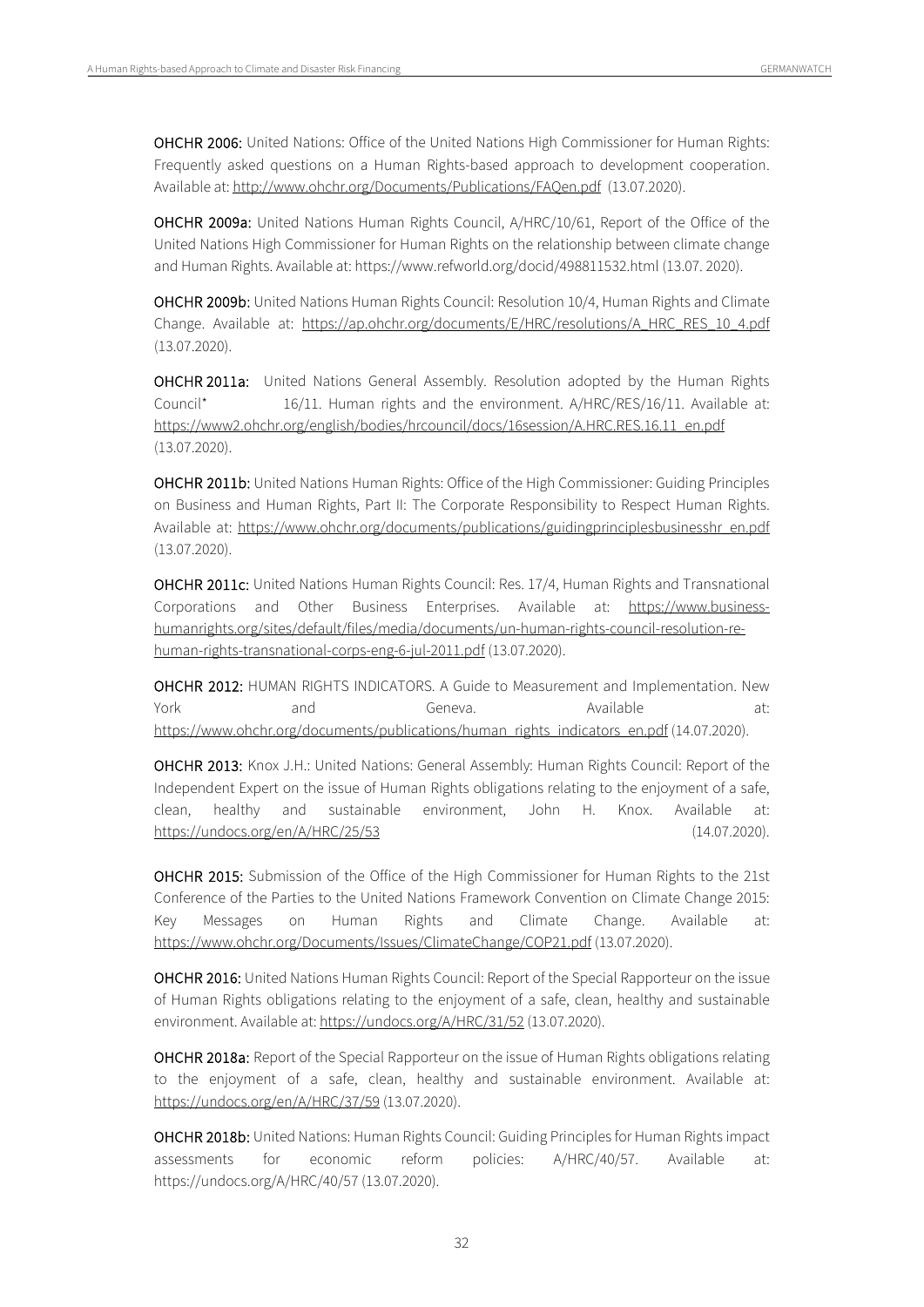OHCHR 2019a: Committee on the Elimination of Discrimination Against Women; Committee on Economic, Social and Cultural Rights; Committee on the Protection of the Rights of All Migrant Workers and Members of their Families; Committee on the Rights of the Child; Committee on the Rights of Persons with Disabilities: Joint Statement on "Human Rights and Climate Change". Available at: <https://www.ohchr.org/en/NewsEvents/Pages/DisplayNews.aspx?NewsID=24998&LangID=E> (13.07.2020).

OHCHR 2019b: United Nations: General Assembly: Human rights obligations relating to the enjoyment of a safe, clean, healthy and sustainable environment: A/74/161. Available at: <https://undocs.org/A/74/161> (14.07.2020).

OHCHR 2020a: United Nations: Website of the Office of the High Commissioner on Human Rights: International Human Rights Law. Available at: <https://www.ohchr.org/en/professionalinterest/pages/internationallaw.aspx> (14.07.2020).

OHCHR 2020b: United Nations: Website of the Office of the High Commissioner on Human Rights: Equal Participation in public and political affairs. Available at: <https://www.ohchr.org/EN/Issues/Pages/EqualParticipation.aspx> (14.07.2020).

Oswald et al. n.d.: Oswald K., Apgar J., Thorpe J., & Gaventa J.: Participation in economic decisionmaking: A primer. Brighton: IDS. Available at: [https://opendocs.ids.ac.uk/opendocs/bitstream/handle/20.500.12413/13815/Participation\\_Primer](https://opendocs.ids.ac.uk/opendocs/bitstream/handle/20.500.12413/13815/Participation_Primer.pdf?sequence=1) [.pdf?sequence=1](https://opendocs.ids.ac.uk/opendocs/bitstream/handle/20.500.12413/13815/Participation_Primer.pdf?sequence=1) (14.07.2020).

Paris Agreement 2015: United Nations: Paris Agreement to the United Nations Framework Convention on Climate Change. Available at: [https://unfccc.int/sites/default/files/english\\_paris\\_agreement.pdf](https://unfccc.int/sites/default/files/english_paris_agreement.pdf) (13.07.2020).

Pettit 2012: Pettit J.: Institute for Development Studies: Empowerment and Participation: bridging the gap between understanding and practice. Available at: <https://www.un.org/esa/socdev/egms/docs/2012/JethroPettit.pdf> (14.07.2020).

Rio Declaration 1992: United Nations: General Assembly: Report of the United Nations Conference on Environment and Development: Rio Declaration on Environment and Development: A/CONF.151/26 (Vol. I). Available at: [https://www.un.org/en/development/desa/population/migration/generalassembly/docs/globalc](https://www.un.org/en/development/desa/population/migration/generalassembly/docs/globalcompact/A_CONF.151_26_Vol.I_Declaration.pdf) [ompact/A\\_CONF.151\\_26\\_Vol.I\\_Declaration.pdf](https://www.un.org/en/development/desa/population/migration/generalassembly/docs/globalcompact/A_CONF.151_26_Vol.I_Declaration.pdf) (14.07.2020).

Schäfer et al. 2016: MCII: Schäfer L., Waters E., Kreft S. and Zissener M.: Making Climate Risk Insurance Work for the Most Vulnerable: Seven Guiding Principles. Munich Climate Insurance Initiative/UNU\_EHS Publication Series. Policy Report.

Sen 1999: Sen A.: Development as Freedom. New York: Alfred Knopf. Available at: https://scholar.harvard.edu/sen/publications/development-freedom (12.08.2020).

Sendai 2015: United Nations: Sendai Framework for Disaster Risk Reduction 2015 – 2030. Available at[: https://www.preventionweb.net/files/43291\\_sendaiframeworkfordrren.pdf](https://www.preventionweb.net/files/43291_sendaiframeworkfordrren.pdf) (14.07.2020).

Shahrokh & Lopez-Franco 2015: Shahrokh T., Lopez-Franco E.: Policy briefing: achieving meaningful accountability for people living in poverty and marginalisation. Available at: [https://opendocs.ids.ac.uk/opendocs/bitstream/handle/123456789/6002/Participate\\_Accountabil](https://opendocs.ids.ac.uk/opendocs/bitstream/handle/123456789/6002/Participate_Accountability_PB.pdf?sequence=1) [ity\\_PB.pdf?sequence=1](https://opendocs.ids.ac.uk/opendocs/bitstream/handle/123456789/6002/Participate_Accountability_PB.pdf?sequence=1) (14.07.2020)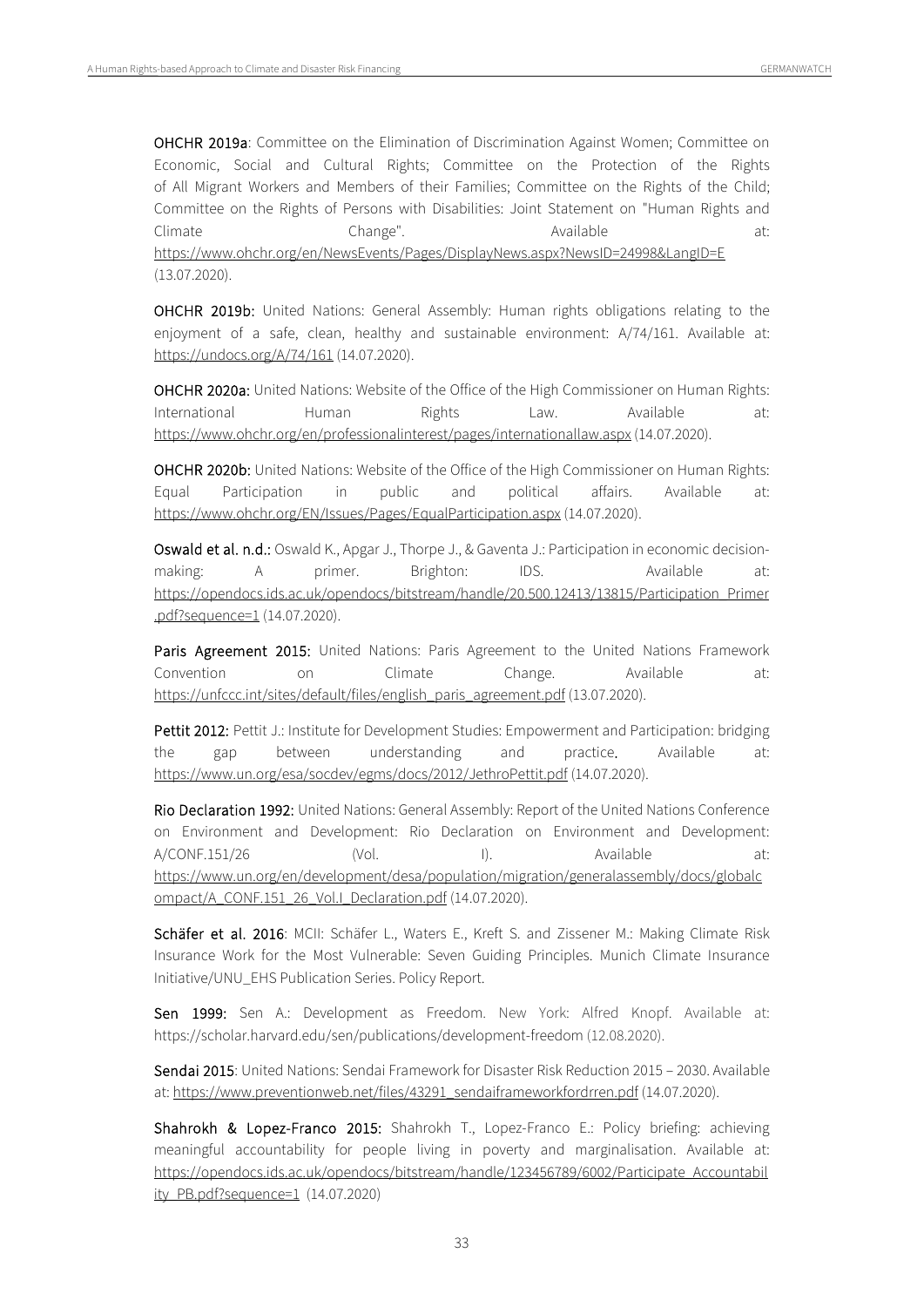TCC & OHCHR 2017: The Carter Institute: The Right to Participation in Public Affairs Submission on the Draft Guidelines on the effective implementation of the right to participate in public affairs as established in Human Rights Council Resolution 33/22. Available at: <https://www.ohchr.org/Documents/Issues/EqualParticipation/DraftGuidelines/CarterCenter.pdf> (14.07.2020).

Toussaint & Blanco 2019: Toussaint P., Martinez Blanco A.: A Human Rights-based approach to loss and damage under the climate change regime. - Climate policy. Available at: <https://www.tandfonline.com/doi/full/10.1080/14693062.2019.1630354> (14.07.2020).

Transparency International 2009: The anti-corruption plain language guide. Berlin: Transparency International. Available at: Available at: Available at: Available at: Available at: [http://issuu.com/transparencyinternational/docs/ti\\_plain\\_language\\_guide?mode=window&back](http://issuu.com/transparencyinternational/docs/ti_plain_language_guide?mode=window&backgroundColor=%23222222) [groundColor=%23222222](http://issuu.com/transparencyinternational/docs/ti_plain_language_guide?mode=window&backgroundColor=%23222222)2 (14.07.2020).

UDHR 1948: United Nations: General Assembly: United Nations Universal Declaration of Human Rights. Available at: [https://www.ohchr.org/EN/UDHR/Documents/UDHR\\_Translations/eng.pdf](https://www.ohchr.org/EN/UDHR/Documents/UDHR_Translations/eng.pdf) (14.07.2020).

UN DESA 2017: Islam, N., Winkel, J.: Climate Change and Social Inequality. Available at: [https://www.un.org/esa/desa/papers/2017/wp152\\_2017.pdf](https://www.un.org/esa/desa/papers/2017/wp152_2017.pdf) (13.07.2020).UNEP 2015: United Nations Environment Programme: Climate Change and Human Rights. Available at: [https://web.law.columbia.edu/sites/default/files/microsites/climate](https://web.law.columbia.edu/sites/default/files/microsites/climate-change/climate_change_and_human_rights.pdf)[change/climate\\_change\\_and\\_human\\_rights.pdf](https://web.law.columbia.edu/sites/default/files/microsites/climate-change/climate_change_and_human_rights.pdf) (13.07.2020).

UNESCO & UNFCCC 2016: Action for Empowerment: Guidelines for accelerating solutions through education, training and public awareness. Available at: [https://www.bne](https://www.bne-portal.de/sites/default/files/downloads/UNESCO%26UNFCCC_2016_Action%20for%20Climate%20Empowerment.pdf)[portal.de/sites/default/files/downloads/UNESCO%26UNFCCC\\_2016\\_Action%20for%20Climate%2](https://www.bne-portal.de/sites/default/files/downloads/UNESCO%26UNFCCC_2016_Action%20for%20Climate%20Empowerment.pdf) [0Empowerment.pdf](https://www.bne-portal.de/sites/default/files/downloads/UNESCO%26UNFCCC_2016_Action%20for%20Climate%20Empowerment.pdf) (14.07.2020).

UNESCO 2017: Declaration of Ethical Principles in relation to Climate Change. Available at: [http://portal.unesco.org/en/ev.php-URL\\_ID=49457&URL\\_DO=DO\\_TOPIC&URL\\_SECTION=201.html](http://portal.unesco.org/en/ev.php-URL_ID=49457&URL_DO=DO_TOPIC&URL_SECTION=201.html) (14.07.2020).

UNFCCC 1992: United Nations Framework Convention on Climate Change. Available at: <https://unfccc.int/resource/docs/convkp/conveng.pdf> (14.07.2020).

UNFCCC 2011: The Cancun Agreements: Outcome of the work of the Ad Hoc Working Group on Long-term Cooperative Action under the Convention. Available at: [https://unfccc.int/resource/docs/2010/cop16/eng/07a01.pdf.](https://unfccc.int/resource/docs/2010/cop16/eng/07a01.pdf) (13.07.2020).

UNFCCC 2019a: Report of the Conference of the Parties serving as the meeting of the Parties to the Paris Agreement on the third part of its first session, held in Katowice from 2 to 15 December 2018 (FCCC/PA/CMA/2018/3/Add.1). Available and at: https://unfccc.int/sites/default/files/resource/cma2018\_3\_add1\_advance.pdf (17.08.2020).

UNFCCC 2019b: Report of the Conference of the Parties serving as the meeting of the Parties to the Paris Agreement on the third part of its first session, held in Katowice from 2 to 15 December 2018. Available at: https://unfccc.int/sites/default/files/resource/cma2018\_3\_add2\_new\_advance.pdf (17.08.2020).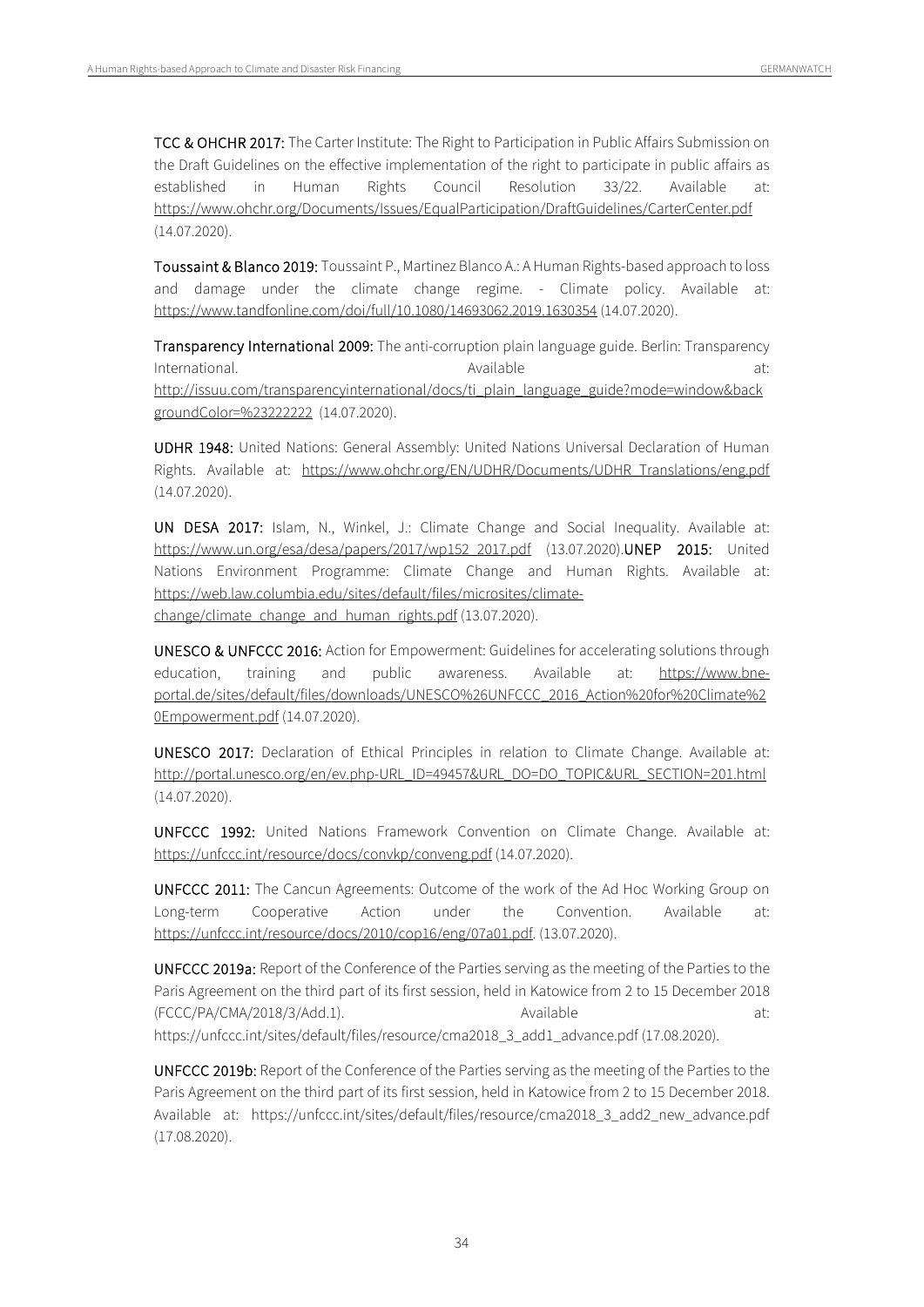UNIRSDSP 2020: United Nations Research Institute for Social Development: Rights Holders. Available at: https://socialprotection-humanrights.org/key-issues/universality-of-protection-andeffective-access/rights-holders/ (14.08.2020).

World Bank & GFDRR 2012: World Bank Group, Global Facility for Disaster Reduction and Recovery: Financial Protection against Natural Disasters: From Products to Comprehensive Strategies: An Operational Framework for Disaster Risk Financing and Insurance. Available at: [https://openknowledge.worldbank.org/bitstream/handle/10986/21725/949880WP0Box380st0Natu](https://openknowledge.worldbank.org/bitstream/handle/10986/21725/949880WP0Box380st0Natural0Disasters.pdf?sequence=1&isAllowed=y) [ral0Disasters.pdf?sequence=1&isAllowed=y](https://openknowledge.worldbank.org/bitstream/handle/10986/21725/949880WP0Box380st0Natural0Disasters.pdf?sequence=1&isAllowed=y) (13.07.2020).

## **... did you find this publication interesting and helpful?**

You can support the work of Germanwatch with a donation to:

Bank fuer Sozialwirtschaft AG

BIC/Swift: BFSWDE33BER

IBAN: DE33 1002 0500 0003 212300

Thank you for your support!